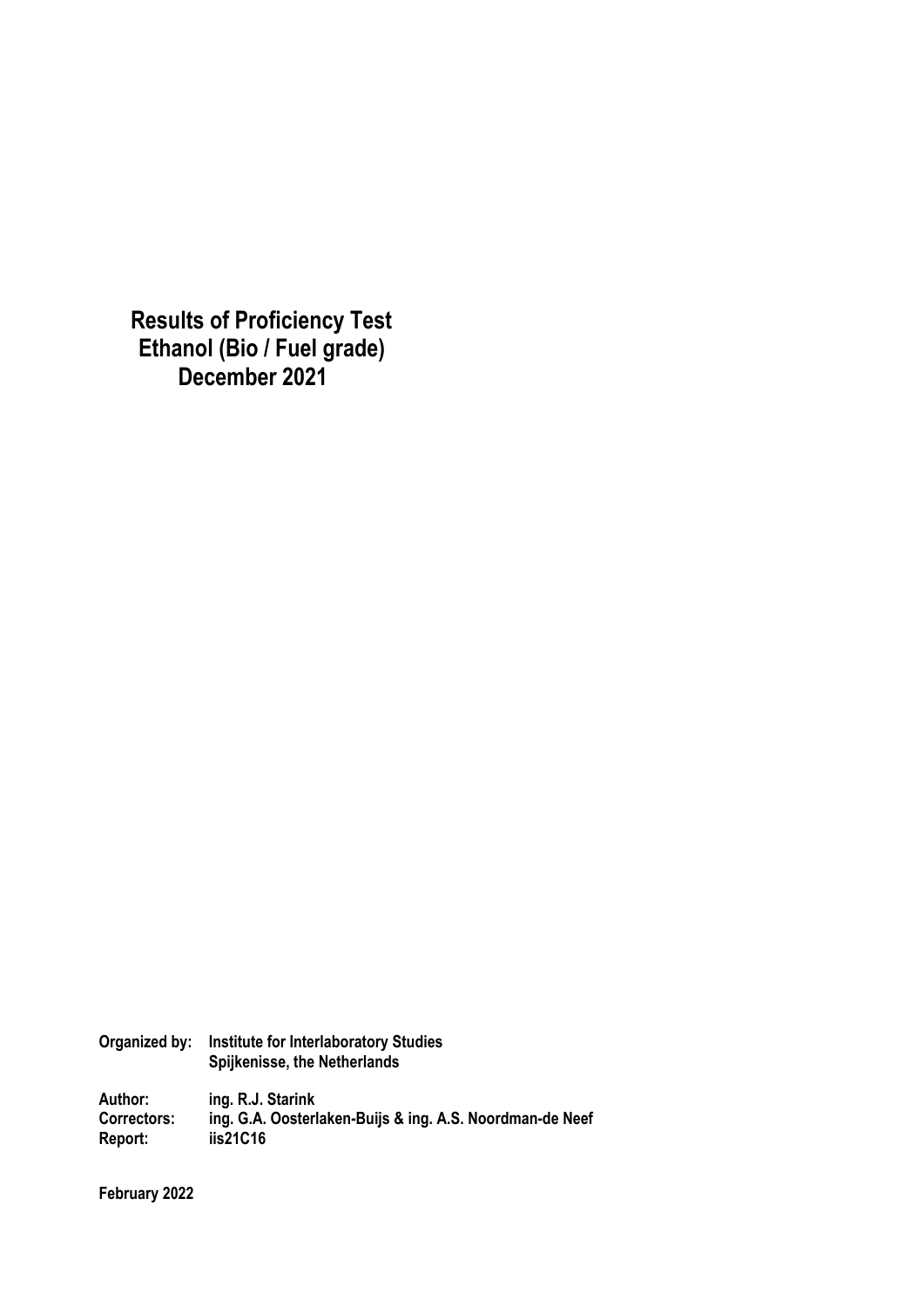## **CONTENTS**

| $\mathbf{1}$   |                                                                           |  |
|----------------|---------------------------------------------------------------------------|--|
| 2              |                                                                           |  |
| 2.1            |                                                                           |  |
| 2.2            |                                                                           |  |
| 2.3            |                                                                           |  |
| 2.4            |                                                                           |  |
| 2.5            |                                                                           |  |
| 2.6            |                                                                           |  |
| 3              |                                                                           |  |
| 3.1            |                                                                           |  |
| 3.2            |                                                                           |  |
| 3.3            |                                                                           |  |
| $\overline{4}$ |                                                                           |  |
| 4.1            |                                                                           |  |
| 4.2            |                                                                           |  |
| 4.3            | COMPARISON OF THE PROFICIENCY TEST OF DECEMBER 2021 WITH PREVIOUS PTS  13 |  |

Appendices: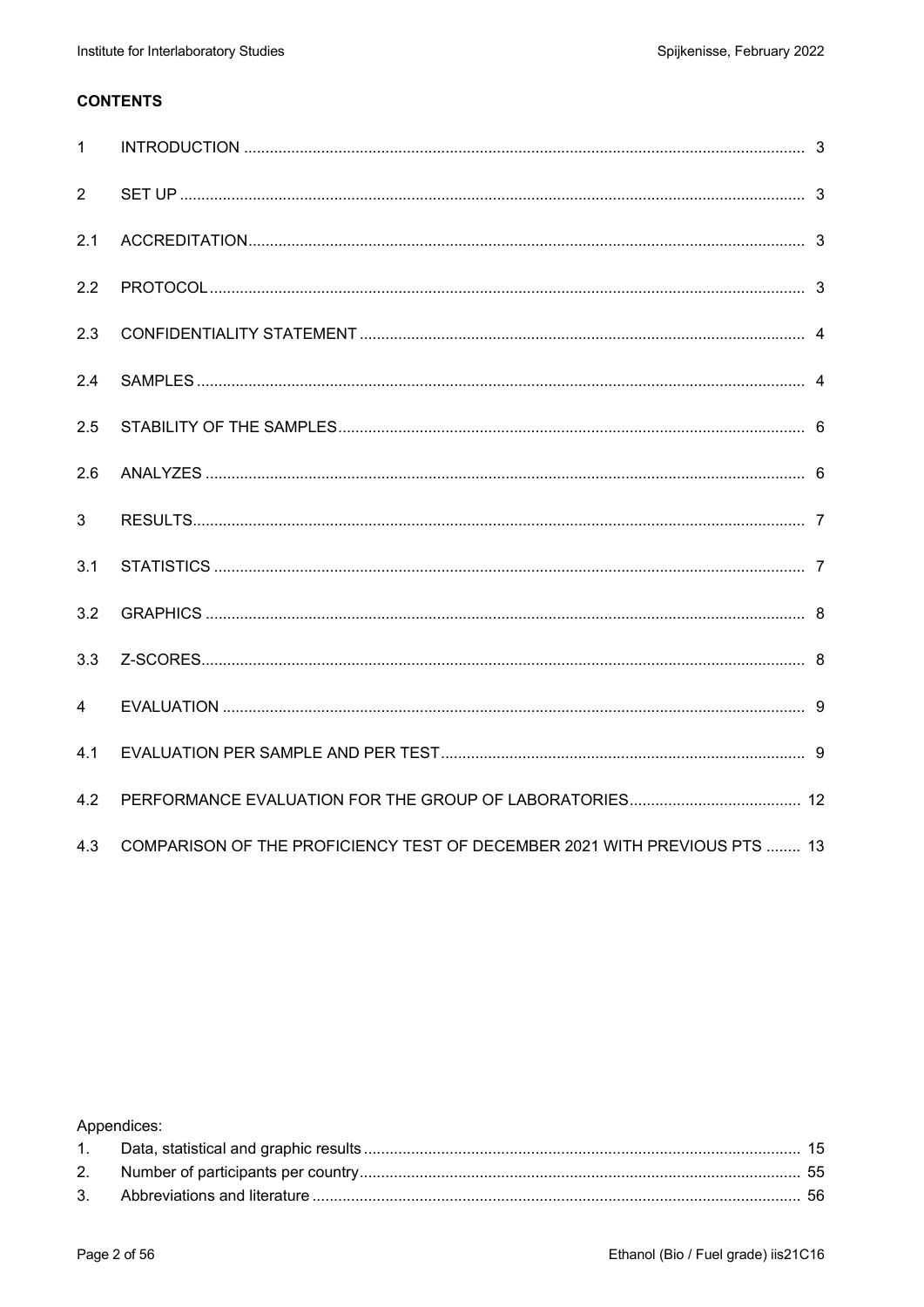### **1 INTRODUCTION**

Since 1995 the Institute for Interlaboratory Studies (iis) organizes a proficiency scheme for the analysis of Ethanol (Bio / Fuel grade) in accordance with the latest version of the EN15376 and ASTM D4806 every year. During the annual proficiency testing program 2021/2022 it was decided to continue the round robin for the analysis of Ethanol (Bio / Fuel grade).

In this interlaboratory study 68 laboratories in 29 different countries registered for participation. See appendix 2 for the number of participants per country. In this report the results of the Ethanol (Bio / Fuel grade) proficiency test are presented and discussed. This report is also electronically available through the iis website www.iisnl.com.

## **2 SET UP**

The Institute for Interlaboratory Studies (iis) in Spijkenisse, the Netherlands, was the organizer of this proficiency test (PT). Sample analyzes for fit-for-use and homogeneity testing were subcontracted to an ISO/IEC17025 accredited laboratory.

It was decided to send three different samples of Ethanol (Bio / Fuel grade), one bottle of 1L labelled #21260 for regular analyzes, one bottle of 100mL labelled #21261 for Inorganic Chloride, Sulfate and total Sulfur determination and one bottle of 250mL labelled #21262 for determination of Nonvolatile matter only.

The participants were requested to report rounded and unrounded test results. The unrounded test results were preferably used for statistical evaluation.

### **2.1 ACCREDITATION**

The Institute for Interlaboratory Studies in Spijkenisse, the Netherlands, is accredited in agreement with ISO/IEC17043:2010 (R007), since January 2000, by the Dutch Accreditation Council (Raad voor Accreditatie). This PT falls under the accredited scope. This ensures strict adherence to protocols for sample preparation and statistical evaluation and 100% confidentiality of participant's data. Feedback from the participants on the reported data is encouraged and customer's satisfaction is measured on regular basis by sending out questionnaires.

## **2.2 PROTOCOL**

The protocol followed in the organization of this proficiency test was the one as described for proficiency testing in the report 'iis Interlaboratory Studies: Protocol for the Organisation, Statistics and Evaluation' of June 2018 (iis-protocol, version 3.5). This protocol is electronically available through the iis website www.iisnl.com, from the FAQ page.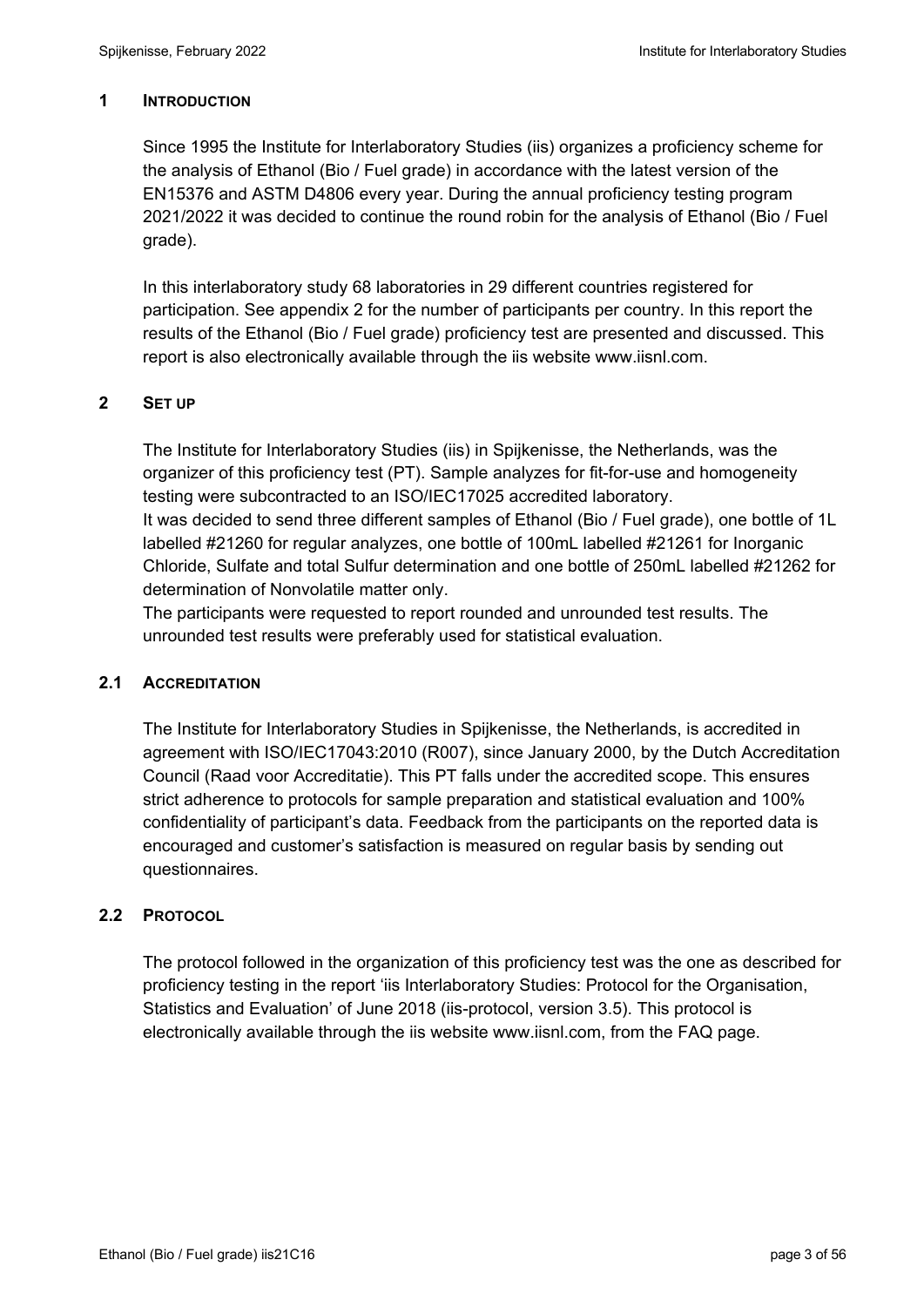### **2.3 CONFIDENTIALITY STATEMENT**

All data presented in this report must be regarded as confidential and for use by the participating companies only. Disclosure of the information in this report is only allowed by means of the entire report. Use of the contents of this report for third parties is only allowed by written permission of the Institute for Interlaboratory Studies. Disclosure of the identity of one or more of the participating companies will be done only after receipt of a written agreement of the companies involved.

## **2.4 SAMPLES**

For the preparation of the sample for the regular analyzes a batch of approximately 100 liters of Ethanol (Bio / Fuel grade) was obtained from a European supplier. After homogenization 86 amber glass bottles of 1L were filled and labelled #21260.

The homogeneity of the subsamples was checked by determination of Density at 20°C in accordance with ASTM D4052 and Water in accordance with E203 on 8 stratified randomly selected subsamples.

|                 | Density at 20°C<br>in kg/L | Water<br>in %M/M |
|-----------------|----------------------------|------------------|
| sample #21260-1 | 0.78970                    | 0.106            |
| sample #21260-2 | 0.78969                    | 0.105            |
| sample #21260-3 | 0.78969                    | 0.105            |
| sample #21260-4 | 0.78970                    | 0.105            |
| sample #21260-5 | 0.78969                    | 0.105            |
| sample #21260-6 | 0.78969                    | 0.104            |
| sample #21260-7 | 0.78969                    | 0.105            |
| sample #21260-8 | 0.78968                    | 0.104            |

Table 1: homogeneity test results of subsamples #21260

From the above test results the repeatabilities were calculated and compared with 0.3 times the corresponding reproducibility of the reference test methods in agreement with the procedure of ISO13528, Annex B2 in the next table.

|                                 | Density at 20°C<br>in kg/L | Water<br>in %M/M |
|---------------------------------|----------------------------|------------------|
| r (observed)                    | 0.00002                    | 0.002            |
| reference test method           | ISO12185:96                | E203:16          |
| 0.3 x R (reference test method) | 0.00015                    | 0.023            |

Table 2: evaluation of the repeatabilities of subsamples #21260

The calculated repeatabilities are in agreement with 0.3 times the corresponding reproducibility of the reference test methods. Therefore, homogeneity of the subsamples was assumed.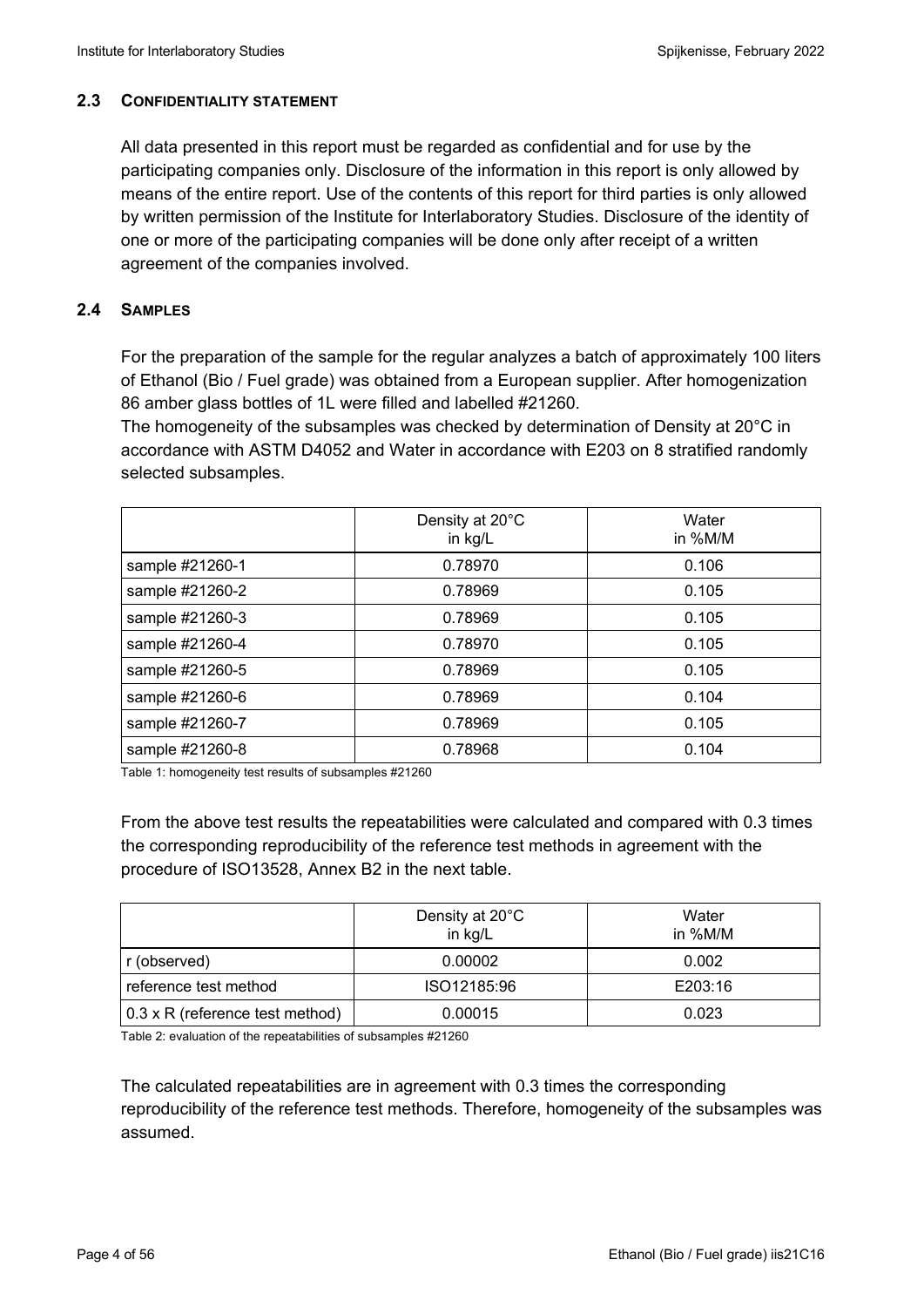For the preparation of the sample for the determination of Inorganic Chloride, Sulfate and total Sulfur in Ethanol (Bio / Fuel grade) a batch of approximately 10L Ethanol (Bio / Fuel grade) was spiked with Sodium Chloride (NaCl) and Sodium Sulfate (Na2SO4) dissolved in water. After homogenization 86 PE bottles of 100mL were filled and labelled #21261. The homogeneity of the subsamples was checked by determination of Inorganic Chloride as Cl in accordance with EN15492 on 8 stratified randomly selected subsamples.

|                 | Inorganic Chloride as CI<br>in mg/kg |
|-----------------|--------------------------------------|
| sample #21261-1 | 4.1                                  |
| sample #21261-2 | 4.1                                  |
| sample #21261-3 | 4.0                                  |
| sample #21261-4 | 3.9                                  |
| sample #21261-5 | 4.1                                  |
| sample #21261-6 | 3.9                                  |
| sample #21261-7 | 4.1                                  |
| sample #21261-8 | 4.1                                  |

Table 3: homogeneity test results of subsamples #21261

From the above test results the repeatability was calculated and compared with 0.3 times the reproducibility of the reference test method in agreement with the procedure of ISO13528, Annex B2 in the next table.

|                                 | In organic Chloride as CI<br>in mg/kg |
|---------------------------------|---------------------------------------|
| r (observed)                    | 0.26                                  |
| reference test method           | D7319:17                              |
| 0.3 x R (reference test method) | 0.33                                  |

Table 4: evaluation of the repeatability of subsamples #21261

The calculated repeatability is in agreement with 0.3 times the reproducibility of the reference test method. Therefore, homogeneity of the subsamples was assumed.

For the preparation of the sample for the determination of Nonvolatile matter in Ethanol (Bio / Fuel grade) a batch of approximately 25L Ethanol (Bio / Fuel grade) was spiked with Sodium Chloride (NaCl) dissolved in water. After homogenization 86 amber glass bottles of 250mL were filled and labelled #21262.

The homogeneity of the subsamples was checked by determination of Nonvolatile matter in accordance with EN15691 on 8 stratified randomly selected subsamples.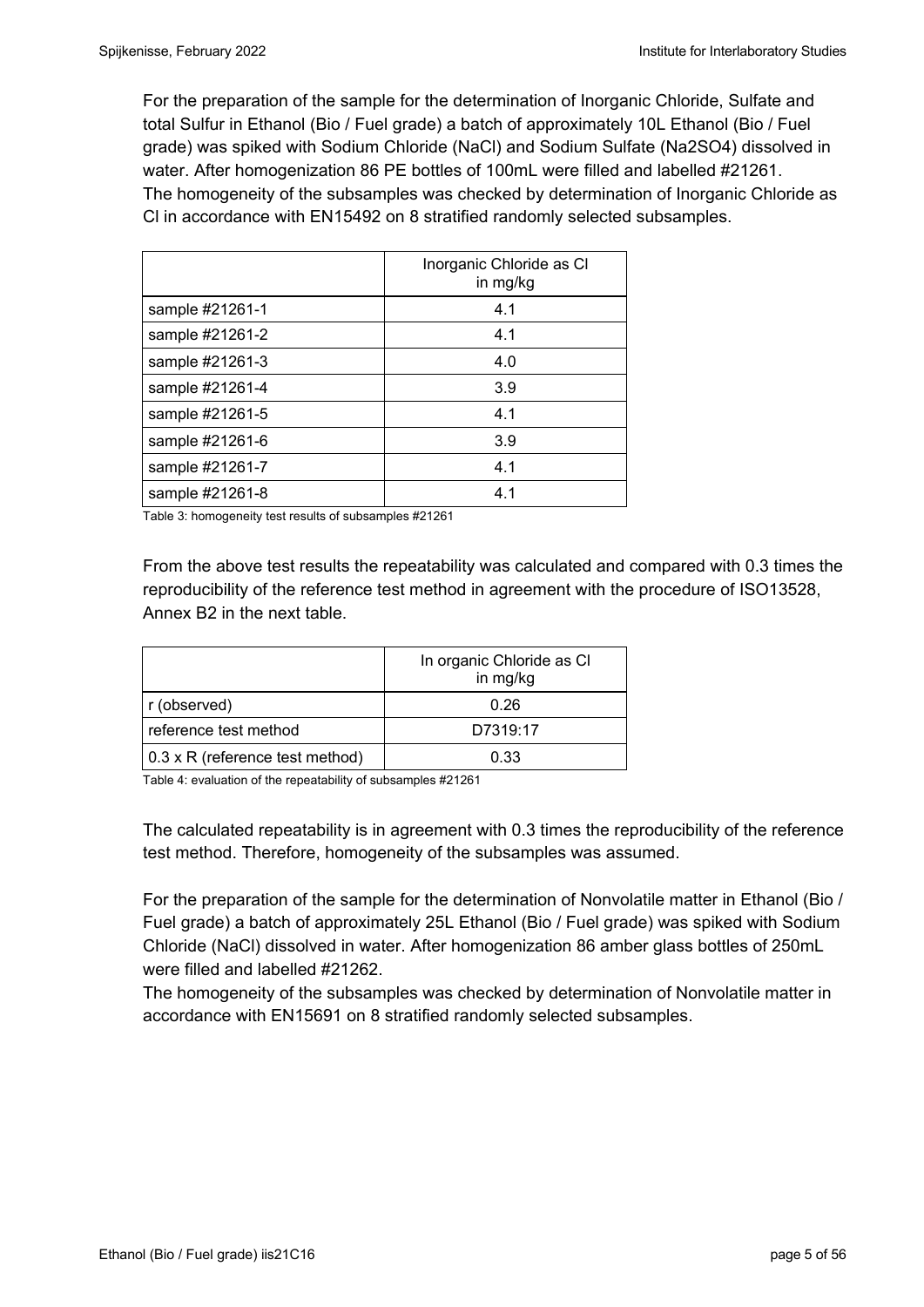|                 | Nonvolatile matter<br>in mg/100mL |
|-----------------|-----------------------------------|
| sample #21262-1 | 11.5                              |
| sample #21262-2 | 11.4                              |
| sample #21262-3 | 11.3                              |
| sample #21262-4 | 10.9                              |
| sample #21262-5 | 11.2                              |
| sample #21262-6 | 10.8                              |
| sample #21262-7 | 10.7                              |
| sample #21262-8 | 10.9                              |

Table 5: homogeneity test results of subsamples #21262

From the above test results the repeatability was calculated and compared with 0.3 times the reproducibility of the reference test method in agreement with the procedure of ISO13528, Annex B2 in the next table.

|                                 | Nonvolatile matter<br>in mg/100mL |
|---------------------------------|-----------------------------------|
| r (observed)                    | 0.8                               |
| reference test method           | ASTM D1353:13                     |
| 0.3 x R (reference test method) | 14                                |

Table 6: evaluation of the repeatability of subsamples #21262

The calculated repeatability is in agreement with 0.3 times the reproducibility of the reference test method. Therefore, homogeneity of the subsamples was assumed.

To each of the participating laboratories one sample Ethanol (Bio/Fuel grade) labelled #21260, one sample labelled #21261 and one sample labelled #21262 was sent on November 10, 2021. An SDS was added to the sample package.

### **2.5 STABILITY OF THE SAMPLES**

The stability of Ethanol (Bio / Fuel grade) packed in amber glass bottles and PE bottles was checked. The material was found sufficiently stable for the period of the proficiency test.

### **2.6 ANALYZES**

The participants were requested to determine on sample #21260: Total Acidity as Acetic Acid, Appearance, Copper as Cu, Density at 20°C, Electrical Conductivity at 25°C, Nitrogen, pHe (LiCl and KCl electrode), Phosphorus as P, Water (Coulometric and Volumetric), Ethanol incl. higher alcohols (acc. EN15721), Higher alcohols (acc. EN15721), Impurities (acc. EN15721), Methanol, Ethanol by mass and by volume (acc. ASTM D5501) and Gum (solvent washed).

On sample  $\#21261$  it was requested to determine Inorganic Chloride as Cl, Sulfate as  $SO_4$ and Sulfur.

On sample #21262 it was requested to determine Nonvolatile matter.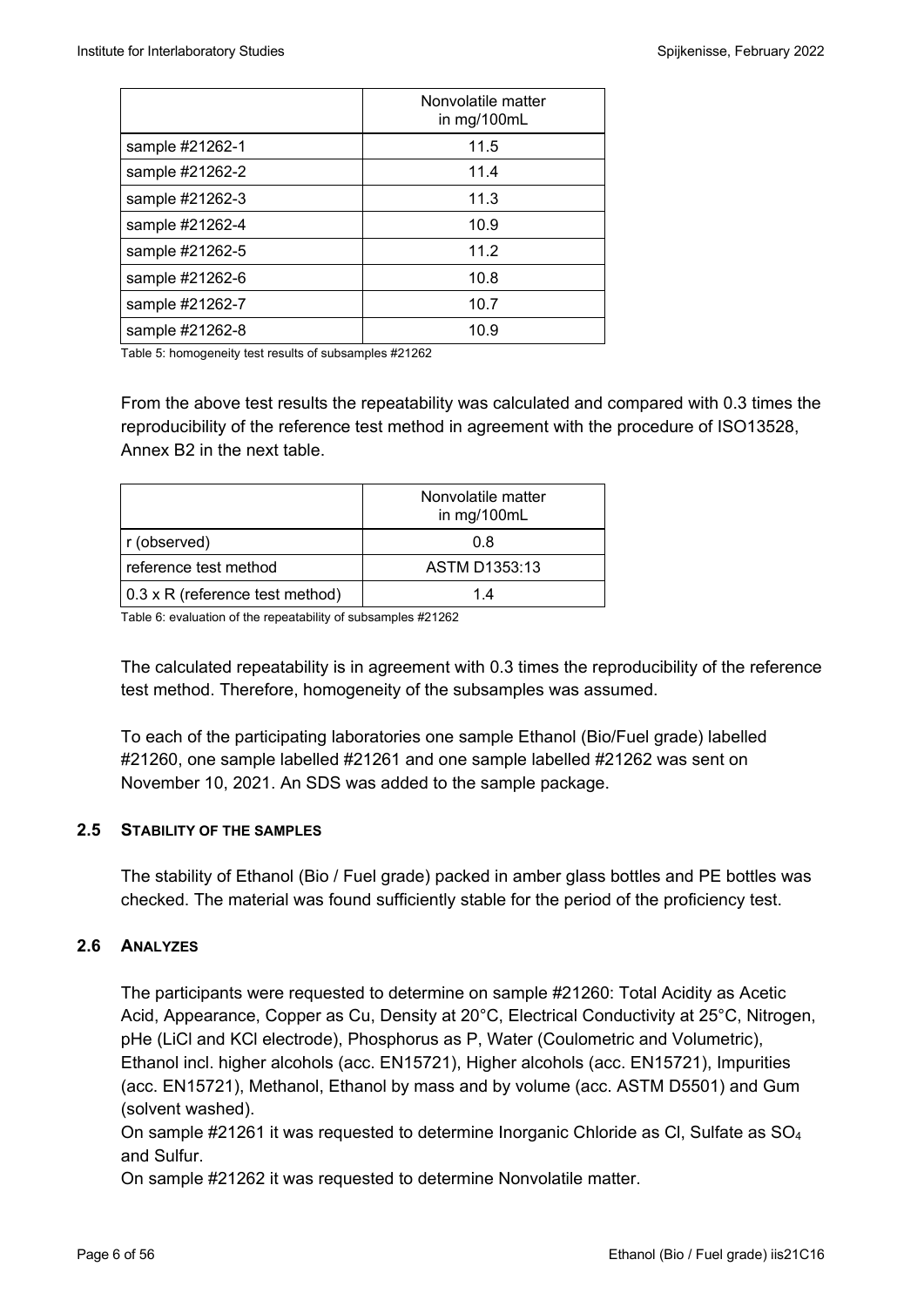It was explicitly requested to treat the samples as if they were routine samples and to report the test results using the indicated units on the report form and not to round the test results, but report as much significant figures as possible. It was also requested not to report 'less than' test results, which are above the detection limit, because such test results cannot be used for meaningful statistical evaluations.

To get comparable test results a detailed report form and a letter of instructions are prepared. On the report form the reporting units are given as well as the reference test methods (when applicable) that will be used during the evaluation. The detailed report form and the letter of instructions are both made available on the data entry portal www.kpmd.co.uk/sgs-iis/. The participating laboratories are also requested to confirm the sample receipt on this data entry portal. The letter of instructions can also be downloaded from the iis website www.iisnl.com.

## **3 RESULTS**

During five weeks after sample dispatch, the test results of the individual laboratories were gathered via the data entry portal www.kpmd.co.uk/sgs-iis/. The reported test results are tabulated per determination in appendix 1 of this report. The laboratories are presented by their code numbers.

Directly after the deadline, a reminder was sent to those laboratories that had not reported test results at that moment. Shortly after the deadline, the available test results were screened for suspect data. A test result was called suspect in case the Huber Elimination Rule (a robust outlier test) found it to be an outlier. The laboratories that produced these suspect data were asked to check the reported test results (no reanalyzes). Additional or corrected test results are used for data analysis and the original test results are placed under 'Remarks' in the result tables in appendix 1. Test results that came in after the deadline were not taken into account in this screening for suspect data and thus these participants were not requested for checks.

### **3.1 STATISTICS**

The protocol followed in the organization of this proficiency test was the one as described for proficiency testing in the report 'iis Interlaboratory Studies: Protocol for the Organisation, Statistics and Evaluation' of June 2018 (iis-protocol, version 3.5). For the statistical evaluation the *unrounded* (when available) figures were used instead of the rounded test results. Test results reported as '<…' or '>…' were not used in the statistical evaluation.

First, the normality of the distribution of the various data sets per determination was checked by means of the Lilliefors-test, a variant of the Kolmogorov-Smirnov test and by the calculation of skewness and kurtosis. Evaluation of the three normality indicators in combination with the visual evaluation of the graphic Kernel density plot, lead to judgement of the normality being either 'unknown', 'OK', 'suspect' or 'not OK'. After removal of outliers, this check was repeated. If a data set does not have a normal distribution, the (results of the) statistical evaluation should be used with due care.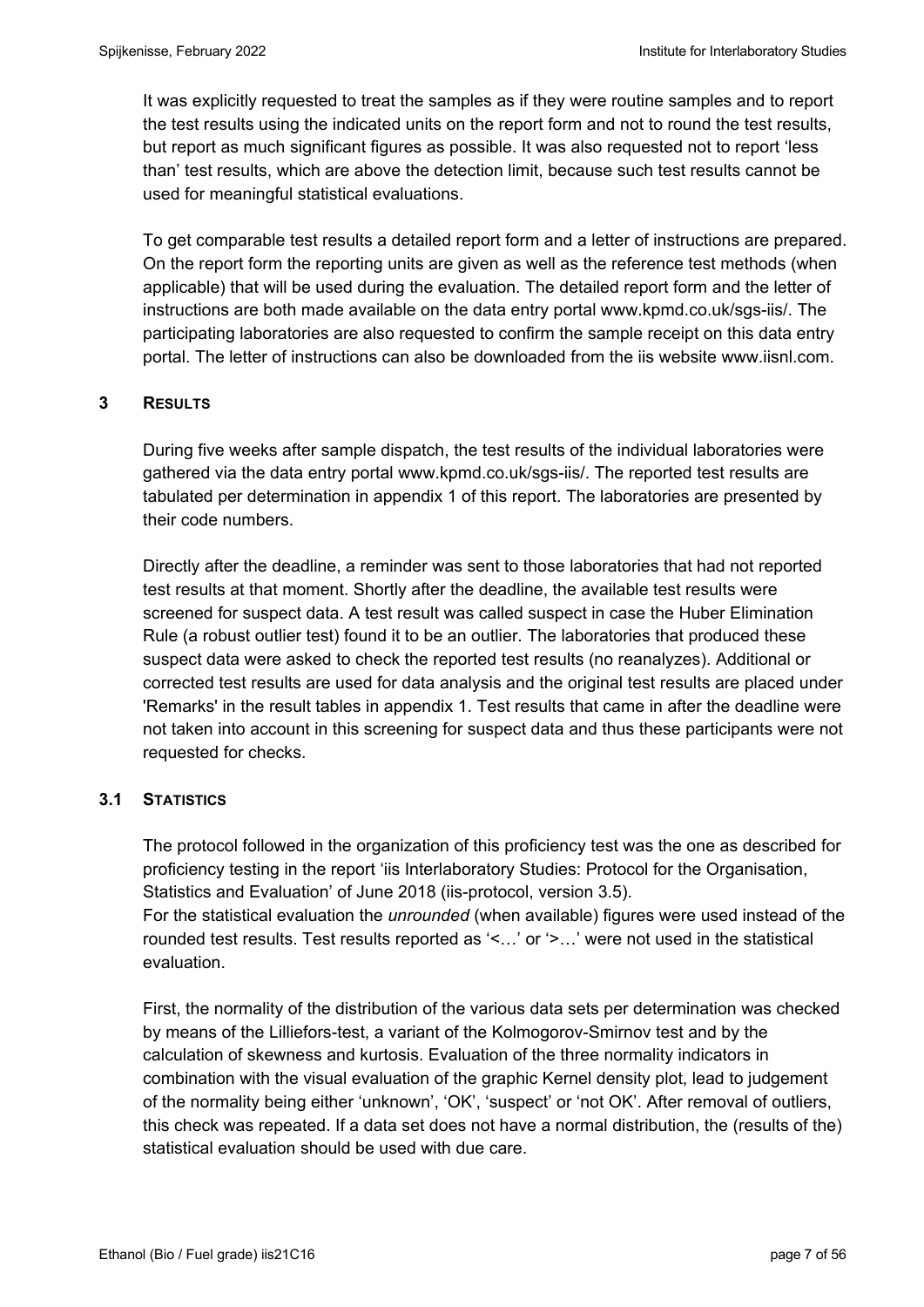The assigned value is determined by consensus based on the test results of the group of participants after rejection of the statistical outliers and/or suspect data.

According to ISO13528 all (original received or corrected) results per determination were submitted to outlier tests. In the iis procedure for proficiency tests, outliers are detected prior to calculation of the mean, standard deviation and reproducibility. For small data sets, Dixon (up to 20 test results) or Grubbs (up to 40 test results) outlier tests can be used. For larger data sets (above 20 test results) Rosner's outlier test can be used. Outliers are marked by  $D(0.01)$  for the Dixon's test, by  $G(0.01)$  or  $DG(0.01)$  for the Grubbs' test and by  $R(0.01)$  for the Rosner's test. Stragglers are marked by D(0.05) for the Dixon's test, by G(0.05) or DG(0.05) for the Grubbs' test and by R(0.05) for the Rosner's test. Both outliers and stragglers were not included in the calculations of averages and standard deviations.

For each assigned value the uncertainty was determined in accordance with ISO13528. Subsequently the calculated uncertainty was evaluated against the respective requirement based on the target reproducibility in accordance with ISO13528. In this PT, the criterion of ISO13528, paragraph 9.2.1. was met for all evaluated tests, therefore, the uncertainty of all assigned values may be negligible and need not be included in the PT report.

Finally, the reproducibilities were calculated from the standard deviations by multiplying them with a factor of 2.8.

## **3.2 GRAPHICS**

In order to visualize the data against the reproducibilities from literature, Gauss plots were made, using the sorted data for one determination (see appendix 1). On the Y-axis the reported test results are plotted. The corresponding laboratory numbers are on the X-axis. The straight horizontal line presents the consensus value (a trimmed mean). The four striped lines, parallel to the consensus value line, are the +3s, +2s, -2s and -3s target reproducibility limits of the selected reference test method. Outliers and other data, which were excluded from the calculations, are represented as a cross. Accepted data are represented as a triangle.

Furthermore, Kernel Density Graphs were made. This is a method for producing a smooth density approximation to a set of data that avoids some problems associated with histograms. Also, a normal Gauss curve (dotted line) was projected over the Kernel Density Graph (smooth line) for reference. The Gauss curve is calculated from the consensus value and the corresponding standard deviation.

## **3.3 Z-SCORES**

To evaluate the performance of the participating laboratories the z-scores were calculated. As it was decided to evaluate the performance of the participants in this proficiency test (PT) against the literature requirements (derived from e.g. ISO or ASTM test methods), the z-scores were calculated using a target standard deviation. This results in an evaluation independent of the variation in this interlaboratory study.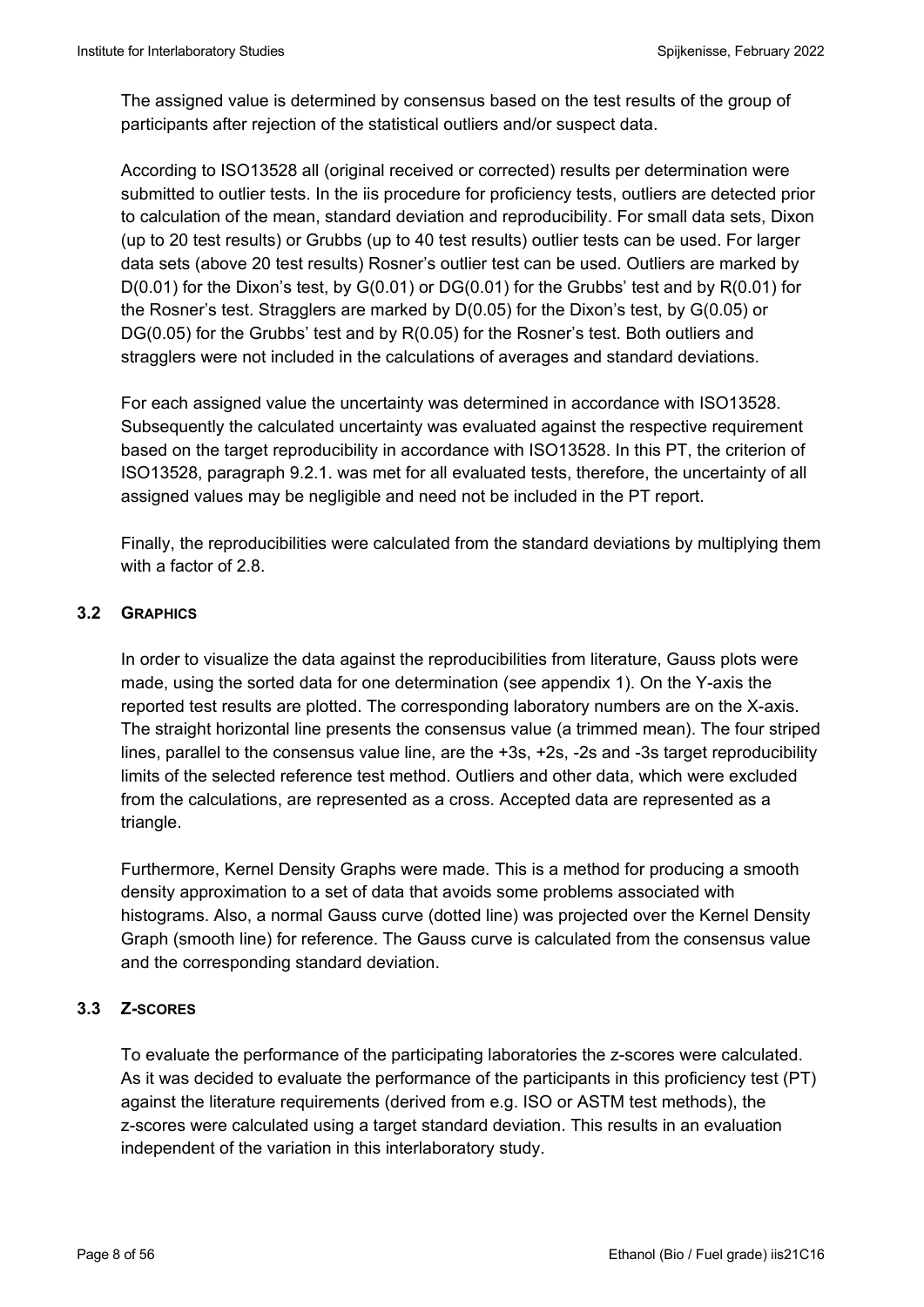The target standard deviation was calculated from the literature reproducibility by division with 2.8. In case no literature reproducibility was available, other target values were used, like Horwitz or an estimated reproducibility based on former iis proficiency tests.

When a laboratory did use a test method with a reproducibility that is significantly different from the reproducibility of the reference test method used in this report, it is strongly advised to recalculate the z-score, while using the reproducibility of the actual test method used, this in order to evaluate whether the reported test result is fit-for-use. The z-scores were calculated according to:

```
Z_{\text{target}} = (test result - average of PT) / target standard deviation
```
The  $z_{(target)}$  scores are listed in the test result tables in appendix 1.

Absolute values for z<2 are very common and absolute values for z>3 are very rare. Therefore, the usual interpretation of z-scores is as follows:

 $|z|$  < 1 good  $1 < |z| < 2$  satisfactory  $2 < |z| < 3$  questionable 3 < |z| unsatisfactory

## **4 EVALUATION**

Some problems were encountered with the dispatch of the samples due to the COVID-19 pandemic. Therefore, the reporting time on the data entry portal was extended with another two weeks. When considering the test results of the three samples together three participants reported test results after the final reporting date and four other participants did not report any test results. Not all participants were able to report all tests requested. In total 64 participants reported 579 numerical test results. Observed were 32 outlying test results, which is 5.5%. In proficiency studies outlier percentages of 3% - 7.5% are quite normal.

Not all data sets proved to have a normal Gaussian distribution. These are referred to as "not OK" or "suspect". The statistical evaluation of these data sets should be used with due care, see also paragraph 3.1.

### **4.1 EVALUATION PER SAMPLE AND PER TEST**

In this section the reported test results are discussed per sample and per test. The test methods which were used by the various laboratories were taken into account for explaining the observed differences when possible and applicable. These test methods are also in the tables together with the original data in appendix 1. The abbreviations, used in these tables, are explained in appendix 3.

Unfortunately, a suitable reference test method, providing the precision data, is not available for all determinations. For these tests the calculated reproducibility was compared against the estimated reproducibility calculated with the Horwitz equation.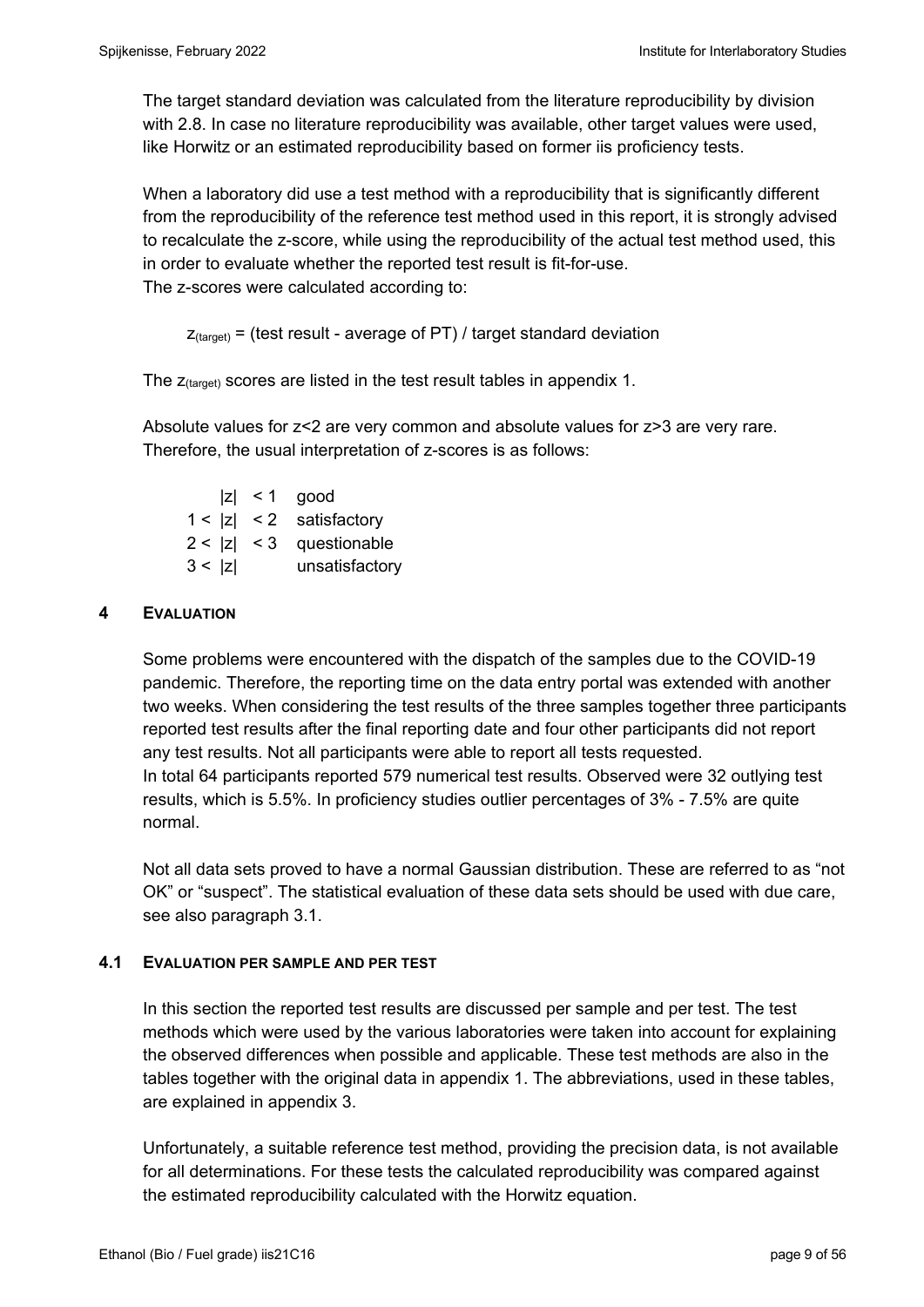In the iis PT reports ASTM test methods are referred to with a number and if appropriate an indication of sub test method (e.g. D1353) and an added designation for the year that the test method was adopted or revised (e.g. D1353:13). If applicable, a designation in parentheses is added to designate the year of reapproval (e.g. D1353:13(2021)). In the test results tables of appendix 1 only the method number (sub) and year of adoption or revision (e.g. D1353:13) will be used.

### **sample #21260**

- Total Acidity: This determination was not problematic. One statistical outlier was observed. The calculated reproducibility after rejection of the statistical outlier is in full agreement with the requirements of EN15491:07 and ASTM D1613:17
- Appearance: This determination was not problematic. All reporting participants agreed about the appearance as Pass (Clear and Bright).
- Copper as Cu: Almost all of the participants reported a test result near or below the application range of the method EN15488:07. Therefore, no z-scores were calculated.
- Density at 20°C: This determination was not problematic. Three statistical outliers were observed. The calculated reproducibility after rejection of the statistical outliers is in agreement with the requirements of ISO12185:96.
- Electrical Conductivity at 25°C: This determination was very problematic. No statistical outliers were observed. The calculated reproducibility is not at all in agreement with the requirements of EN15938:10.
- Nitrogen: This determination was not problematic. One statistical outlier was observed. The calculated reproducibility after rejection of the statistical outlier is in agreement with the requirements of ASTM D4629:17.
- pHe: It is known that the pHe determined with a LiCl electrode will be lower than the pHe determined with a KCl electrode. Two test methods are available for the determination of the pHe of Ethanol: EN15490, that describes the use of a LiCl electrode and ASTM D6423, that describes the use of a KCl electrode.
- pHe (LiCl): This determination was very problematic. No statistical outliers were observed. It was decided not to calculate z-scores due to the large variation in the test results.
- pHe (KCl): This determination was not problematic. One statistical outlier was observed. The calculated reproducibility after rejection of the statistical outlier is in agreement with the requirements of D6423:20a.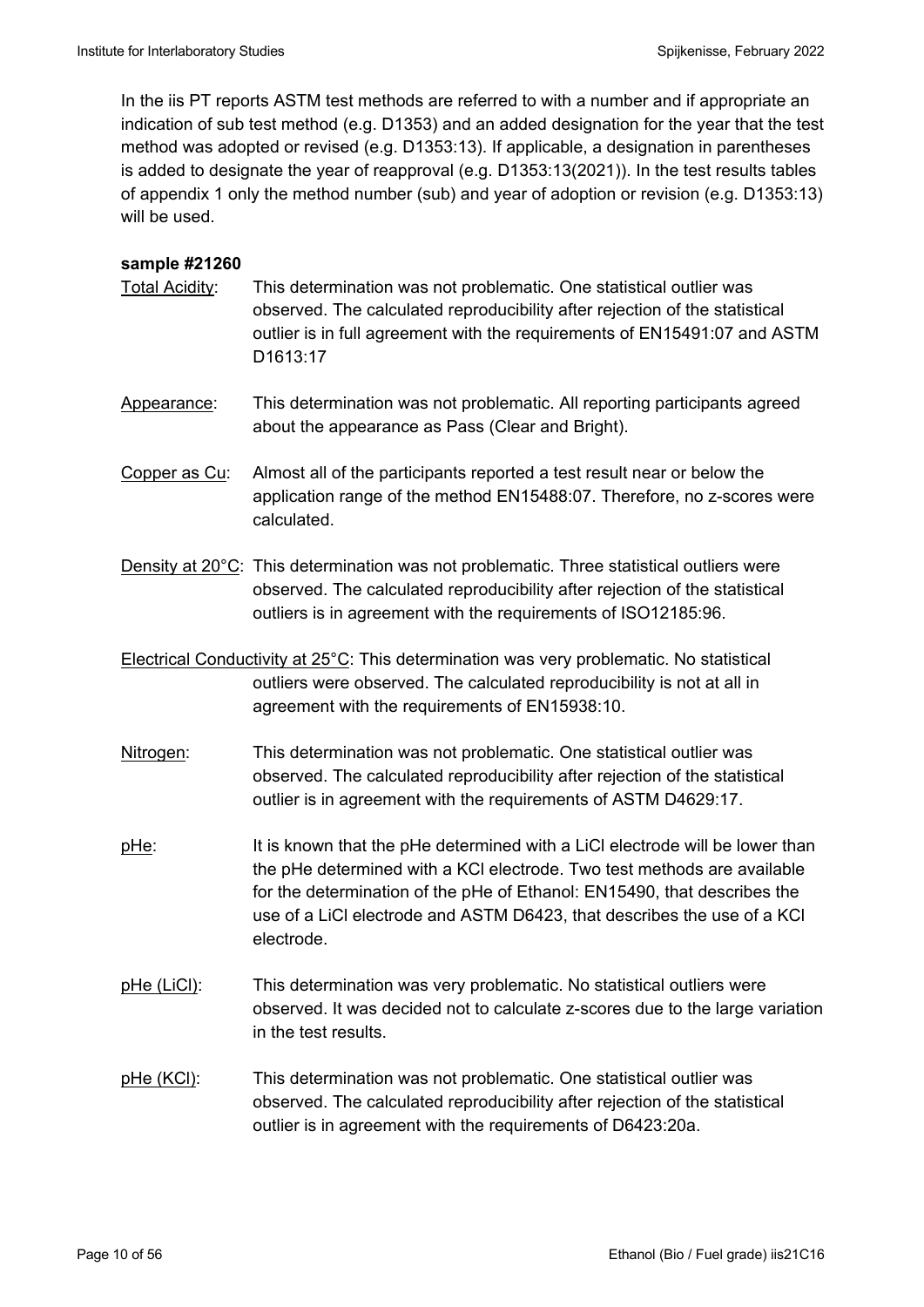- Phosphorus as P: This determination was not problematic. Almost all of the participants reported a test result near or below the application range of the method EN15487:07. Therefore, no z-scores were calculated.
- Water, Coulometric: This determination was not problematic. One statistical outlier was observed. The calculated reproducibility after rejection of the statistical outlier is in agreement with the requirements of EN15489:07 and ASTM E1064:16.
- Water, Volumetric: This determination was not problematic. No statistical outliers were observed. The calculated reproducibility is in agreement with the requirements of ASTM E203:16 and EN15692:21.
- GC general: The test results reported for the Ethanol content is depending on the test method used by the laboratory. Test method EN15721 uses a different definition for Ethanol than ASTM D5501. Therefore, the participants in this proficiency test were requested to report the Ethanol content for each of the two definitions.

Ethanol (EN15721): In EN15721 the purity (the Ethanol content) is defined as:

 Ethanol (incl. higher alcohols) = 100% - impurity% - methanol%, where the higher alcohols consequently are not included in "impurity%" but in Ethanol content.

 This determination was not problematic. Five statistical outliers were observed. The calculated reproducibility after rejection of the statistical outliers is in agreement with the requirements of EN15721:13.

Higher alcohols (EN15721): In EN15721 the higher alcohol content is defined as: the sum of n-propanol%, n-butanol%, sec-butanol%, isopropanol%, 2 methyl-1-butanol% and 3-methyl-1-butanol%. This determination was problematic. No statistical outliers were observed. The calculated reproducibility is not in agreement with the requirements of EN15721:13.

- Impurities (EN15721): In EN15721 the impurity content is defined as: content of all components except for Ethanol%, Methanol% and the higher alcohols%. This determination was not problematic. Three statistical outliers were observed. The calculated reproducibility after rejection of the statistical outliers is in full agreement with the estimated reproducibility calculated with the Horwitz equation based on nine components.
- Methanol: This determination may be problematic depending on the test method used. Six statistical outliers were observed. The calculated reproducibility after rejection of the statistical outliers is not in agreement with the estimated reproducibility calculated with the Horwitz equation, but is in agreement with the requirements of ASTM D5501:20. A negative value for the reproducibility is found at this concentration level for test method EN15721:13 which is theoretically not correct.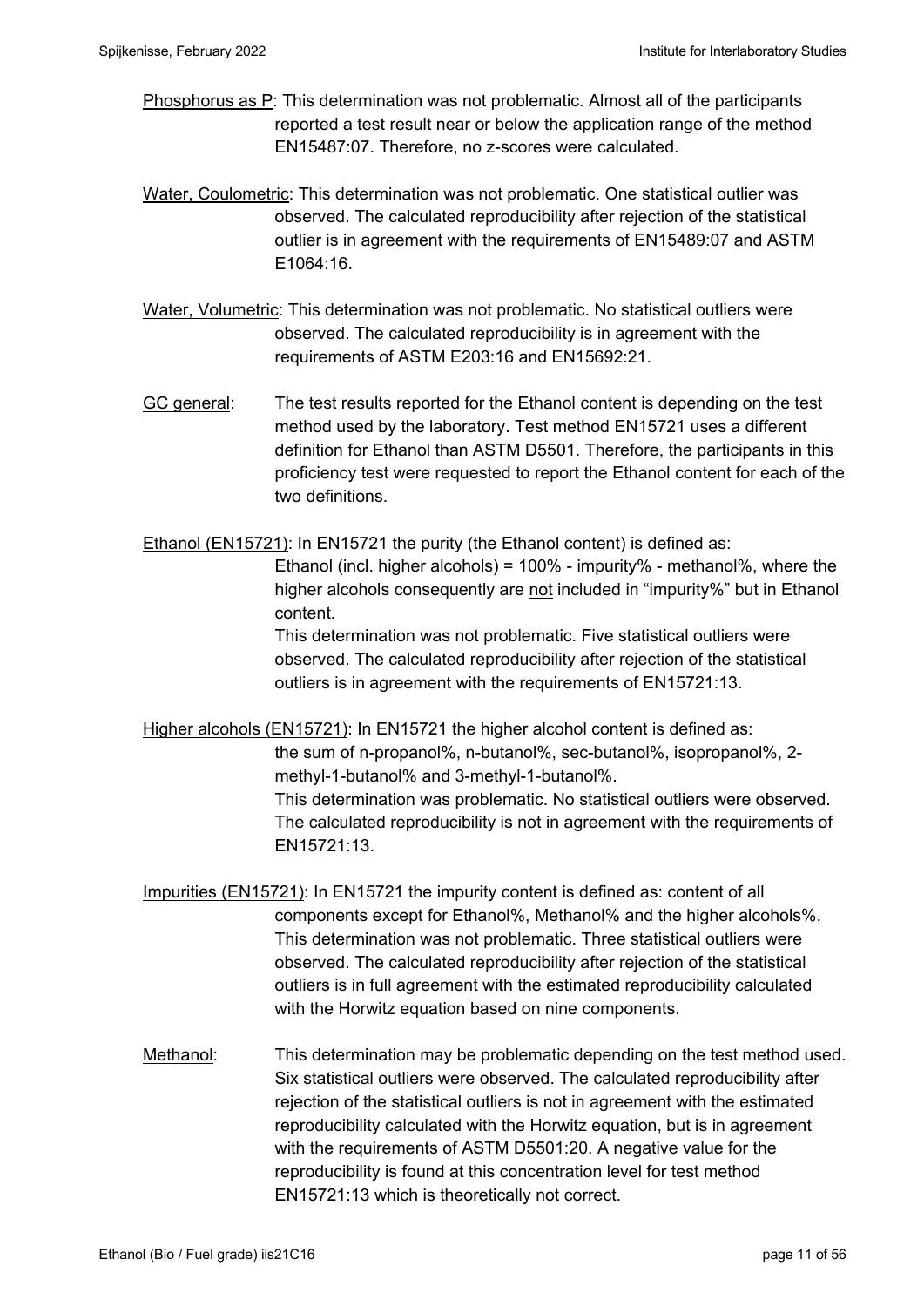Ethanol (D5501): This determination was not problematic by mass and by volume. In total one statistical outlier was observed. Both calculated reproducibilities after rejection of the statistical outlier are in agreement with the requirements of ASTM D5501:20.

Gum (solvent washed): This determination was not problematic. Almost all of the participants agreed on a test result <1 mg/100mL. Therefore, no z-scores were calculated.

### **sample #21261**

- Inorganic Chloride: This determination may be problematic depending on the test method used. One statistical outlier was observed. The calculated reproducibility after rejection of the statistical outlier is in full agreement with the requirements of ASTM D7319:17, but not with the requirements of EN15492:12.
- Sulfate as  $SO_4$ : This determination may be problematic depending on the test method used. One statistical outlier was observed. The calculated reproducibility after rejection of the statistical outlier is in full agreement with the requirements of ASTM D7319:17, but is not in agreement with the requirements of EN15492:12 or ASTM D7328:17.
- Sulfur: This determination may be problematic depending on the test method used. Three statistical outliers were observed. The calculated reproducibility after rejection of the statistical outliers is in agreement with the requirements of EN15485:07, EN15486:07 and ISO20846:19, but not with the requirements of ASTM D5453:19a.

### **sample #21262**

Nonvolatile matter: This determination may be problematic depending on the test method used. Five statistical outliers were observed. The calculated reproducibility after rejection of the statistical outliers is not in agreement with the requirements of EN15691:09, but in agreement with the requirements of ASTM D1353:13(2021).

### **4.2 PERFORMANCE EVALUATION FOR THE GROUP OF LABORATORIES**

A comparison has been made between the reproducibility as declared by the reference test method and the reproducibility as found for the group of participating laboratories. The number of significant test results, the average, the calculated reproducibility (2.8 \* standard deviation) and the target reproducibility derived from reference test methods (in casu ASTM, EN and ISO test methods) or estimated using the Horwitz equation are presented in the next tables.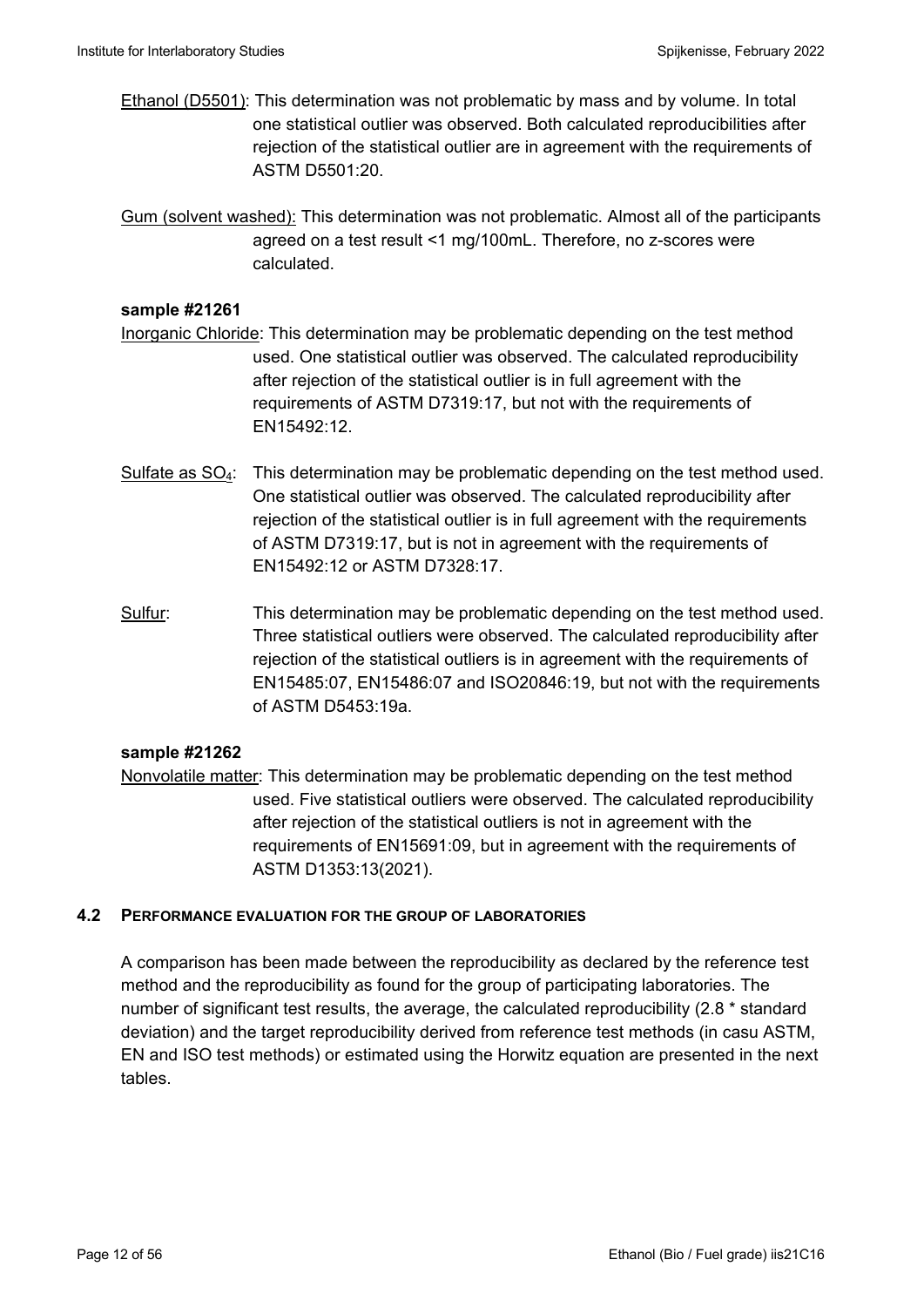| Parameter                           | unit     | n  | average | $2.8 * sd$ | R(lit) |
|-------------------------------------|----------|----|---------|------------|--------|
| <b>Total Acidity as Acetic Acid</b> | %M/M     | 45 | 0.0022  | 0.0014     | 0.0014 |
| Appearance                          |          | 54 | Pass    | n.a.       | n.a.   |
| Copper as Cu                        | mg/kg    | 23 | < 0.07  | n.e.       | n.e.   |
| Density at 20°C                     | kg/L     | 56 | 0.7897  | 0.0002     | 0.0005 |
| Electrical Conductivity at 25°C     | µS/cm    | 33 | 0.38    | 0.30       | 0.11   |
| Nitrogen                            | mg/kg    | 13 | 0.40    | 0.44       | 0.51   |
| pHe (LiCl)                          |          | 12 | 6.21    | 1.79       | (0.60) |
| pHe (KCI)                           |          | 15 | 6.74    | 1.01       | 1.11   |
| Phosphorus as P                     | mg/L     | 24 | < 0.15  | n.e.       | n.e.   |
| Water, Coulometric                  | %M/M     | 54 | 0.111   | 0.018      | 0.021  |
| Water, Volumetric                   | %M/M     | 27 | 0.107   | 0.017      | 0.078  |
| Ethanol + higher alc. (EN15721)     | %M/M     | 32 | 99.948  | 0.022      | 0.037  |
| Higher alcohols (EN15721)           | %M/M     | 34 | 0.186   | 0.063      | 0.052  |
| Impurities (EN15721)                | %M/M     | 31 | 0.045   | 0.025      | 0.024  |
| Methanol                            | %M/M     | 29 | 0.0059  | 0.0021     | 0.0014 |
| Ethanol (D5501)                     | %M/M     | 19 | 99.726  | 0.247      | 0.993  |
| Ethanol (D5501)                     | %V/V     | 18 | 99.785  | 0.283      | 0.992  |
| Gum (solvent washed)                | mg/100mL | 22 | $<$ 1   | n.e.       | n.e.   |

Table 7: reproducibilities of tests on sample #21260

Results between brackets no z-scores are calculated

| Parameter                  | unit     | n  | average | $2.8 * sd$ | R(lit) |
|----------------------------|----------|----|---------|------------|--------|
| Inorganic Chloride as CI   | mg/kg    | 27 | 4.0     | 1.1        | 1.1    |
| Sulfate as SO <sub>4</sub> | mg/kg    | 22 | 2.0     | 2.3        | 2.1    |
| Sulfur                     | mg/kg    | 26 | 1.3     | 0.8        | 3.4    |
| Nonvolatile matter         | mg/100mL | 28 | 10.4    | 2.7        | 1.9    |

Table 8: reproducibilities of tests on sample #21261 and sample #21262

Without further statistical calculations, it can be concluded that for many tests there is a good compliance of the group of participants with the reference test methods. The problematic tests have been discussed in paragraph 4.1.

### **4.3 COMPARISON OF THE PROFICIENCY TEST OF DECEMBER 2021 WITH PREVIOUS PTS**

|                                    | December<br>2021 | December<br>2020 | November<br>2019 | December<br>2018 | December<br>2017 |
|------------------------------------|------------------|------------------|------------------|------------------|------------------|
| Number of reporting laboratories   | 64               | 49               | 51               | 53               | 59               |
| Number of test results             | 579              | 507              | 457              | 473              | 537              |
| Number of statistical outliers     | 32               | 18               | 16               | 14               | 22               |
| Percentage of statistical outliers | 5.5%             | 3.6%             | 3.5%             | 3.0%             | 4.1%             |

Table 9: comparison with previous proficiency tests

In proficiency tests, outlier percentages of 3% - 7.5% are quite normal.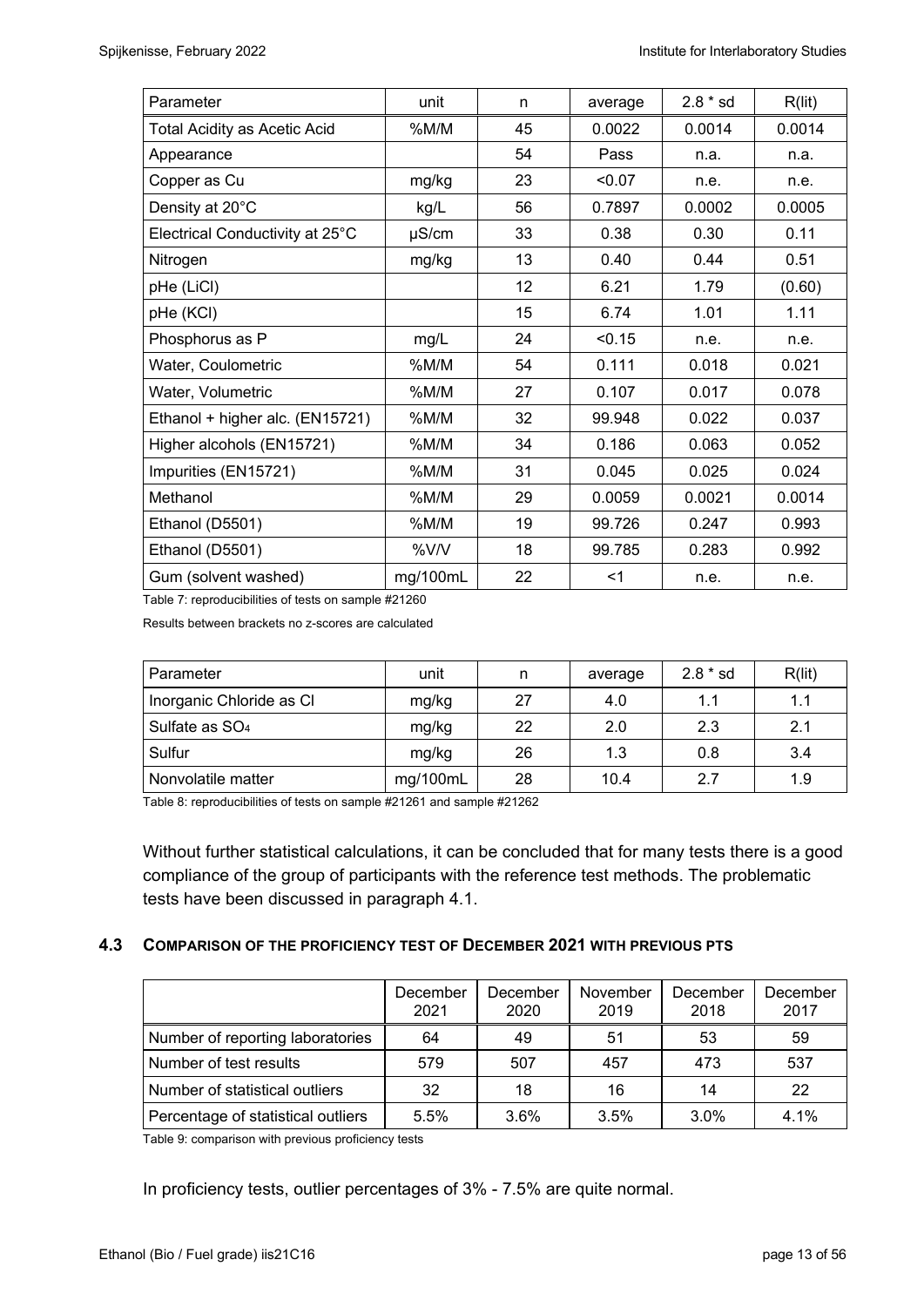The performance of the determinations of the proficiency tests was compared to the requirements of the reference test methods. The conclusions are given in the following table.

| Parameter                       | December<br>2021 | December<br>2020 | November<br>2019         | December<br>2018 | December<br>2017 |
|---------------------------------|------------------|------------------|--------------------------|------------------|------------------|
| Acidity, Total as Acetic Acid   | $+/-$            | $++$             | $\ddot{}$                | $\ddot{}$        |                  |
| Density at 20°C                 | $++$             | $++$             | $++$                     | $++$             | $++$             |
| Electrical Conductivity at 25°C | --               | --               | $\blacksquare$           |                  |                  |
| Nitrogen                        | $\ddot{}$        | -                | $\blacksquare$           |                  |                  |
| pHe                             | $+/-$            | $+/-$            | $+/-$                    |                  |                  |
| Water, Coulometric              | $\ddot{}$        | $+/-$            | $\blacksquare$           | $+/-$            | $+/-$            |
| Water, Volumetric               | $++$             | $\ddot{}$        | +                        | $\ddot{}$        | $++$             |
| Ethanol + higher alc. (EN15721) | $\ddot{}$        | $+/-$            | $++$                     |                  |                  |
| Higher alcohols (EN15721)       |                  | $+/-$            | ÷                        | $+/-$            | $+/-$            |
| Impurities (EN15721)            | $+/-$            |                  | $++$                     |                  |                  |
| Methanol                        |                  | -                | --                       |                  |                  |
| Ethanol (D5501)                 | $++$             | $++$             | $++$                     | +                | $\ddot{}$        |
| Inorganic Chloride as Cl        | $+/-$            | ۰                | $\blacksquare$           |                  | $+$              |
| Sulfate as SO <sub>4</sub>      | $+/-$            | $\ddot{}$        | $\overline{\phantom{a}}$ |                  |                  |
| Sulfur                          | $++$             | $++$             | $++$                     | $\ddot{}$        | $\ddot{}$        |
| Nonvolatile matter              |                  | $n.e./ +$        | n.e.                     | (--)             | (--)             |

Table 10: comparison determinations against the reference test methods

Results between brackets should be used with care.

The following performance categories were used:

- ++ : group performed much better than the reference test method
- + : group performed better than the reference test method
- +/- : group performance equals the reference test method
- : group performed worse than the reference test method
- -- : group performed much worse than the reference test method
- n.e. : not evaluated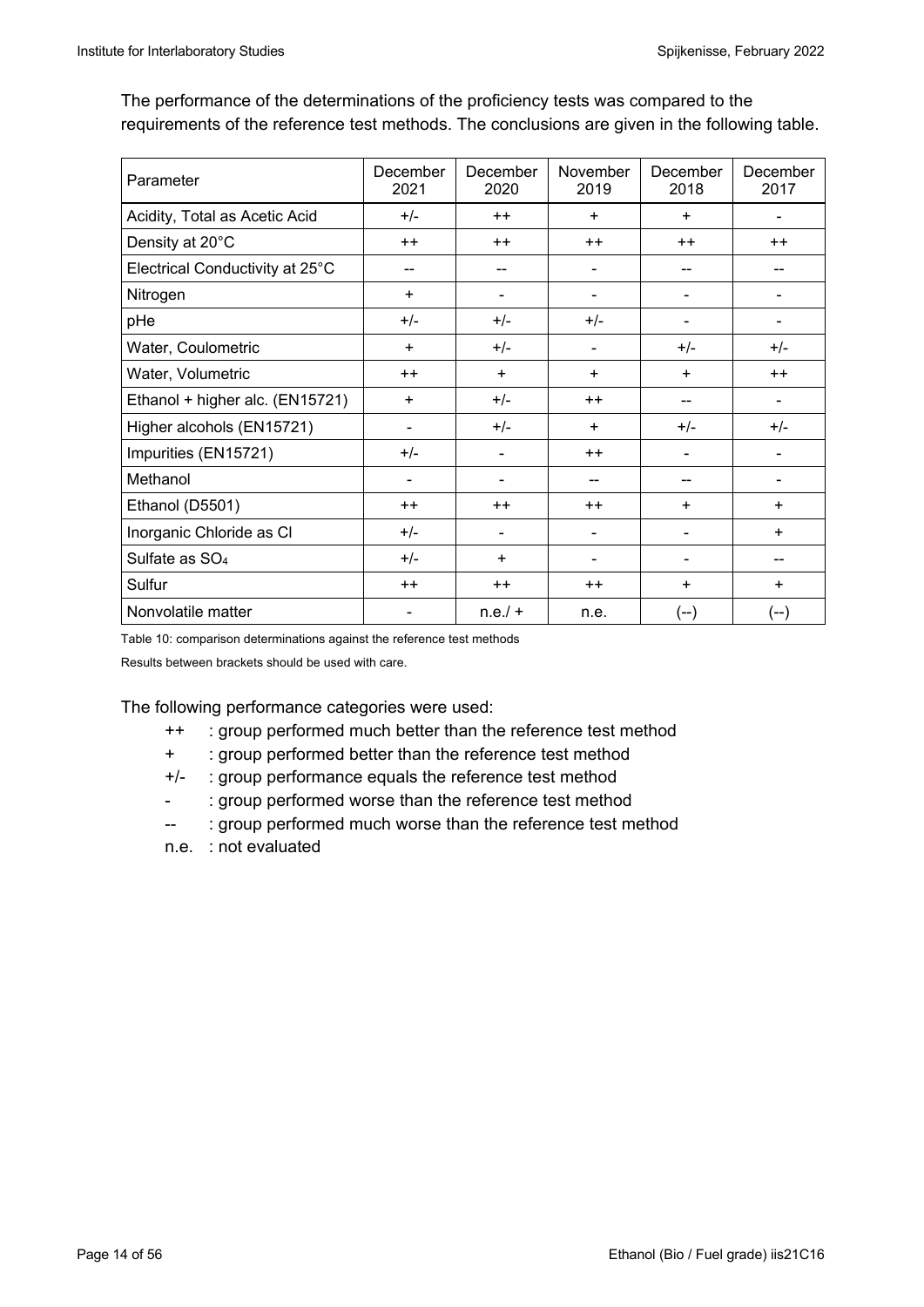### **APPENDIX 1**

Determination of Total Acidity as Acetic Acid on sample #21260; results in %M/M

| lab  | method            | value      | mark    | z(targ) | remarks                |
|------|-------------------|------------|---------|---------|------------------------|
| 52   | EN15491           | < 0.003    |         | -----   |                        |
| 120  | D1613             | 0.00189    |         | $-0.56$ |                        |
| 150  | D1613             | 0.0019     |         | $-0.54$ |                        |
| 169  | D7795             | 0.00160    |         | $-1.15$ |                        |
| 171  | EN15491           | 0.0020     |         | $-0.33$ |                        |
| 174  |                   | -----      |         |         |                        |
| 175  |                   |            |         |         |                        |
| 235  | D <sub>1613</sub> | 0.0015     | C       | $-1.35$ | First reported 0.01538 |
| 315  | EN15491           | < 0.0030   |         | -----   |                        |
| 323  | EN15491           | < 0.0030   |         | -----   |                        |
| 329  | EN15491           | 0.0022     |         | 0.08    |                        |
|      |                   |            |         |         |                        |
| 333  | EN15491           | 0.003      |         | 1.71    |                        |
| 334  | EN15491           | 0.003      |         | 1.71    |                        |
| 337  |                   | -----      |         | -----   |                        |
| 343  | EN15491           | < 0,003    |         |         |                        |
| 357  | EN15491           | 0.0019     |         | $-0.54$ |                        |
| 360  | EN15491           | 0.00276    |         | 1.22    |                        |
| 444  | EN15491           | 0.0028     |         | 1.30    |                        |
| 468  | EN15491           | 0.0018     |         | $-0.74$ |                        |
| 492  |                   | -----      |         | -----   |                        |
| 495  |                   | -----      |         | -----   |                        |
| 496  | EN15491           | 0.0019     |         | $-0.54$ |                        |
| 511  | D1613             | 0.002655   |         | 1.01    |                        |
| 541  |                   | -----      |         | -----   |                        |
| 551  | D1613             | 0.0015     |         | $-1.35$ |                        |
| 554  |                   | -----      |         |         |                        |
| 558  |                   | -----      |         | -----   |                        |
| 621  | D1613             | 0.0029     |         | 1.51    |                        |
|      | D1613             | 0.00143    |         | $-1.50$ |                        |
| 631  |                   |            |         |         |                        |
| 633  | D1613             | 0.001642   |         | $-1.06$ |                        |
| 634  |                   | -----      |         | -----   |                        |
| 657  | D <sub>1613</sub> | 0.0030     |         | 1.71    |                        |
| 663  | D <sub>1613</sub> | 0.00178    |         | $-0.78$ |                        |
| 823  | D1613             | 0.0017     |         | $-0.94$ |                        |
| 902  | EN15491           | 0.0020     |         | $-0.33$ |                        |
| 913  |                   | -----      |         | -----   |                        |
| 922  | D1613             | 0.00212    |         | $-0.09$ |                        |
| 1047 | EN15491           | 0.0025     |         | 0.69    |                        |
| 1108 | EN15491           | 0.0016155  |         | $-1.12$ |                        |
| 1189 | EN15491           | 0.002      |         | $-0.33$ |                        |
| 1457 |                   | -----      |         | -----   |                        |
| 1468 | EN15491           | 0.0022     |         | 0.08    |                        |
| 1523 | D1388             | 0.003098   |         | 1.91    |                        |
| 1530 | EN15491           | 0.002      |         | $-0.33$ |                        |
| 1611 | EN15491           | 0.0021     |         | $-0.13$ |                        |
| 1618 |                   | -----      |         | -----   |                        |
| 1656 | EN15491           | 0.004      | R(0.05) | 3.76    |                        |
| 1697 |                   | -----      |         | -----   |                        |
| 1710 | EN15491           | 0.00138    |         | $-1.60$ |                        |
| 1713 |                   | -----      |         | -----   |                        |
| 1726 | EN15491           | 0.0027     |         | 1.10    |                        |
| 1727 |                   | 0.0028     |         | 1.30    |                        |
|      | EN15491           |            |         |         |                        |
| 1817 | D1388             | 0.0022     |         | 0.08    |                        |
| 1835 | EN15491           | 0.0025     |         | 0.69    |                        |
| 1852 | EN15491           | 0.0019     |         | -0.54   |                        |
| 1919 | EN15491           | 0.00259    |         | 0.87    |                        |
| 6047 |                   | -----      |         | $-----$ |                        |
| 6057 | EN15491           | 0.0012     |         | $-1.97$ |                        |
| 6070 | D <sub>1613</sub> | 0.0019     |         | $-0.54$ |                        |
| 6214 | EN15491           | 0.002227   |         | 0.13    |                        |
| 6291 |                   | -----      |         | $-----$ |                        |
| 6292 | <b>NBR9866</b>    | 0.001962   |         | $-0.41$ |                        |
| 6293 | EN15491           | 0.002      |         | $-0.33$ |                        |
| 6297 |                   | -----      |         | -----   |                        |
| 6357 | <b>NBR9866</b>    | 0.00182325 |         | $-0.69$ |                        |
| 6424 |                   | -----      |         | -----   |                        |
| 6426 | <b>INH-341</b>    | 0.0026313  |         | 0.96    |                        |
| 6436 | EN15491           | 0.003      |         | 1.71    |                        |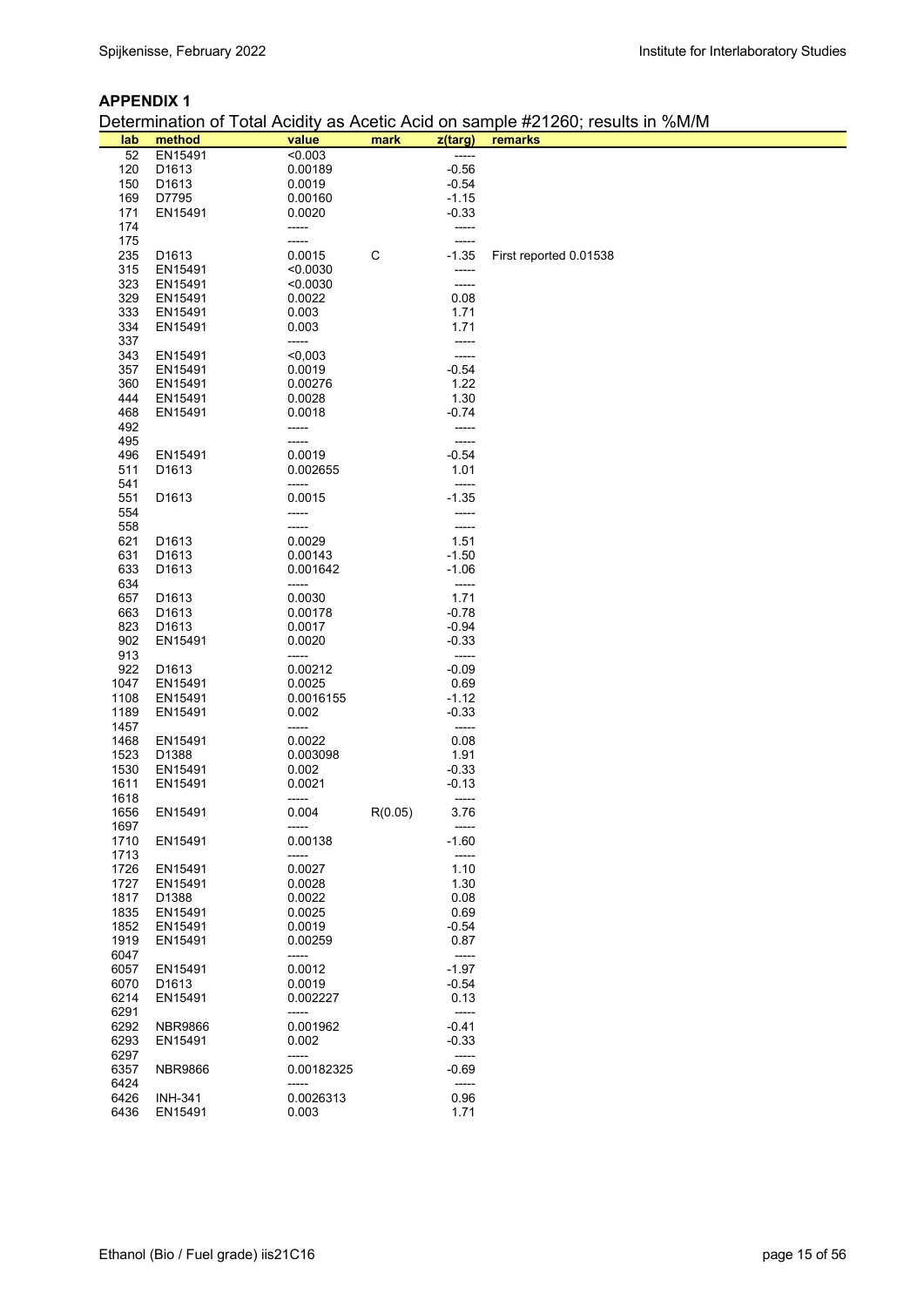| ΟK        |
|-----------|
| 45        |
| 1         |
| 0.002162  |
| 0.0005136 |
| 0.001438  |
| 0.0004893 |
| 0.001370  |
|           |
| 0.0014    |
|           |

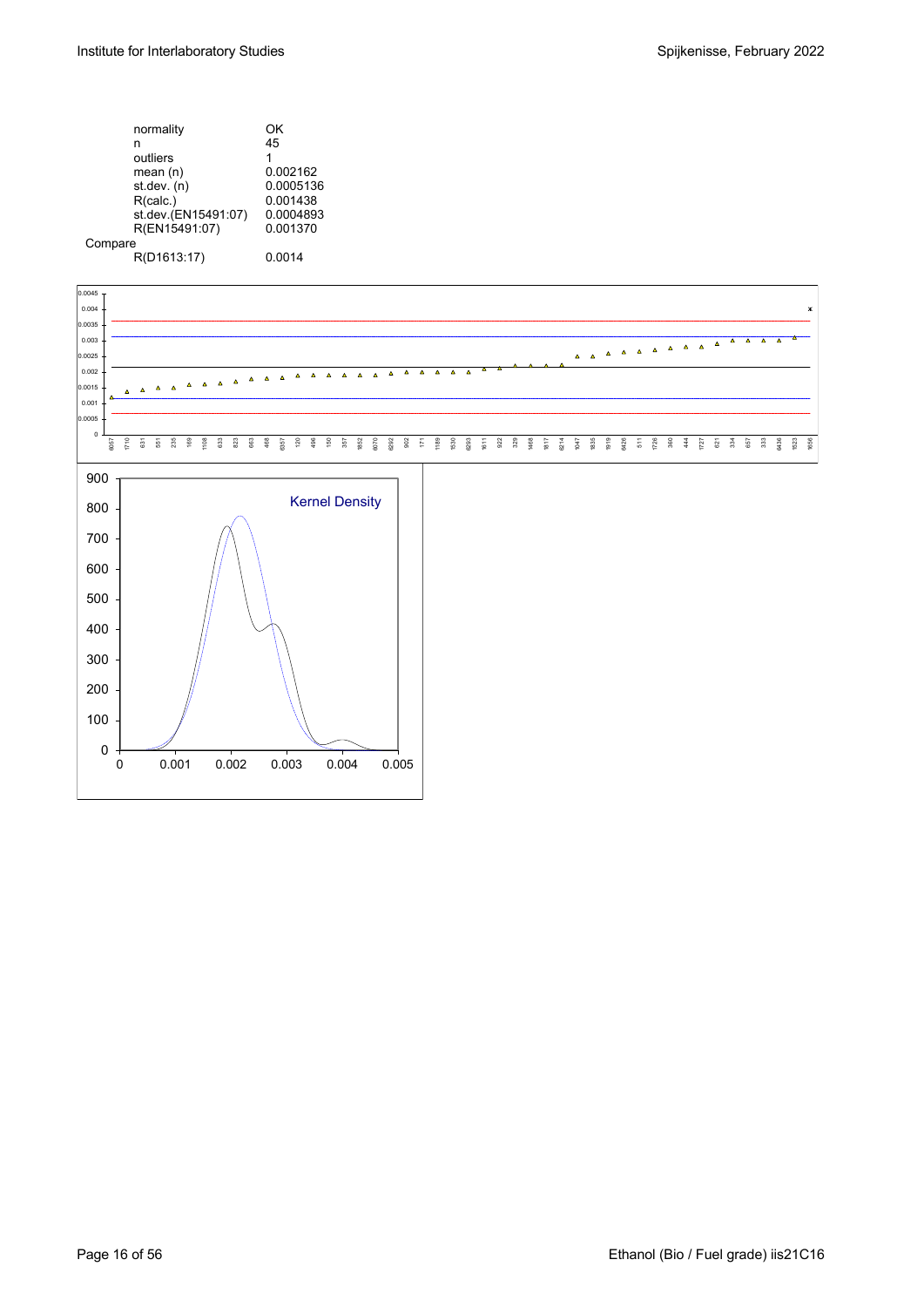# Determination of Appearance on sample #21260;

|      |            |                                           |      |         | remarks |
|------|------------|-------------------------------------------|------|---------|---------|
| lab  | method     | value                                     | mark | z(targ) |         |
| 52   | EN15769    | <b>Clear and Colourless</b>               |      |         |         |
| 120  | D4176      | C & B                                     |      |         |         |
| 150  | E2680      | Pass                                      |      |         |         |
| 169  | E2680      | CB&FSM                                    |      |         |         |
| 171  | Visual     | Pass                                      |      |         |         |
| 174  | Visual     | Clear & Free                              |      |         |         |
| 175  | D4176      | Pass                                      |      |         |         |
| 235  | Visual     | C&B                                       |      |         |         |
| 315  | EN15769    | cl & col                                  |      |         |         |
| 323  | E2679      | C&B                                       |      |         |         |
| 329  | Visual     | clear                                     |      |         |         |
| 333  | Visual     | Clear and bright                          |      |         |         |
| 334  | Visual     | Clear and bright                          |      |         |         |
| 337  | Visual     | colourless                                |      |         |         |
| 343  | Visual     | C&B                                       |      |         |         |
|      |            |                                           |      |         |         |
| 357  | E2680      | Pass                                      |      |         |         |
| 360  | EN15769    | Clear and colourless                      |      |         |         |
| 444  |            | -----                                     |      |         |         |
| 468  | EN15769    | Clear & Colourlesss                       |      |         |         |
| 492  | EN15769    | CB&FSM                                    |      |         |         |
| 495  | EN15769    | clear and colourless                      |      |         |         |
| 496  | Visual     | clear & bright                            |      |         |         |
| 511  | EN15769    | Clear and colourless                      |      |         |         |
| 541  |            | -----                                     |      |         |         |
| 551  | E2680      | Pass                                      |      |         |         |
| 554  |            | -----                                     |      |         |         |
| 558  |            | -----                                     |      |         |         |
| 621  | D4176      | <b>PASS</b>                               |      |         |         |
| 631  | Visual     |                                           |      |         |         |
|      |            | clear & bright                            |      |         |         |
| 633  | Visual     | Clear                                     |      |         |         |
| 634  |            | -----                                     |      |         |         |
| 657  | E2680      | Clear and free from suspended solid       |      |         |         |
| 663  | Visual     | Bright & Clear                            |      |         |         |
| 823  | E2680      | Pass                                      |      |         |         |
| 902  | EN15769    | <b>PASS</b>                               |      |         |         |
| 913  |            | -----                                     |      |         |         |
| 922  | Visual     | Clear and Bright                          |      |         |         |
| 1047 |            |                                           |      |         |         |
| 1108 | Visual     | Clear and Bright                          |      |         |         |
| 1189 | Visual     | C/B                                       |      |         |         |
| 1457 | Visual     | Br.& Cl.                                  |      |         |         |
| 1468 |            |                                           |      |         |         |
|      | EN15769    | clear&bright                              |      |         |         |
| 1523 |            | -----                                     |      |         |         |
| 1530 | Visual     | c&b                                       |      |         |         |
| 1611 | EN15769    | Clear & free from suspended matter        |      |         |         |
| 1618 | EN15769    | colorless, clear                          |      |         |         |
| 1656 | Visual     | Pass                                      |      |         |         |
| 1697 | EN15769    | colorlees, clear                          |      | -----   |         |
| 1710 | EN15769    | clear and colourless                      |      |         |         |
| 1713 | EN15769    | transparent, colorless                    |      |         |         |
| 1726 | EN15769    | Clear&Colorless                           |      |         |         |
| 1727 | EN15769    | Clear&Colorless                           |      |         |         |
| 1817 | Visual     | Pass                                      |      |         |         |
| 1835 | EN15769    | C&C                                       |      |         |         |
| 1852 |            |                                           |      |         |         |
| 1919 | Visual     | clear, bright                             |      |         |         |
|      |            | -----                                     |      |         |         |
| 6047 | EN15769    | colorless                                 |      |         |         |
| 6057 | Visual     | Clear & Briight                           |      |         |         |
| 6070 | Visual     | Clear and Bright                          |      |         |         |
| 6214 | EN15769    | clear & colourless                        |      |         |         |
| 6291 | Visual     | Clear & free from suspended matter        |      |         |         |
| 6292 |            | -----                                     |      |         |         |
| 6293 | Visual     | clear&colorless                           |      |         |         |
| 6297 |            | -----                                     |      |         |         |
| 6357 |            |                                           |      |         |         |
| 6424 |            |                                           |      |         |         |
| 6426 |            |                                           |      |         |         |
|      |            |                                           |      |         |         |
| 6436 | Visual     | clear, bright, free from suspended matter |      |         |         |
|      |            |                                           |      |         |         |
|      | n          | 54                                        |      |         |         |
|      | mean $(n)$ | CBFSM (Pass)                              |      |         |         |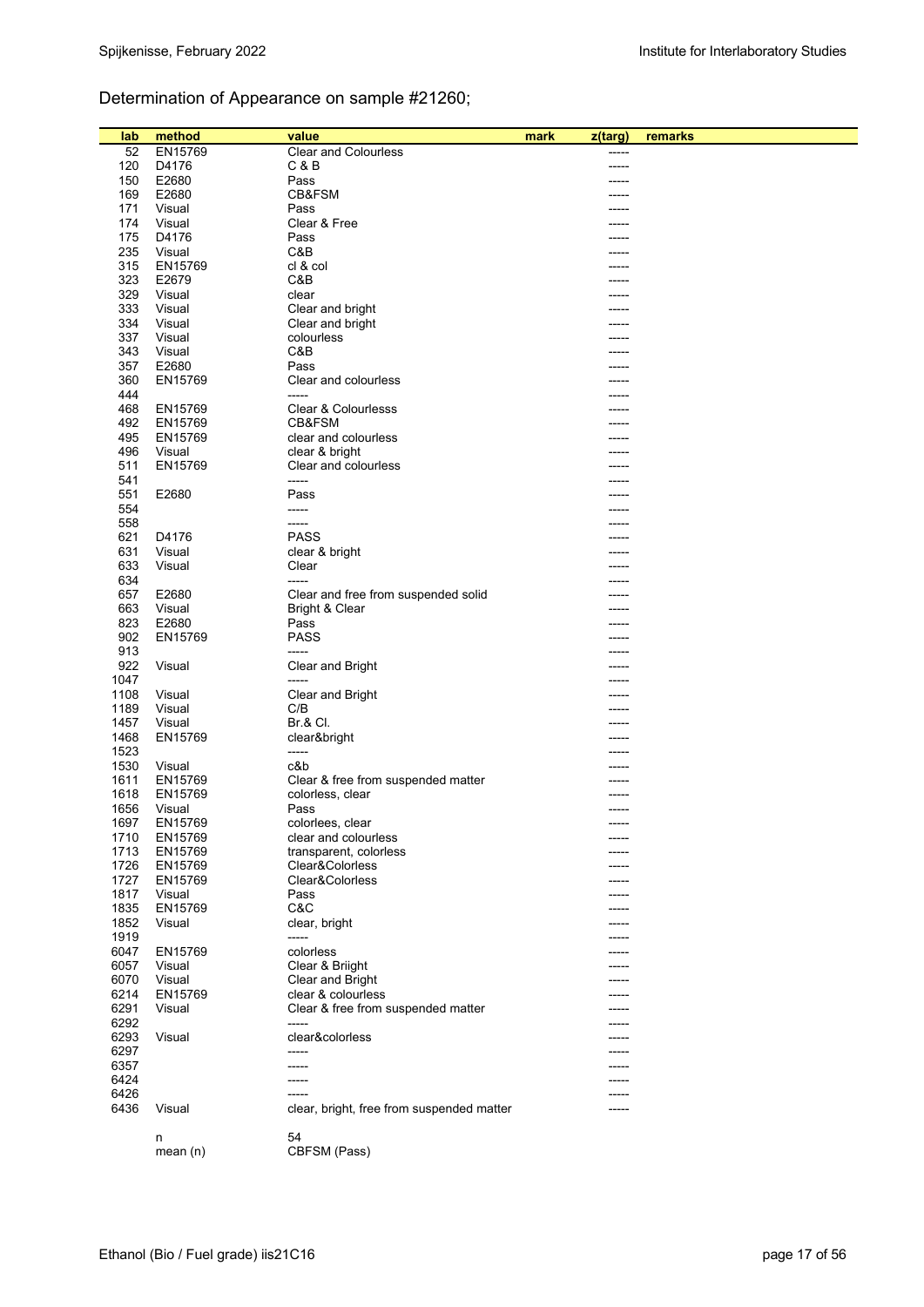# Determination of Copper as Cu on sample #21260; results in mg/kg

| lab          | method        | value           | mark | z(targ) | remarks                                         |
|--------------|---------------|-----------------|------|---------|-------------------------------------------------|
| 52           | EN15837       | 0.050           |      |         |                                                 |
| 120          |               | -----           |      |         |                                                 |
| 150          | D1688         | < 0.05          |      |         |                                                 |
| 169          | D1688         | 0               |      |         |                                                 |
| 171          |               | -----           |      |         |                                                 |
| 174          |               | -----           |      |         |                                                 |
| 175          | D1688         | < 0.05          |      |         |                                                 |
| 235          |               | -----           |      |         |                                                 |
| 315          | EN15837       | < 0.0050        |      |         |                                                 |
| 323          |               | -----           |      |         |                                                 |
| 329          | EN15488       | < 0.07          |      |         |                                                 |
| 333<br>334   | EN15488       | < 0.07<br>----- |      |         |                                                 |
| 337          |               | -----           |      |         |                                                 |
| 343          | EN15837       | < 0,05          |      |         |                                                 |
| 357          |               | -----           |      |         |                                                 |
| 360          | EN15837       | < 0,050         |      |         |                                                 |
| 444          |               | -----           |      |         |                                                 |
| 468          | EN15488       | $0,07$          |      |         |                                                 |
| 492          |               | -----           |      |         |                                                 |
| 495          |               | -----           |      |         |                                                 |
| 496          |               | -----           |      | -----   |                                                 |
| 511          | D1688         | < 0.05          |      |         |                                                 |
| 541          |               | -----           |      |         |                                                 |
| 551          | D1688         | < 0.04          |      |         |                                                 |
| 554<br>558   |               | -----<br>-----  |      |         |                                                 |
| 621          |               | -----           |      |         |                                                 |
| 631          | D1688         | < 0.05          |      |         |                                                 |
| 633          |               | -----           |      |         |                                                 |
| 634          |               | -----           |      |         |                                                 |
| 657          |               | -----           |      |         |                                                 |
| 663          | INH-12414     | < 0.05          |      |         |                                                 |
| 823          | <b>UOP389</b> | < 0.01          |      |         |                                                 |
| 902          |               | -----           |      |         |                                                 |
| 913          |               | -----           |      |         |                                                 |
| 922          | D1688         | < 0.05          |      |         |                                                 |
| 1047         | EN15837       | $0,02$          |      |         |                                                 |
| 1108<br>1189 |               | -----<br>-----  |      |         |                                                 |
| 1457         |               | -----           |      |         |                                                 |
| 1468         | EN15837       | < 0.01          |      |         |                                                 |
| 1523         |               | -----           |      |         |                                                 |
| 1530         |               | -----           |      |         |                                                 |
| 1611         | EN15488       | 0.004           |      |         |                                                 |
| 1618         |               | -----           |      |         |                                                 |
| 1656         | D1688         | < 0.1           |      | -----   |                                                 |
| 1697         |               | -----           |      | -----   |                                                 |
| 1710         |               |                 |      | -----   |                                                 |
| 1713<br>1726 |               |                 |      |         |                                                 |
| 1727         |               |                 |      |         |                                                 |
| 1817         |               |                 |      |         |                                                 |
| 1835         | EN15837       | < 0.050         |      |         |                                                 |
| 1852         |               | -----           |      |         |                                                 |
| 1919         |               | -----           |      |         |                                                 |
| 6047         |               | ------          |      |         |                                                 |
| 6057         | EN15837       | 0.189           |      | -----   | Possibly a false positive test result?          |
| 6070         | D1688         | 0.000           |      | -----   |                                                 |
| 6214         | EN15488       | 0.00256         |      |         |                                                 |
| 6291         |               | -----           |      |         |                                                 |
| 6292         |               | -----           |      |         |                                                 |
| 6293<br>6297 | EN15837       | 0.00            |      | -----   |                                                 |
| 6357         |               | -----<br>-----  |      |         |                                                 |
| 6424         |               | -----           |      |         |                                                 |
| 6426         |               | $- - - - -$     |      | -----   |                                                 |
| 6436         | EN15837       | < 0,1           |      |         |                                                 |
|              |               |                 |      |         |                                                 |
|              | n             | 23              |      |         |                                                 |
|              | mean(n)       | < 0.07          |      |         | Application range EN15488:07: 0.07 - 0.20 mg/kg |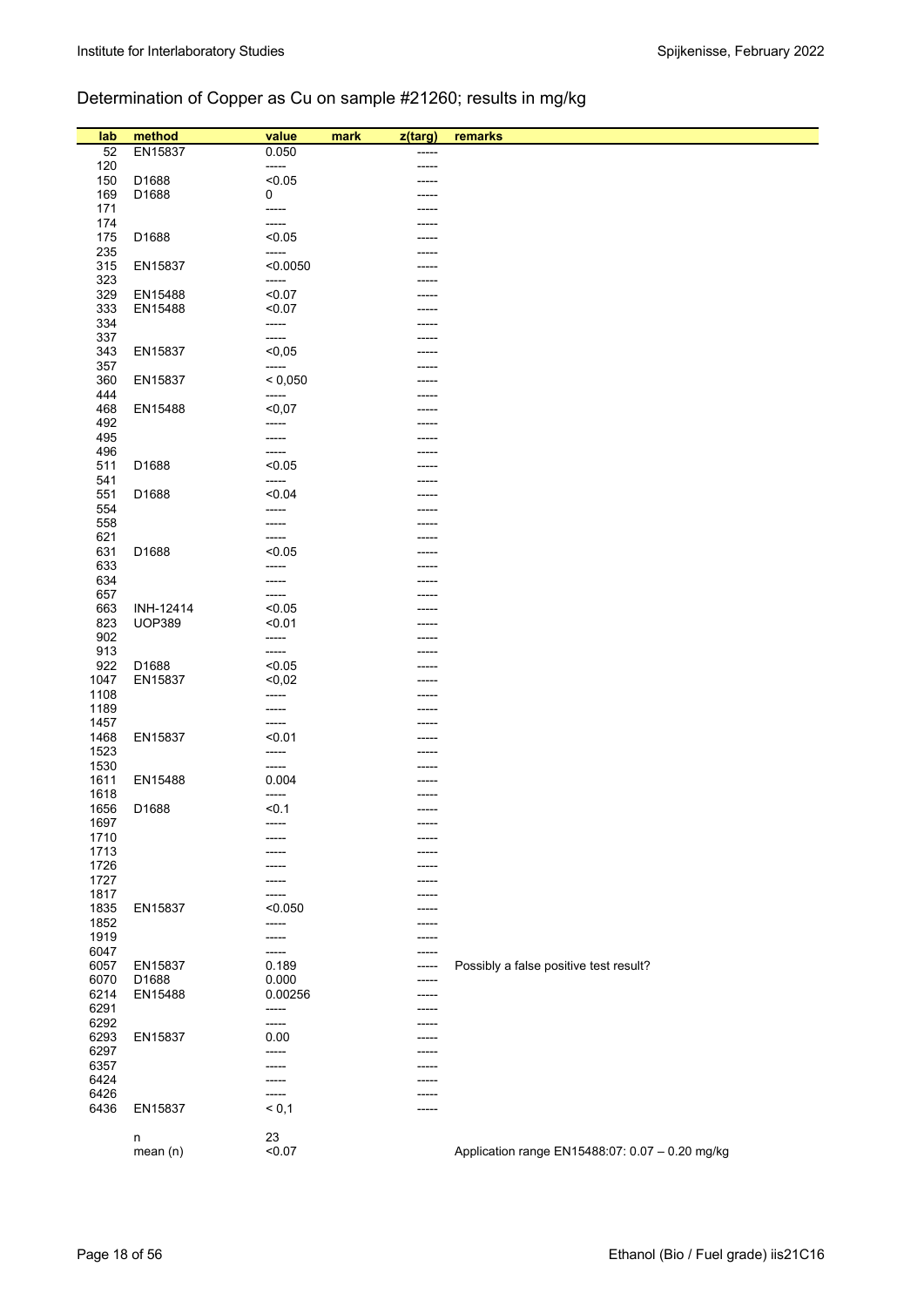# Determination of Density at 20°C on sample #21260; results in kg/L

| lab          | method               | value             | mark        | z(targ)            | remarks                |
|--------------|----------------------|-------------------|-------------|--------------------|------------------------|
| 52           | ISO12185             | 0.7898            |             | 0.35               |                        |
| 120          |                      | -----             |             | -----              |                        |
| 150          | D4052                | 0.7897            |             | $-0.21$            |                        |
| 169          | D4052                | 0.7898            |             | 0.35               |                        |
| 171          | D4052                | 0.78976           |             | 0.12               |                        |
| 174          | D4052                | 0.78973           |             | $-0.04$            |                        |
| 175          | D4052                | 0.7897            |             | $-0.21$            |                        |
| 235          | D4052                | 0.78975           |             | 0.07               |                        |
| 315          | D4052                | 0.7897            |             | $-0.21$            |                        |
| 323          | D4052                | 0.7898            |             | 0.35               |                        |
| 329          | D4052                | 0.7898            |             | 0.35               |                        |
| 333          | ISO12185             | 0.7897            |             | $-0.21$            |                        |
| 334          | ISO12185             | 0.7899            |             | 0.91               |                        |
| 337          | ISO12185             | 0.7898            |             | 0.35               |                        |
| 343          | ISO12185             | 0.7897            |             | $-0.21$            |                        |
| 357          | D4052                | 0.78979           |             | 0.29               |                        |
| 360          | D4052                | 0.7897            |             | $-0.21$            |                        |
| 444<br>468   | D4052<br>ISO12185    | 0.7897<br>0.7897  |             | $-0.21$<br>$-0.21$ |                        |
| 492          | EN15721              | 0.7887            | R(0.01)     | $-5.81$            |                        |
| 495          | ISO12185             | 0.7897            |             | $-0.21$            |                        |
| 496          | ISO12185             | 0.78972           |             | $-0.10$            |                        |
| 511          | D4052                | 0.79002           | R(0.01)     | 1.58               |                        |
| 541          | D4052                | 0.7897            |             | $-0.21$            |                        |
| 551          | D4052                | 0.7898            |             | 0.35               |                        |
| 554          |                      | -----             |             | -----              |                        |
| 558          |                      | -----             |             |                    |                        |
| 621          | D4052                | 0.7904            | R(0.01)     | 3.71               |                        |
| 631          | D4052                | 0.78988           |             | 0.80               |                        |
| 633          | D4052                | 0.78970           |             | $-0.21$            |                        |
| 634          |                      | -----             |             | -----              |                        |
| 657          | D4052                | 0.7898            |             | 0.35               |                        |
| 663          | D4052                | 0.78970           |             | $-0.21$            |                        |
| 823          | ISO12185             | 0.7897            |             | $-0.21$            |                        |
| 902          | ISO12185             | 0.7897            |             | $-0.21$            |                        |
| 913          |                      | -----             |             | -----              |                        |
| 922          | D4052                | 0.7897            |             | $-0.21$            |                        |
| 1047<br>1108 | ISO12185             | 0.78971           |             | $-0.16$<br>$-0.32$ |                        |
| 1189         | D4052<br>ISO12185    | 0.78968<br>0.7897 |             | $-0.21$            |                        |
| 1457         | ISO12185             | 0.7897            |             | $-0.21$            |                        |
| 1468         | ISO12185             | 0.7898            |             | 0.35               |                        |
| 1523         | D4052                | 0.7897355         |             | $-0.01$            |                        |
| 1530         | ISO12185             | 0.78975           |             | 0.07               |                        |
| 1611         | ISO12185             | 0.78972           |             | $-0.10$            |                        |
| 1618         | ISO12185             | 0.78972           |             | $-0.10$            |                        |
| 1656         | D4052                | 0.7898            |             | 0.35               |                        |
| 1697         | ISO12185             | 0.78976           |             | 0.12               |                        |
| 1710         | ISO12185             | 0.7897            |             | $-0.21$            |                        |
| 1713         | ISO12185             | 0.78971           |             | $-0.16$            |                        |
| 1726         | D4052                | 0.78976           |             | 0.12               |                        |
| 1727         | D4052                | 0.78969           |             | $-0.27$            |                        |
| 1817         | OIML table           | 0.78980           |             | 0.35               |                        |
| 1835         | ISO12185             | 0.78977           |             | 0.18               |                        |
| 1852         | ISO12185             | 0.789733          |             | $-0.03$            |                        |
| 1919         | ISO12185             | 0.78977           | $\mathsf C$ | 0.18               | First reported 0.79014 |
| 6047<br>6057 | ISO12185<br>ISO12185 | 0.7896<br>0.7897  |             | $-0.77$<br>$-0.21$ |                        |
| 6070         | D4052                | 0.7898            |             | 0.35               |                        |
| 6214         | ISO12185             | 0.789733          |             | $-0.03$            |                        |
| 6291         | ISO12185             | 0.7898            |             | 0.35               |                        |
| 6292         |                      | -----             |             | -----              |                        |
| 6293         | ISO12185             | 0.7896            |             | $-0.77$            |                        |
| 6297         |                      | -----             |             |                    |                        |
| 6357         |                      |                   |             |                    |                        |
| 6424         |                      |                   |             | -----              |                        |
| 6426         | D4052                | 0.789753          |             | 0.09               |                        |
| 6436         | ISO12185             | 0.79              |             | $-0.16$            |                        |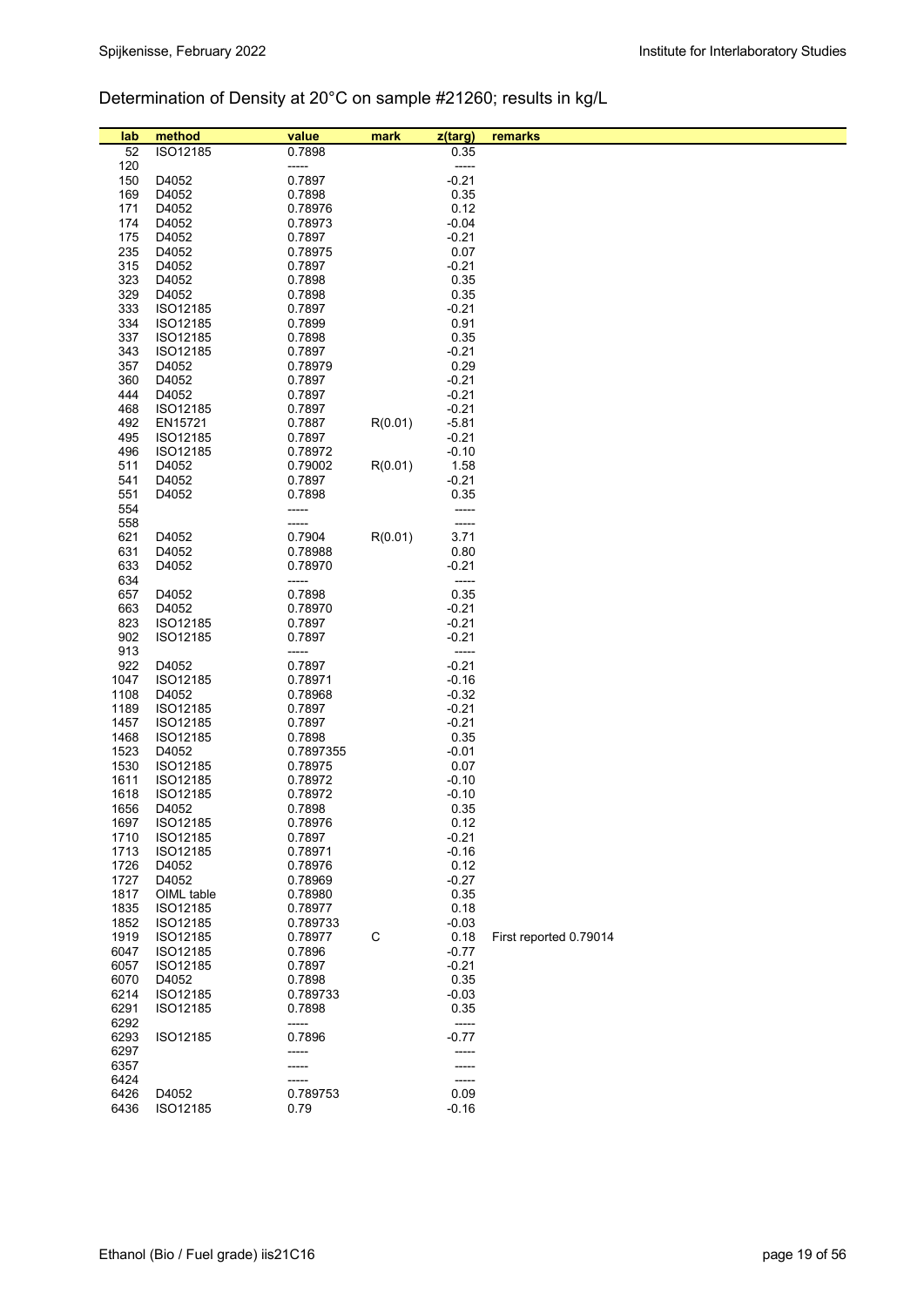

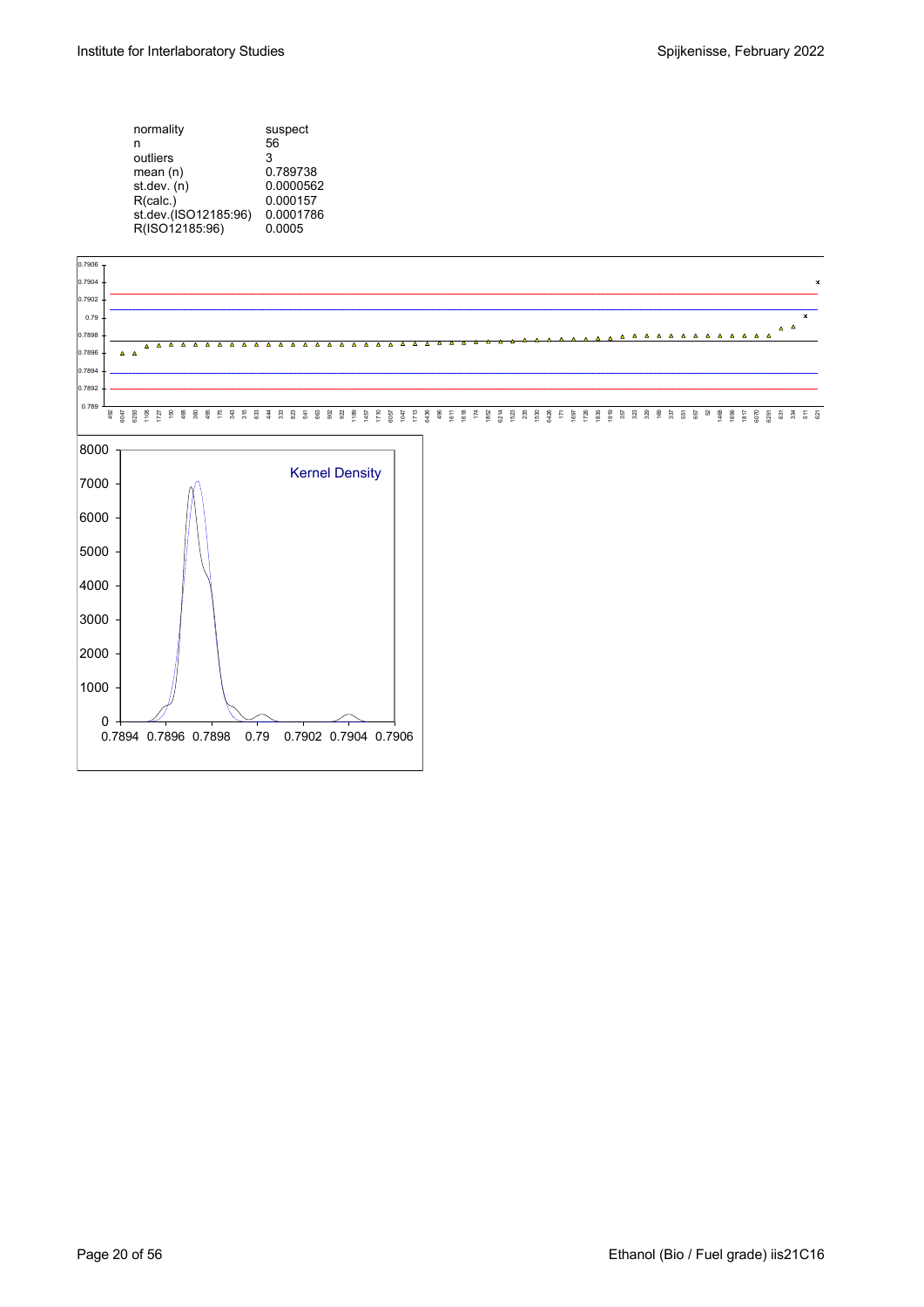# Determination of Electrical Conductivity at 25°C on sample #21260; results in µS/cm

| lab<br>52    | method<br>EN15938 | value<br>0.45  | mark         | z(targ)<br>1.71  | remarks             |
|--------------|-------------------|----------------|--------------|------------------|---------------------|
| 120          |                   | -----          |              | -----            |                     |
| 150          | EN15938           | 0.40           |              | 0.48             |                     |
| 169          | NBR10547          | 0.40           | $\mathsf{C}$ | 0.48             | First reported 4    |
| 171          | EN15938           | 0.28           | С            | $-2.47$          | First reported 28   |
| 174          | D1125             | ~10            |              | -----            |                     |
| 175          |                   | -----          |              | -----            |                     |
| 235          |                   | -----          |              | -----            |                     |
| 315          | EN15938           | 0.35           |              | $-0.75$          |                     |
| 323          | EN15938           | 0.45           |              | 1.71             |                     |
| 329          | EN15938           | 0.45           |              | 1.71             |                     |
| 333          | EN15938           | 0.31           |              | $-1.73$          |                     |
| 334          | EN15938           | < 0.3          |              | -----            |                     |
| 337          |                   | -----          |              |                  |                     |
| 343          | EN15938           | < 0.3          | C            | -----            | First reported 1.06 |
| 357          | EN15938           | 0.56           |              | 4.42             |                     |
| 360<br>444   | EN15938           | 0.31           |              | $-1.73$          |                     |
| 468          |                   | -----<br>----- |              | -----<br>-----   |                     |
| 492          |                   | -----          |              | -----            |                     |
| 495          | EN15938           | 0.454          |              | 1.81             |                     |
| 496          | EN15938           | 0.40           |              | 0.48             |                     |
| 511          |                   | -----          |              | -----            |                     |
| 541          |                   | -----          |              | -----            |                     |
| 551          | NBR10547          | 0.39           |              | 0.24             |                     |
| 554          |                   | -----          |              | -----            |                     |
| 558          |                   | -----          |              | -----            |                     |
| 621          | EN15938           | ~10            |              | -----            |                     |
| 631          | D1125             | 0.39           |              | 0.24             |                     |
| 633          |                   |                |              | -----            |                     |
| 634          |                   |                |              | -----            |                     |
| 657<br>663   |                   | -----          |              | -----<br>-----   |                     |
| 823          | D1125             | 0.43           |              | 1.22             |                     |
| 902          |                   | -----          |              | -----            |                     |
| 913          |                   | -----          |              | -----            |                     |
| 922          | D5391             | 0.50           |              | 2.94             |                     |
| 1047         |                   | -----          |              | -----            |                     |
| 1108         |                   | -----          |              | -----            |                     |
| 1189         | EN15938           | 0.331          |              | $-1.21$          |                     |
| 1457         | EN15938           | 0.418          |              | 0.93             |                     |
| 1468         | EN15938           | 0.41           |              | 0.73             |                     |
| 1523         |                   | -----          |              | -----            |                     |
| 1530         | EN15938           | 0.6            |              | 5.40             |                     |
| 1611         |                   | -----          |              |                  |                     |
| 1618<br>1656 | EN15938           | -----<br><1    |              | -----<br>-----   |                     |
| 1697         |                   |                |              |                  |                     |
| 1710         |                   |                |              |                  |                     |
| 1713         |                   |                |              |                  |                     |
| 1726         | EN15938           | 0.37           |              | $-0.25$          |                     |
| 1727         | EN15938           | 0.336          |              | $-1.09$          |                     |
| 1817         | In house          | 0.157          |              | $-5.50$          |                     |
| 1835         | EN15938           | 0.375          |              | $-0.13$          |                     |
| 1852         |                   | -----          |              | -----            |                     |
| 1919         | EN15938           | 0.42           |              | 0.98             |                     |
| 6047         |                   | -----          |              | -----            |                     |
| 6057<br>6070 |                   | -----          |              | -----            |                     |
| 6214         | EN15938           | -----<br>0.19  |              | -----<br>$-4.68$ |                     |
| 6291         | EN15938           | 0.162          |              | $-5.37$          |                     |
| 6292         | NBR10547          | 0.345          |              | $-0.87$          |                     |
| 6293         | EN15938           | 0.5            |              | 2.94             |                     |
| 6297         | NBR10547          | 0.35           |              | $-0.75$          |                     |
| 6357         | NBR10547          | 0.333          |              | $-1.16$          |                     |
| 6424         | <b>INH-3001</b>   | 0.20           |              | $-4.44$          |                     |
| 6426         |                   | -----          |              | -----            |                     |
| 6436         | EN15938           | 0.530          |              | 3.68             |                     |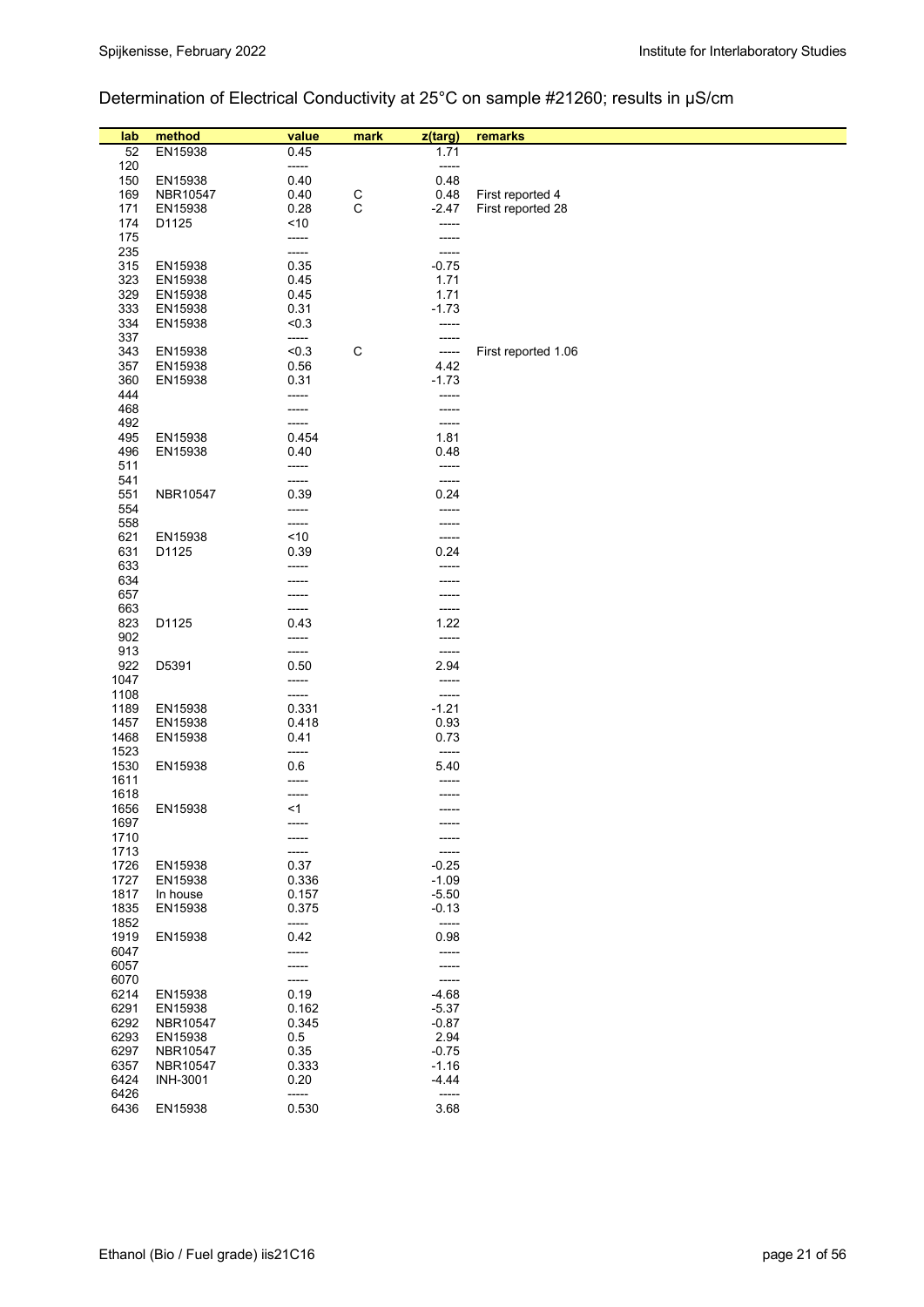| normality           | ΩK      |
|---------------------|---------|
| n                   | 33      |
| outliers            | ŋ       |
| mean $(n)$          | 0.3803  |
| st.dev. (n)         | 0.10538 |
| R(calc.)            | 0.2951  |
| st.dev.(EN15938:10) | 0.04064 |
| R(EN15938:10)       | 0.1138  |
|                     |         |

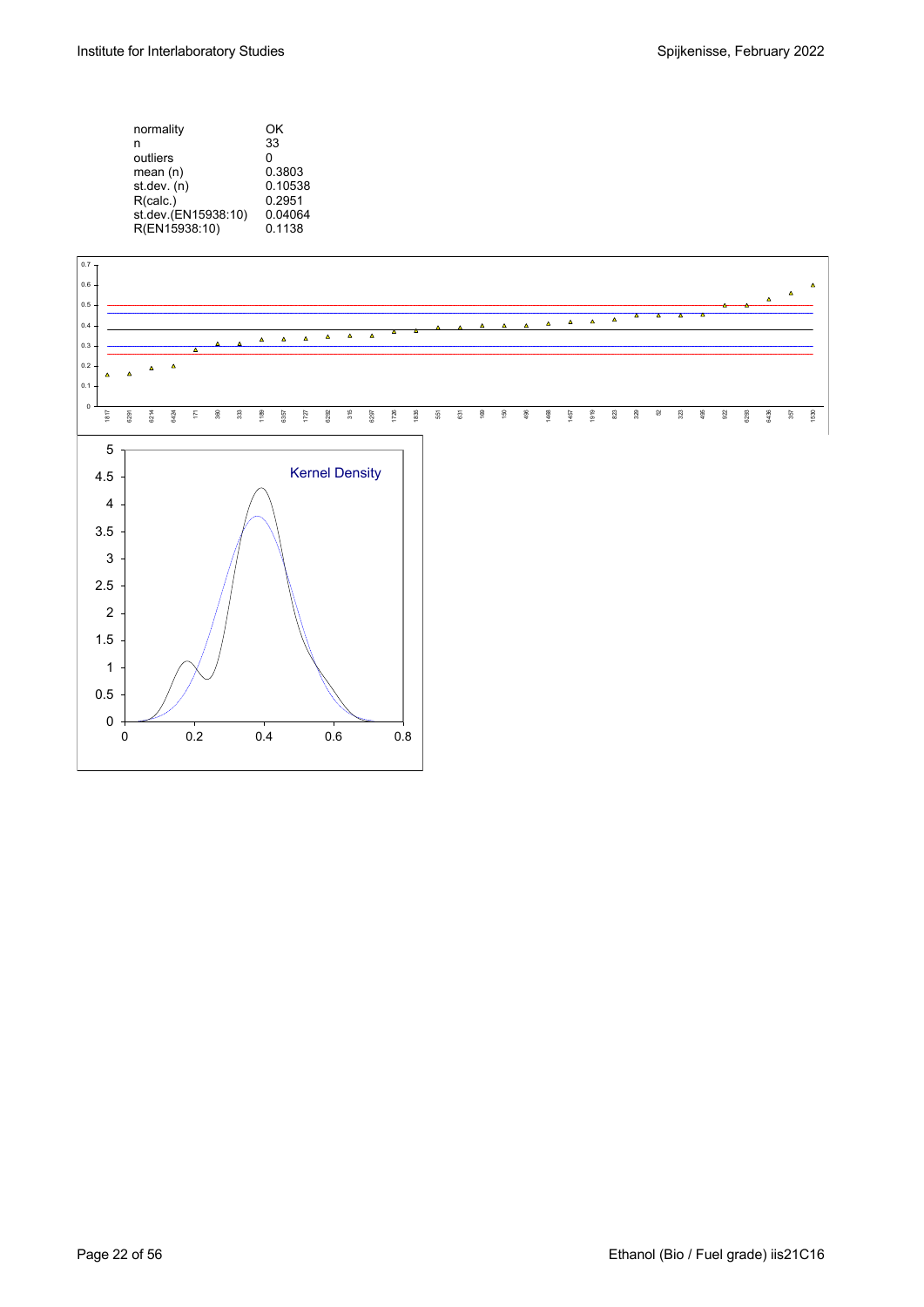# Determination of Nitrogen on sample #21260; results in mg/kg

| lab          | method | value          | mark    | z(targ)            | remarks |
|--------------|--------|----------------|---------|--------------------|---------|
| 52           | D4629  | 0.3            |         | $-0.56$            |         |
| 120          |        | 1.653          | G(0.01) | 6.93               |         |
| 150          | D4629  | < 0.3<br>----- |         | -----              |         |
| 169<br>171   | D4629  | < 0.3          |         | -----              |         |
| 174          |        | -----          |         |                    |         |
| 175          |        | -----          |         |                    |         |
| 235          |        |                |         |                    |         |
| 315          |        | -----          |         |                    |         |
| 323          |        |                |         | -----              |         |
| 329          |        | -----          |         | -----              |         |
| 333          | D4629  | 0.7            |         | 1.65               |         |
| 334          | D4629  | < 0.3          |         | -----              |         |
| 337          |        | -----          |         | -----              |         |
| 343          |        | -----          |         | -----              |         |
| 357          | D4629  | 0.3            |         | $-0.56$            |         |
| 360          |        | -----          |         | -----              |         |
| 444          | D4629  | 0.33           |         | $-0.40$            |         |
| 468          |        | -----          |         | -----              |         |
| 492          |        | -----          |         | -----              |         |
| 495          | D4629  | < 0, 3         |         |                    |         |
| 496          | D4629  | < 0.3          |         | -----              |         |
| 511          |        | -----          |         | -----              |         |
| 541          |        | -----          |         | -----              |         |
| 551<br>554   | D4629  | 0.51<br>-----  |         | 0.60<br>-----      |         |
| 558          |        |                |         |                    |         |
| 621          |        |                |         |                    |         |
| 631          |        |                |         |                    |         |
| 633          |        | -----          |         |                    |         |
| 634          |        |                |         |                    |         |
| 657          | D4629  | < 0.3          |         |                    |         |
| 663          | D4629  | < 0.3          |         |                    |         |
| 823          | D4629  | < 0.3          |         |                    |         |
| 902          |        | -----          |         |                    |         |
| 913          |        | -----          |         |                    |         |
| 922          | D4629  | < 0.3          |         | -----              |         |
| 1047         | D4629  | < 0, 5         |         | -----              |         |
| 1108         | D5762  | 0.2533         |         | $-0.82$            |         |
| 1189         | D4629  | $0.6\,$        |         | 1.10               |         |
| 1457         | D4629  | 0.4            |         | $-0.01$            |         |
| 1468<br>1523 | D4629  | 0.389<br>----- |         | $-0.07$<br>-----   |         |
| 1530         | D4629  | $<$ 1          |         |                    |         |
| 1611         |        | -----          |         | -----              |         |
| 1618         |        | -----          |         | -----              |         |
| 1656         |        | -----          |         | -----              |         |
| 1697         |        | -----          |         | $-----$            |         |
| 1710         | D4629  | 0.6            |         | 1.10               |         |
| 1713         |        |                |         | $-----$            |         |
| 1726         |        | ----           |         | -----              |         |
| 1727         |        |                |         | -----              |         |
| 1817         |        |                |         |                    |         |
| 1835         |        |                |         |                    |         |
| 1852         |        |                |         |                    |         |
| 1919         |        |                |         | -----              |         |
| 6047         |        | -----          |         | -----              |         |
| 6057         | D4629  | 0.36           |         | $-0.23$            |         |
| 6070         | D4629  | 0.3            |         | $-0.56$            |         |
| 6214<br>6291 | D4629  | -----<br>0.177 |         | $-----$<br>$-1.24$ |         |
| 6292         |        | -----          |         | $-----$            |         |
| 6293         |        |                |         | -----              |         |
| 6297         |        |                |         | -----              |         |
| 6357         |        |                |         |                    |         |
| 6424         |        |                |         |                    |         |
| 6426         |        | -----          |         | -----              |         |
| 6436         | D4629  | < 0,1          |         | -----              |         |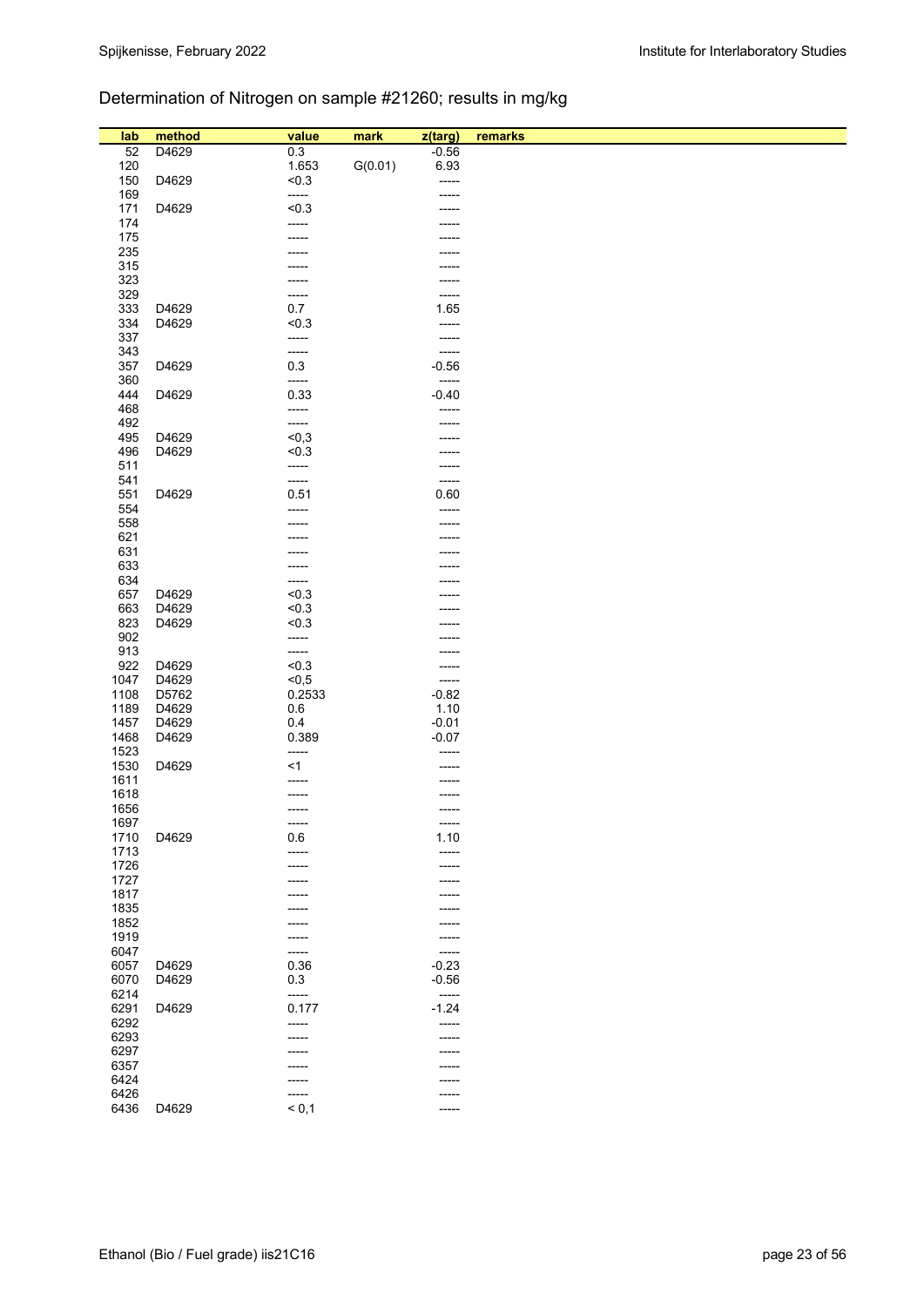| normality         | OK     |
|-------------------|--------|
| n                 | 13     |
| outliers          | 1      |
| mean $(n)$        | 0.401  |
| st.dev. (n)       | 0.1554 |
| R(calc.)          | 0.435  |
| st.dev.(D4629:17) | 0.1807 |
| R(D4629:17)       | 0.506  |
|                   |        |

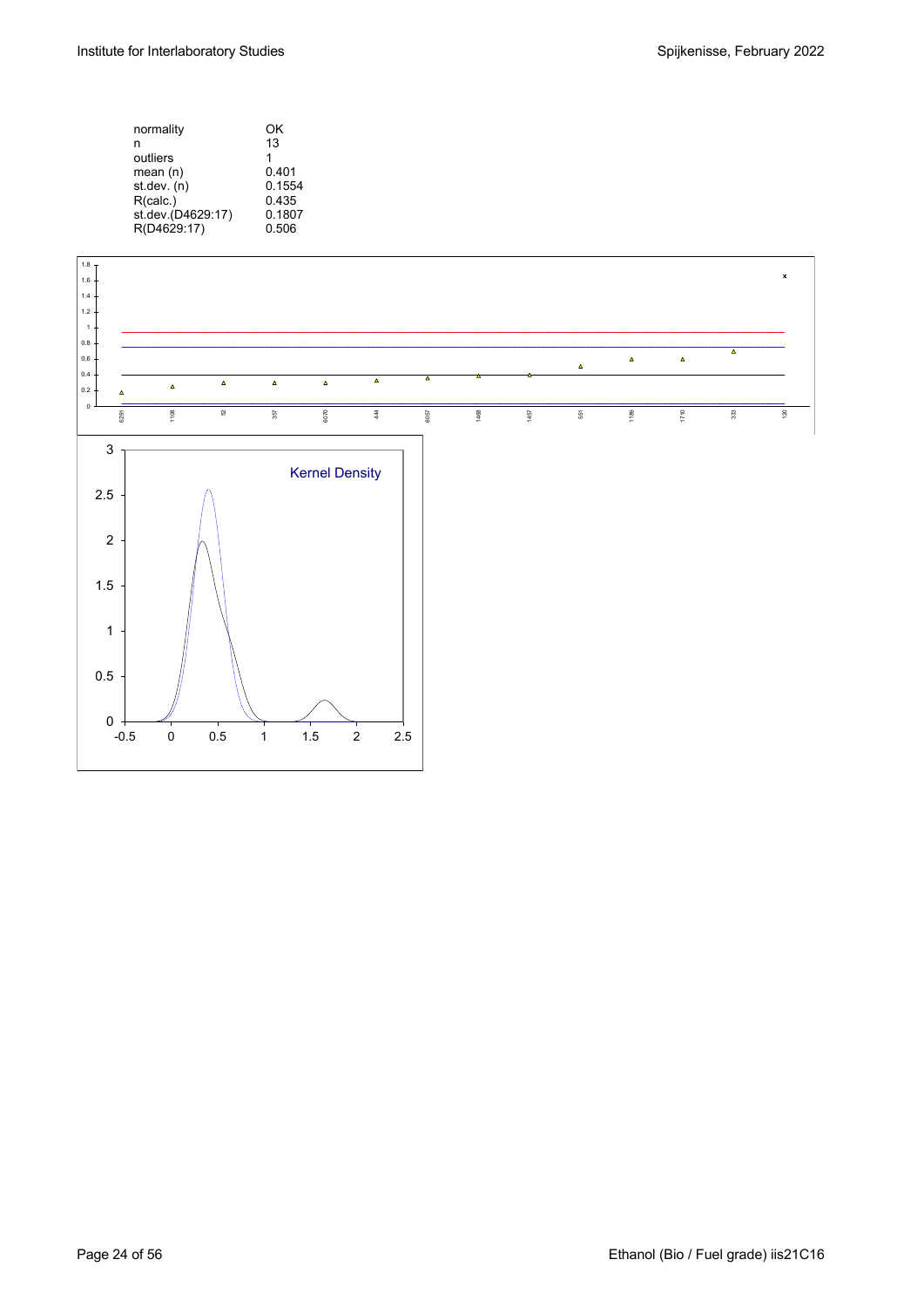# Determination of pHe with LiCl electrode on sample #21260;

| lab          | method   | value         | mark<br>z(targ) | remarks |
|--------------|----------|---------------|-----------------|---------|
| 52           | EN15490  | 5.91          | -----           |         |
| 120          |          | -----         | -----           |         |
| 150          |          | ------        | -----           |         |
| 169          |          |               | -----           |         |
| 171          |          |               | -----           |         |
| 174          |          |               | -----           |         |
| 175          |          |               | -----           |         |
| 235          |          |               | -----           |         |
| 315          |          |               | -----           |         |
| 323          |          |               | -----           |         |
| 329          |          | -----         |                 |         |
| 333          | EN15490  | 6.46          |                 |         |
| 334          | EN15490  | 6.89          |                 |         |
| 337          |          | -----         | -----           |         |
| 343          |          |               |                 |         |
| 357          |          |               |                 |         |
| 360          |          |               |                 |         |
| 444          |          |               | -----           |         |
| 468          |          |               | -----           |         |
| 492          |          |               |                 |         |
| 495          |          | -----         |                 |         |
| 496          | EN15490  | 5.79          |                 |         |
| 511          |          | -----         | -----           |         |
| 541<br>551   | NBR10891 | -----<br>6.48 | -----           |         |
| 554          |          | -----         |                 |         |
| 558          |          | -----         |                 |         |
| 621          | EN15490  | 5.32          |                 |         |
| 631          |          | -----         |                 |         |
| 633          |          | -----         | -----           |         |
| 634          |          |               | -----           |         |
| 657          |          |               |                 |         |
| 663          |          |               | -----           |         |
| 823          |          |               | -----           |         |
| 902          |          |               |                 |         |
| 913          |          |               | -----           |         |
| 922          |          |               | -----           |         |
| 1047         |          | -----         | -----           |         |
| 1108         |          | -----         |                 |         |
| 1189         | EN15490  | 7.07          | -----           |         |
| 1457         |          | -----         |                 |         |
| 1468         |          |               |                 |         |
| 1523<br>1530 |          |               |                 |         |
| 1611         |          |               |                 |         |
| 1618         |          |               | -----           |         |
| 1656         |          | ------        | -----           |         |
| 1697         |          | ------        | -----           |         |
| 1710         |          | -----         |                 |         |
| 1713         |          | ------        |                 |         |
| 1726         | EN15490  | 5.67          |                 |         |
| 1727         | EN15490  | 5.65          |                 |         |
| 1817         |          | -----         | -----           |         |
| 1835         | EN15490  | 5.54          | -----           |         |
| 1852         |          | -----         | -----           |         |
| 1919         |          | -----         |                 |         |
| 6047         |          | ------        |                 |         |
| 6057         | EN15490  | $7.2\,$       |                 |         |
| 6070         |          | -----         | -----           |         |
| 6214         |          | -----         |                 |         |
| 6291         | EN15490  | 6.5           |                 |         |
| 6292<br>6293 |          | -----         |                 |         |
| 6297         |          | -----         | -----<br>-----  |         |
| 6357         |          |               |                 |         |
| 6424         |          |               | -----           |         |
| 6426         |          |               | -----           |         |
| 6436         |          |               | -----           |         |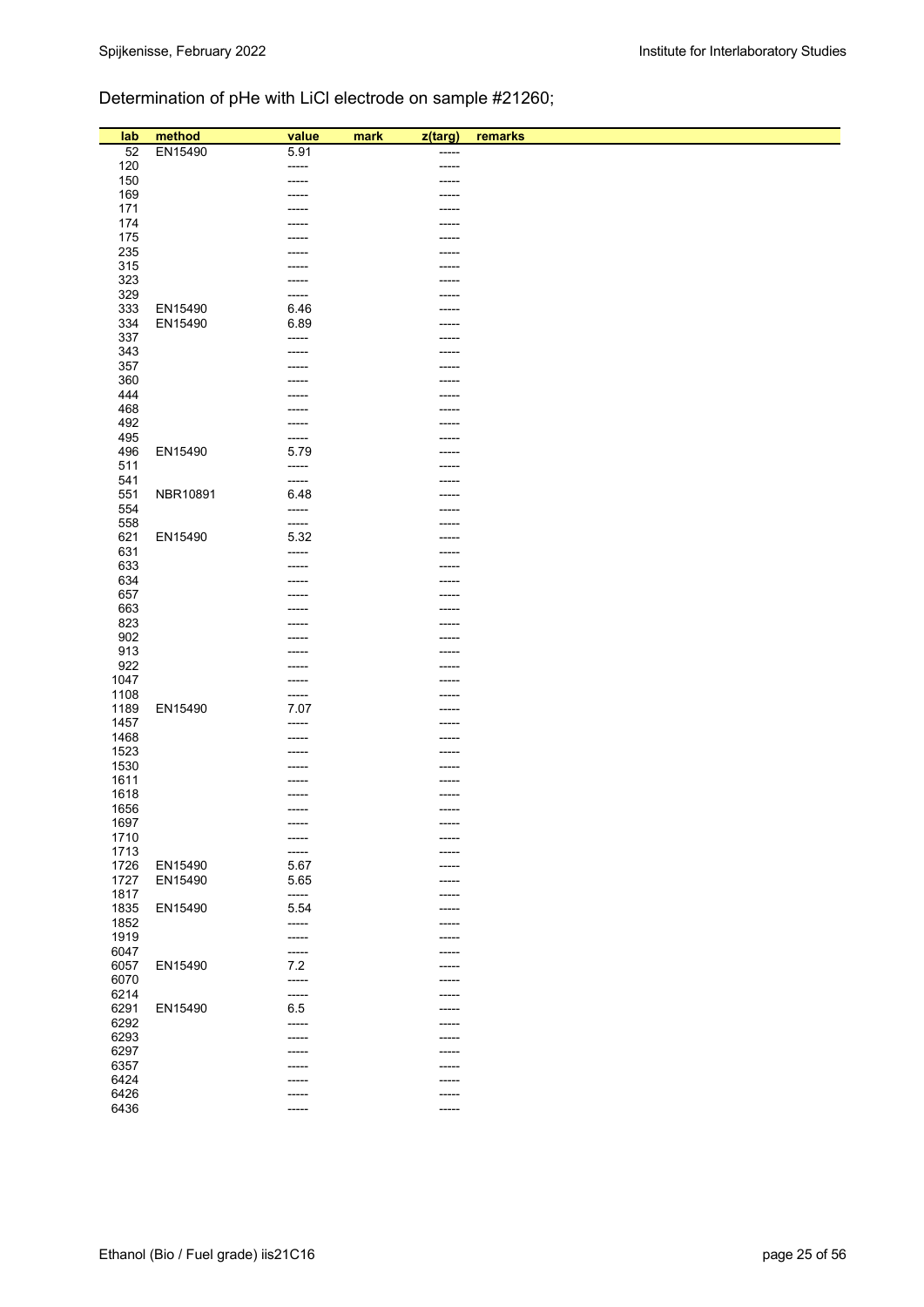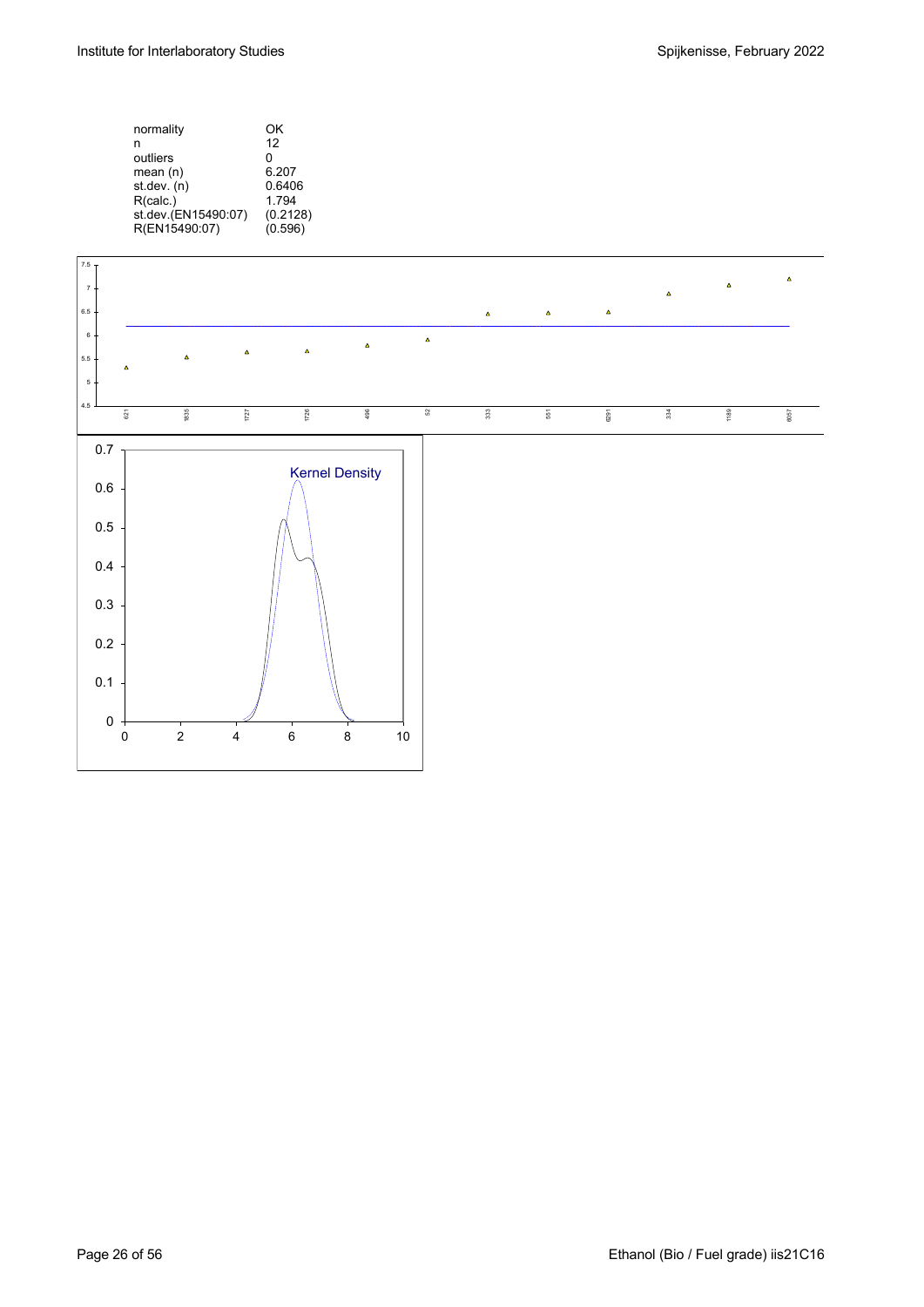# Determination of pHe with KCl electrode on sample #21260;

|              | method | value   |              |                  |                     |
|--------------|--------|---------|--------------|------------------|---------------------|
| lab<br>52    |        | T       | mark         | z(targ)<br>----- | remarks             |
| 120          | D6423  | 6.878   |              | 0.36             |                     |
| 150          | D6423  | $6.5\,$ |              | $-0.60$          |                     |
| 169          | D6423  | 6.81    | $\mathsf{C}$ | 0.18             | First reported 8.09 |
| 171          | D6423  | 6.4     |              | $-0.85$          |                     |
| 174          | D6423  | 6.65    |              | $-0.22$          |                     |
| 175          |        | -----   |              | -----            |                     |
| 235          |        | -----   |              | -----            |                     |
| 315          |        |         |              | -----            |                     |
| 323          |        |         |              | -----            |                     |
| 329          |        |         |              | -----            |                     |
| 333          |        |         |              |                  |                     |
| 334          |        |         |              |                  |                     |
| 337          |        |         |              |                  |                     |
| 343          |        |         |              |                  |                     |
| 357          |        |         |              |                  |                     |
| 360          |        |         |              |                  |                     |
| 444          |        |         |              |                  |                     |
| 468          |        |         |              |                  |                     |
| 492          |        |         |              |                  |                     |
| 495          |        |         |              |                  |                     |
| 496          |        |         |              |                  |                     |
| 511<br>541   |        |         |              | -----            |                     |
| 551          | D6423  | 6.96    |              | -----<br>0.56    |                     |
| 554          |        | -----   |              | -----            |                     |
| 558          |        | -----   |              | -----            |                     |
| 621          | D6423  | 6.28    |              | $-1.16$          |                     |
| 631          | D6423  | 8.54    | G(0.01)      | 4.56             |                     |
| 633          | D6423  | 7.070   |              | 0.84             |                     |
| 634          |        | -----   |              | -----            |                     |
| 657          |        | -----   |              | -----            |                     |
| 663          |        | -----   |              | -----            |                     |
| 823          | D6423  | 6.26    |              | $-1.21$          |                     |
| 902          |        | -----   |              | -----            |                     |
| 913          |        | -----   |              | -----            |                     |
| 922          | D6423  | 6.8     |              | 0.16             |                     |
| 1047         |        | -----   |              | -----            |                     |
| 1108         |        |         |              | -----            |                     |
| 1189         |        | -----   |              | -----            |                     |
| 1457         |        | -----   |              | -----            |                     |
| 1468         |        | -----   |              | -----            |                     |
| 1523         | D6423  | 6.66    |              | $-0.20$          |                     |
| 1530         | D6423  | 6.45    |              | $-0.73$          |                     |
| 1611<br>1618 |        | -----   |              | -----            |                     |
| 1656         |        | -----   |              | -----<br>-----   |                     |
| 1697         |        |         |              |                  |                     |
| 1710         |        |         |              |                  |                     |
| 1713         |        |         |              |                  |                     |
| 1726         |        |         |              |                  |                     |
| 1727         |        |         |              |                  |                     |
| 1817         |        |         |              |                  |                     |
| 1835         |        |         |              |                  |                     |
| 1852         |        |         |              | -----            |                     |
| 1919         |        |         |              | -----            |                     |
| 6047         |        |         |              | -----            |                     |
| 6057         | D6423  | 7.4     |              | 1.68             |                     |
| 6070         | D6423  | 6.54    |              | $-0.50$          |                     |
| 6214         |        | -----   |              | -----            |                     |
| 6291         |        |         |              | -----            |                     |
| 6292         |        |         |              | -----            |                     |
| 6293         |        |         |              | -----            |                     |
| 6297         | D6423  | 7.4     |              | 1.68             |                     |
| 6357         |        |         |              | -----            |                     |
| 6424<br>6426 |        |         |              | -----            |                     |
| 6436         |        | -----   |              | -----            |                     |
|              |        |         |              |                  |                     |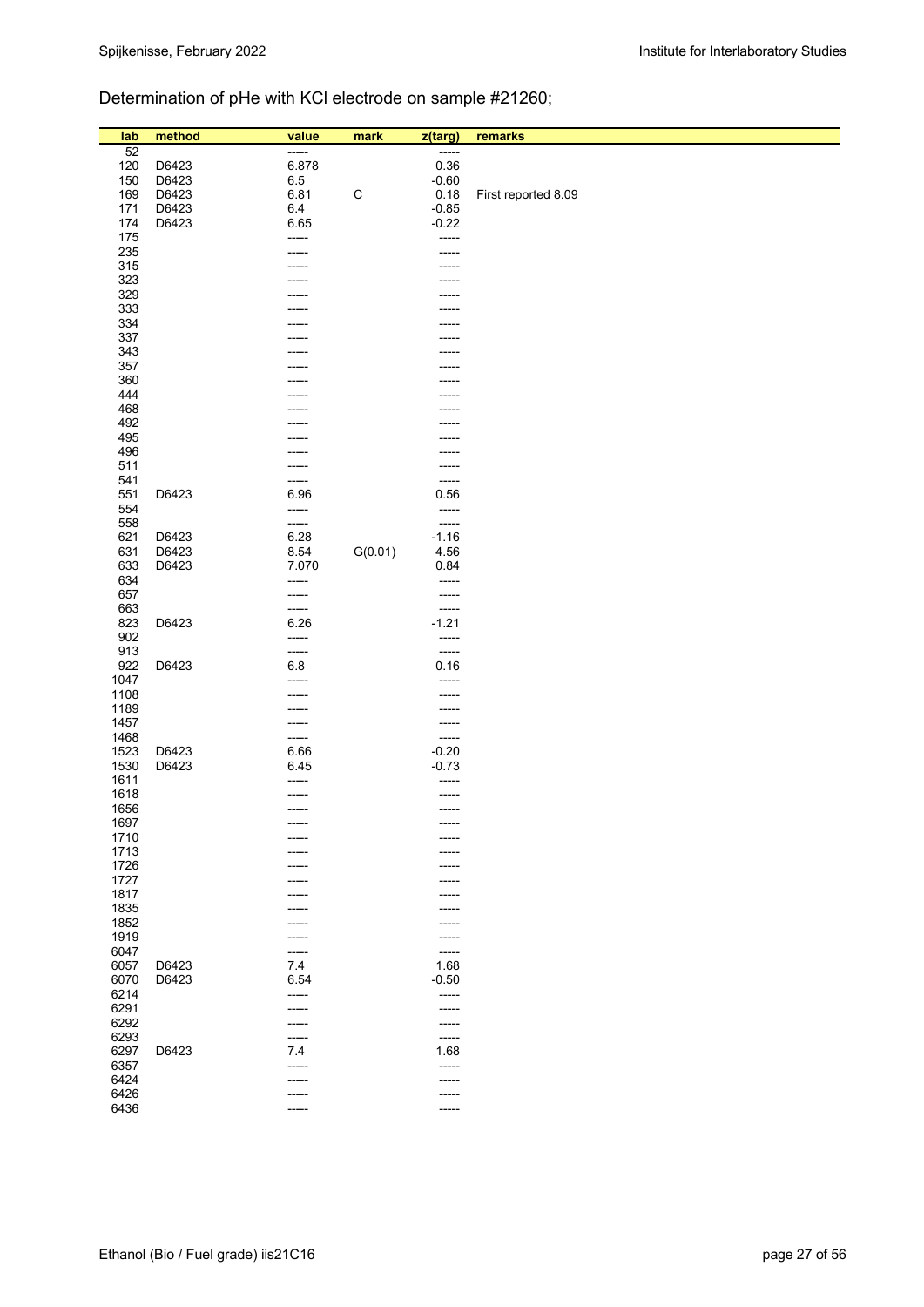| normality<br>n<br>outliers<br>mean $(n)$<br>st.dev. (n)<br>R(calc.)<br>st.dev.(D6423:20a) | OK<br>15<br>1<br>6.737<br>0.3595<br>1.007<br>0.3953 |
|-------------------------------------------------------------------------------------------|-----------------------------------------------------|
| R(D6423:20a)                                                                              | 1.107                                               |
|                                                                                           |                                                     |

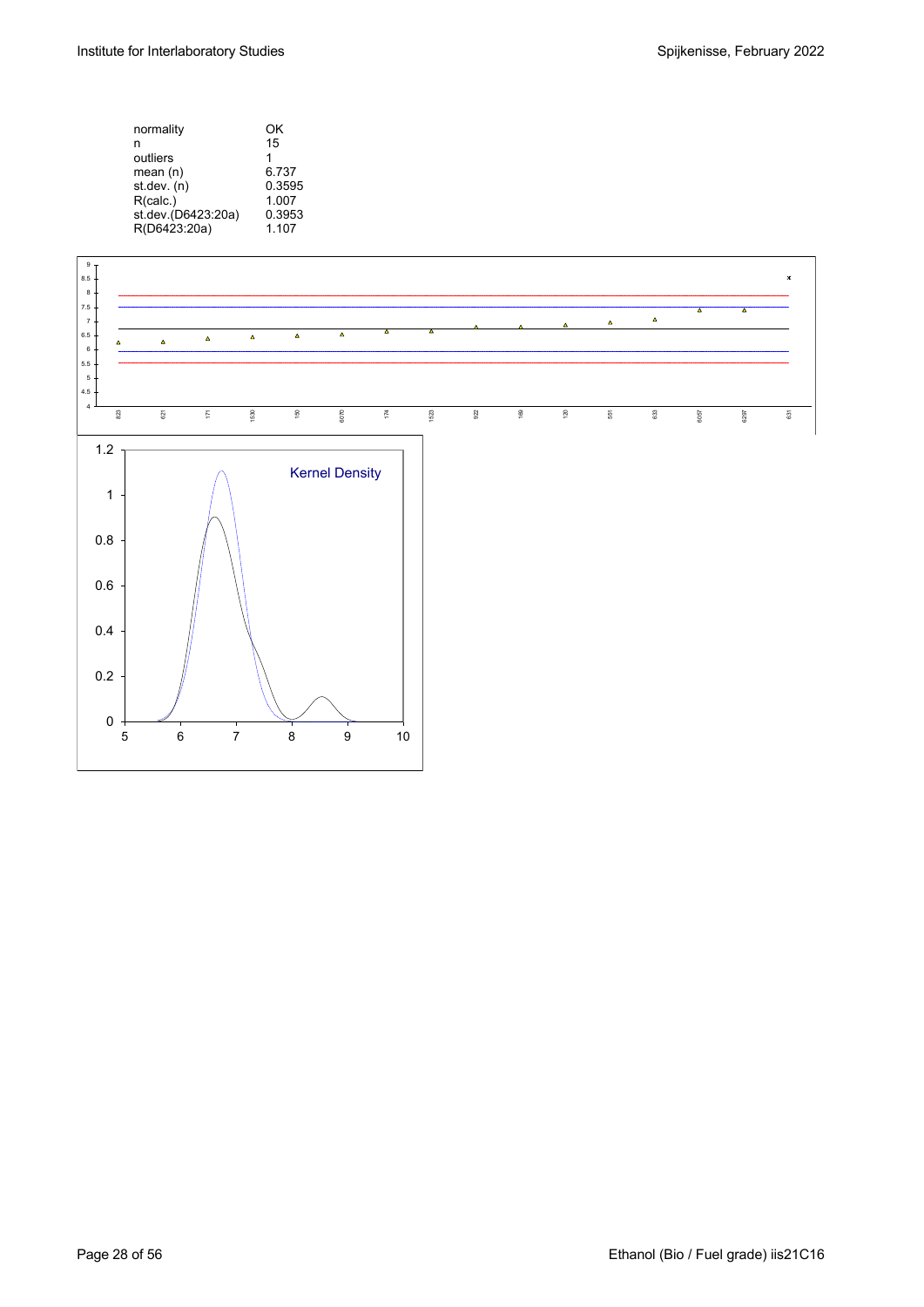# Determination of Phosphorus as P on sample #21260; results in mg/L

| lab        | method          | value           | mark |                | remarks                                        |
|------------|-----------------|-----------------|------|----------------|------------------------------------------------|
|            | EN15837         |                 |      | z(targ)        |                                                |
| 52<br>120  |                 | 0.10<br>-----   |      | -----<br>----- |                                                |
|            |                 | < 0.20          |      |                |                                                |
| 150<br>169 | D3231           | -----           |      |                |                                                |
|            |                 | < 0.0010        |      |                |                                                |
| 171<br>174 | EN15487         | -----           |      | -----          |                                                |
| 175        |                 |                 |      |                |                                                |
| 235        |                 | -----           |      |                |                                                |
| 315        | EN15837         | -----<br>< 0.13 |      |                |                                                |
| 323        | EN15487         | < 0.15          |      |                |                                                |
|            |                 | < 0.15          |      |                |                                                |
| 329        | EN15487         | < 0.15          |      |                |                                                |
| 333        | EN15487         |                 |      |                |                                                |
| 334        |                 | -----           |      |                |                                                |
| 337        |                 | -----           |      |                |                                                |
| 343        | EN15837         | < 0, 13         |      |                |                                                |
| 357        |                 | -----           |      |                |                                                |
| 360        | EN15837         | < 0,10          |      |                |                                                |
| 444        |                 | -----           |      |                |                                                |
| 468        | EN15487         | $0,08$          |      |                |                                                |
| 492        |                 | -----           |      |                |                                                |
| 495        |                 | -----           |      |                |                                                |
| 496        | EN15487         | < 0.15          |      |                |                                                |
| 511        | EN15487         | < 0.15          |      |                |                                                |
| 541        |                 | -----           |      |                |                                                |
| 551        | <b>INH-2047</b> | < 0.13          |      |                |                                                |
| 554        |                 | -----           |      |                |                                                |
| 558        |                 |                 |      |                |                                                |
| 621        |                 |                 |      |                |                                                |
| 631        |                 |                 |      |                |                                                |
| 633        |                 |                 |      |                |                                                |
| 634        |                 |                 |      |                |                                                |
| 657        |                 |                 |      |                |                                                |
| 663        |                 | -----           |      |                |                                                |
| 823        | <b>UOP389</b>   | < 0.11          |      |                |                                                |
| 902        |                 | -----           |      |                |                                                |
| 913        |                 | -----           |      |                |                                                |
| 922        |                 | -----           |      |                |                                                |
| 1047       | EN15837         | < 0, 1          |      |                |                                                |
| 1108       | EN15487         | 0.00            |      |                |                                                |
| 1189       |                 | -----           |      |                |                                                |
| 1457       |                 | -----           |      |                |                                                |
| 1468       | EN15837         | < 0.01          |      |                |                                                |
| 1523       |                 | -----           |      |                |                                                |
| 1530       |                 | -----           |      |                |                                                |
| 1611       | EN15487         | 0.04            |      |                |                                                |
| 1618       |                 | ------          |      |                |                                                |
| 1656       |                 | $- - - - -$     |      | $- - - - -$    |                                                |
| 1697       |                 | -----           |      |                |                                                |
| 1710       |                 | -----           |      | -----          |                                                |
| 1713       | EN15487         | < 0, 15         |      |                |                                                |
| 1726       | EN15487         | 0.023           |      |                |                                                |
| 1727       | EN15487         | < 0, 15         |      |                |                                                |
| 1817       |                 | -----           |      |                |                                                |
| 1835       | EN15837         | < 0.13          |      |                |                                                |
| 1852       |                 | -----           |      |                |                                                |
| 1919       |                 |                 |      |                |                                                |
| 6047       |                 | -----           |      |                |                                                |
| 6057       | D3231           | 0.20            |      |                |                                                |
| 6070       |                 | -----           |      |                |                                                |
| 6214       |                 | 0.01            |      | -----          |                                                |
|            | EN15487         |                 |      |                |                                                |
| 6291       |                 | -----           |      |                |                                                |
| 6292       |                 | -----           |      | -----          |                                                |
| 6293       |                 | 0.00            |      |                |                                                |
| 6297       |                 | -----           |      |                |                                                |
| 6357       |                 |                 |      |                |                                                |
| 6424       |                 |                 |      |                |                                                |
| 6426       |                 |                 |      |                |                                                |
| 6436       | EN15837         | < 0,1           |      | -----          |                                                |
|            |                 |                 |      |                |                                                |
|            | n               | 24              |      |                |                                                |
|            | mean (n)        | < 0.15          |      |                | Application range EN15487:07: 0.15 - 1.50 mg/L |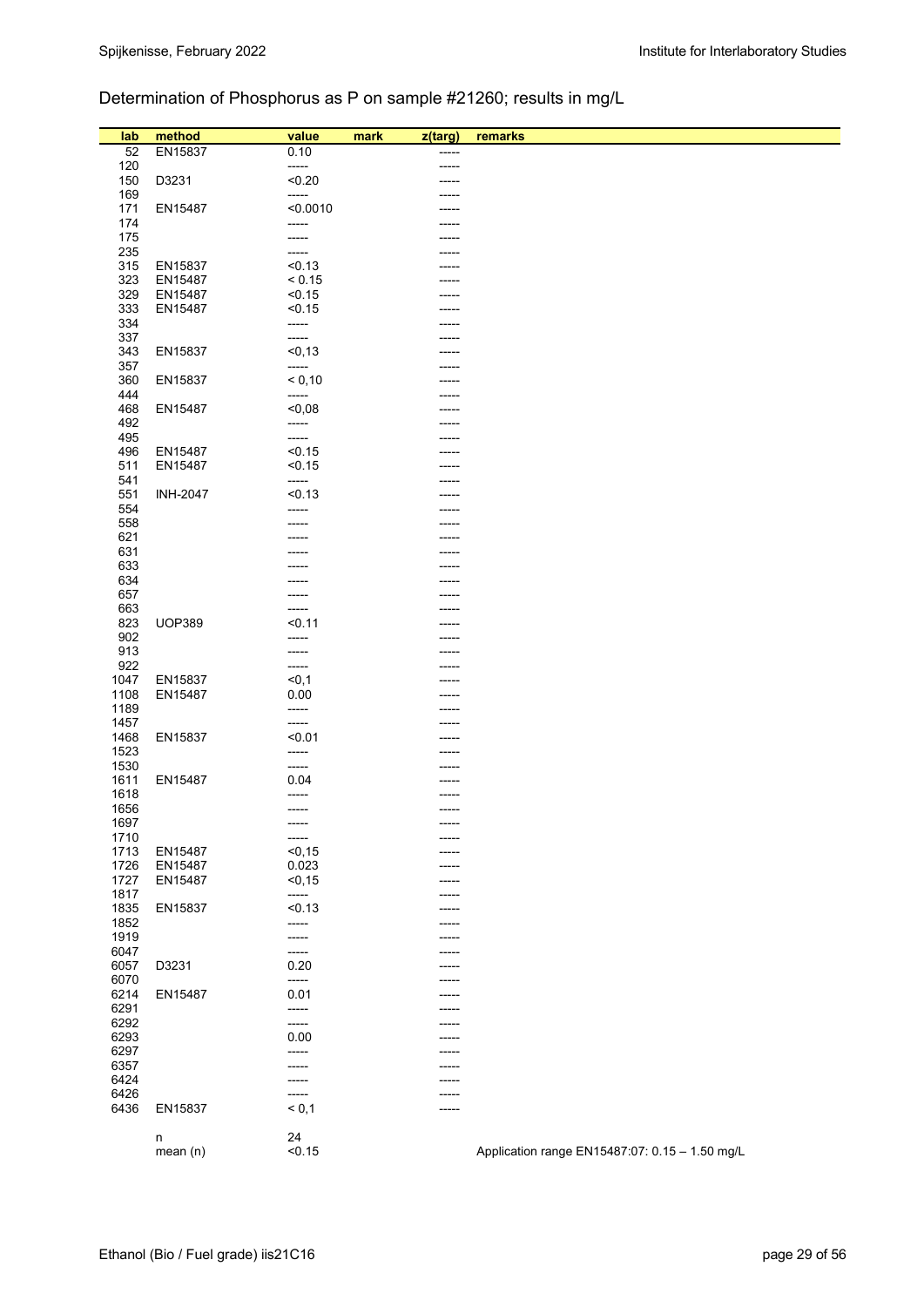# Determination of Water, Coulometric on sample #21260; results in %M/M

| lab          | method              | value            | mark    | z(targ)          | remarks               |
|--------------|---------------------|------------------|---------|------------------|-----------------------|
| 52           | EN15489             | 0.111            |         | 0.05             |                       |
| 120          | EN15489             | 0.092            |         | $-2.50$          |                       |
| 150          | E1064               | 0.104            |         | $-0.89$          |                       |
| 169          | E1064               | 0.1035           |         | $-0.95$          |                       |
| 171          | EN15489             | 0.1054           |         | $-0.70$          |                       |
| 174          | E1064               | 0.105            |         | $-0.75$          |                       |
| 175          |                     | -----            |         | -----            |                       |
| 235          |                     | -----            |         | -----            |                       |
| 315          | EN15489             | 0.1090           |         | $-0.22$          |                       |
| 323          | EN15489             | 0.1090           |         | $-0.22$          |                       |
| 329          | D6304               | 0.1151           |         | 0.60             |                       |
| 333          | EN15489             | 0.107            |         | $-0.49$          |                       |
| 334          | EN15489             | 0.109            |         | $-0.22$          |                       |
| 337          | EN15489             | 0.107            |         | $-0.49$          |                       |
| 343          | EN15489             | 0.112            |         | 0.19             |                       |
| 357          | E1064               | 0.1079           |         | $-0.36$          |                       |
| 360          | <b>ISO12937</b>     | 0.1033           |         | $-0.98$          |                       |
| 444<br>468   | EN15489             | 0.1177           |         | 0.95             |                       |
| 492          | EN15489             | 0.104<br>-----   |         | $-0.89$<br>----- |                       |
| 495          | EN15489             | 0.1208           |         | 1.37             |                       |
| 496          | EN15489             | 0.1129           |         | 0.31             |                       |
| 511          | E1064               | 0.115            |         | 0.59             |                       |
| 541          |                     | -----            |         | -----            |                       |
| 551          | D6304               | 0.118            |         | 0.99             |                       |
| 554          |                     |                  |         | -----            |                       |
| 558          |                     | -----            |         | -----            |                       |
| 621          | D6304               | 0.123            |         | 1.66             |                       |
| 631          | D6304               | 0.1058           |         | $-0.65$          |                       |
| 633          | D6304               | 0.113178         |         | 0.34             |                       |
| 634          |                     | -----            |         | -----            |                       |
| 657          | E1064               | 0.1128           |         | 0.29             |                       |
| 663          | E1064               | 0.1099           |         | $-0.10$          |                       |
| 823          | E1064               | 0.0999           |         | $-1.44$          |                       |
| 902          | EN15489             | 0.1113           |         | 0.09             |                       |
| 913          |                     | -----            |         | -----            |                       |
| 922          |                     |                  |         | -----            |                       |
| 1047         | EN15489             | 0.1032           |         | $-1.00$          |                       |
| 1108<br>1189 | EN15489<br>EN15489  | 0.118<br>0.108   |         | 0.99<br>$-0.35$  |                       |
| 1457         | EN15489             | 0.1084           |         | $-0.30$          |                       |
| 1468         | EN15489             | 0.1104           |         | -0.03            |                       |
| 1523         |                     | -----            |         | -----            |                       |
| 1530         | EN15489             | 0.1229           | C       | 1.65             | First reported 0.0214 |
| 1611         | EN15489             | 0.1093           |         | $-0.18$          |                       |
| 1618         | EN15489             | 0.1103           |         | $-0.04$          |                       |
| 1656         | EN15489             | 0.1086           |         | $-0.27$          |                       |
| 1697         | EN15489             | 0.1087           |         | $-0.26$          |                       |
| 1710         | EN15489             | 0.107            |         | $-0.49$          |                       |
| 1713         | EN15489             | 0.1095           |         | $-0.15$          |                       |
| 1726         | EN15489             | 0.109            |         | $-0.22$          |                       |
| 1727         | EN15489             | 0.1079           |         | $-0.36$          |                       |
| 1817         | In house            | 0.1106           |         | 0.00             |                       |
| 1835         | EN15489             | 0.1078           |         | $-0.38$          |                       |
| 1852         | EN15489             | 0.1064           |         | $-0.57$          |                       |
| 1919         | EN15489             | 0.11516          |         | 0.61             |                       |
| 6047<br>6057 | ISO12937<br>EN15489 | 0.1165           |         | 0.79<br>1.41     |                       |
| 6070         | E1064               | 0.1211<br>0.1248 |         | 1.90             |                       |
| 6214         | EN15489             | 0.10934          |         | $-0.17$          |                       |
| 6291         | EN15489             | 0.1156           |         | 0.67             |                       |
| 6292         |                     | -----            |         | -----            |                       |
| 6293         | ISO12937            | 0.11             |         | $-0.08$          |                       |
| 6297         | E1064               | 0.088            | R(0.05) | $-3.03$          |                       |
| 6357         |                     | -----            |         | -----            |                       |
| 6424         |                     |                  |         | -----            |                       |
| 6426         | INH-C10S            | 0.1228           |         | 1.63             |                       |
| 6436         | EN15489             | 0.1077           |         | $-0.39$          |                       |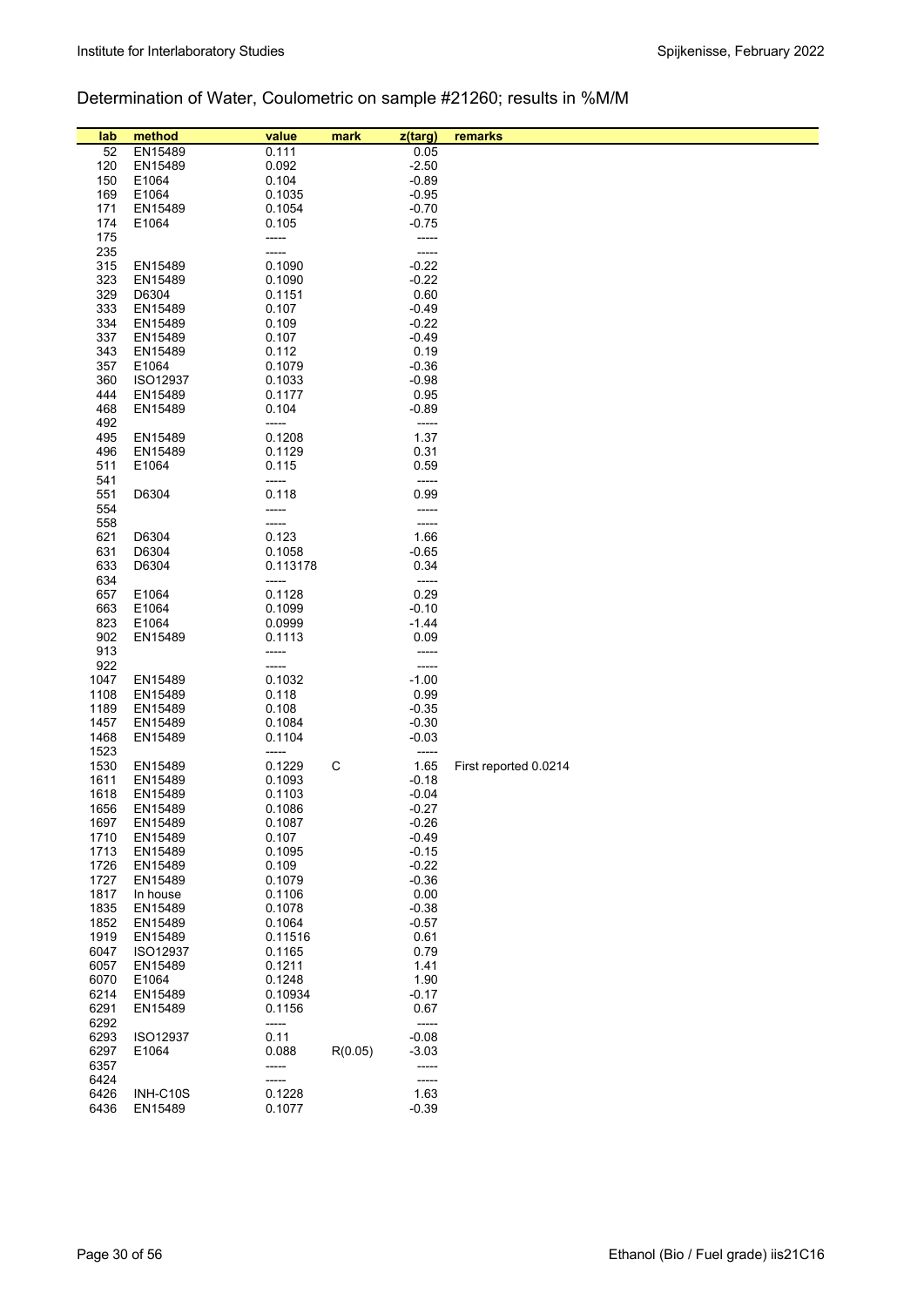| normality           | OK       |
|---------------------|----------|
| n                   | 54       |
| outliers            | 1        |
| mean(n)             | 0.11062  |
| st.dev. (n)         | 0.006263 |
| R(calc.)            | 0.01754  |
| st.dev.(EN15489:07) | 0.007457 |
| R(EN15489:07)       | 0.02088  |
| Compare             |          |
| R(E1064:16)         | 0.01759  |

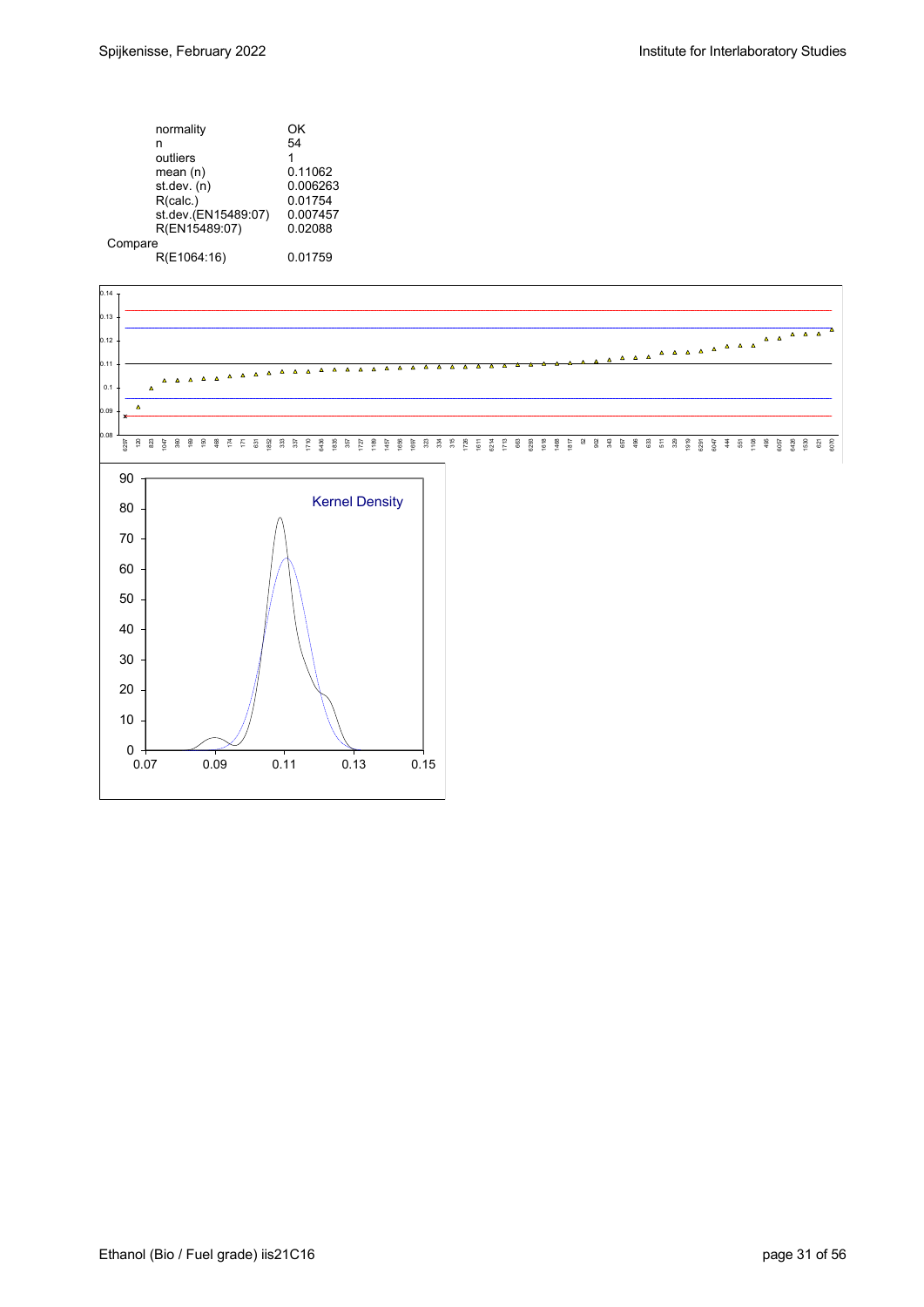# Determination of Water, Volumetric on sample #21260; results in %M/M

| lab          | method  | value   | mark<br>z(targ) | remarks |
|--------------|---------|---------|-----------------|---------|
| 52           |         | -----   | -----           |         |
| 120          | E203    | 0.0843  | $-0.82$         |         |
| 150          | E203    | 0.122   | 0.53            |         |
| 169          | E203    | 0.1062  | $-0.03$         |         |
| 171          | E203    | 0.1047  | $-0.09$         |         |
| 174          | E203    | 0.108   | 0.03            |         |
| 175          |         | -----   | $-----$         |         |
| 235          |         | -----   | $-----$         |         |
| 315          | E203    | 0.1080  | 0.03            |         |
| 323          | E203    | 0.1098  | 0.10            |         |
| 329          | E203    | 0.1077  | 0.02            |         |
| 333          |         | -----   | -----           |         |
| 334          |         |         | -----           |         |
| 337          |         | -----   | -----           |         |
| 343          | E203    | 0.104   | $-0.11$         |         |
| 357          | E203    | 0.1061  | $-0.04$         |         |
| 360          |         | -----   | $-----$         |         |
| 444          | E203    | 0.1083  | 0.04            |         |
| 468<br>492   |         | -----   | -----           |         |
| 495          |         | -----   | -----<br>-----  |         |
| 496          | E203    | 0.1095  | 0.09            |         |
| 511          |         | -----   | $-----$         |         |
| 541          |         | -----   | -----           |         |
| 551          | E203    | 0.106   | $-0.04$         |         |
| 554          |         | -----   | -----           |         |
| 558          |         |         |                 |         |
| 621          |         |         |                 |         |
| 631          |         |         |                 |         |
| 633          |         |         | -----           |         |
| 634          |         |         | -----           |         |
| 657          | E203    | 0.108   | 0.03            |         |
| 663          | E203    | 0.1086  | 0.05            |         |
| 823          | E203    | 0.1012  | $-0.21$         |         |
| 902          | E203    | 0.1057  | $-0.05$         |         |
| 913          |         | -----   | -----           |         |
| 922          | E203    | 0.1039  | $-0.12$         |         |
| 1047<br>1108 |         | -----   | -----           |         |
| 1189         |         | -----   | -----<br>-----  |         |
| 1457         | E203    | 0.105   | $-0.08$         |         |
| 1468         |         | -----   | $-----$         |         |
| 1523         | E203    | 0.1125  | 0.19            |         |
| 1530         | E203    | 0.1068  | $-0.01$         |         |
| 1611         |         | -----   | -----           |         |
| 1618         |         | -----   | -----           |         |
| 1656         | E203    | 0.1067  | $-0.02$         |         |
| 1697         |         | -----   | -----           |         |
| 1710         | EN15692 | 0.1064  | $-0.03$         |         |
| 1713         |         | -----   | -----           |         |
| 1726         | EN15692 | 0.1082  | 0.04            |         |
| 1727         | EN15692 | 0.110   | 0.10            |         |
| 1817<br>1835 |         | -----   | -----           |         |
| 1852         |         |         | -----           |         |
| 1919         |         | -----   | -----<br>-----  |         |
| 6047         |         |         | $- - - - -$     |         |
| 6057         | E203    | 0.1093  | 0.08            |         |
| 6070         | E203    | 0.11563 | 0.31            |         |
| 6214         |         | -----   | -----           |         |
| 6291         |         |         |                 |         |
| 6292         |         |         |                 |         |
| 6293         |         |         |                 |         |
| 6297         |         |         | -----           |         |
| 6357         |         |         |                 |         |
| 6424         |         |         |                 |         |
| 6426         |         |         | -----           |         |
| 6436         |         | -----   | -----           |         |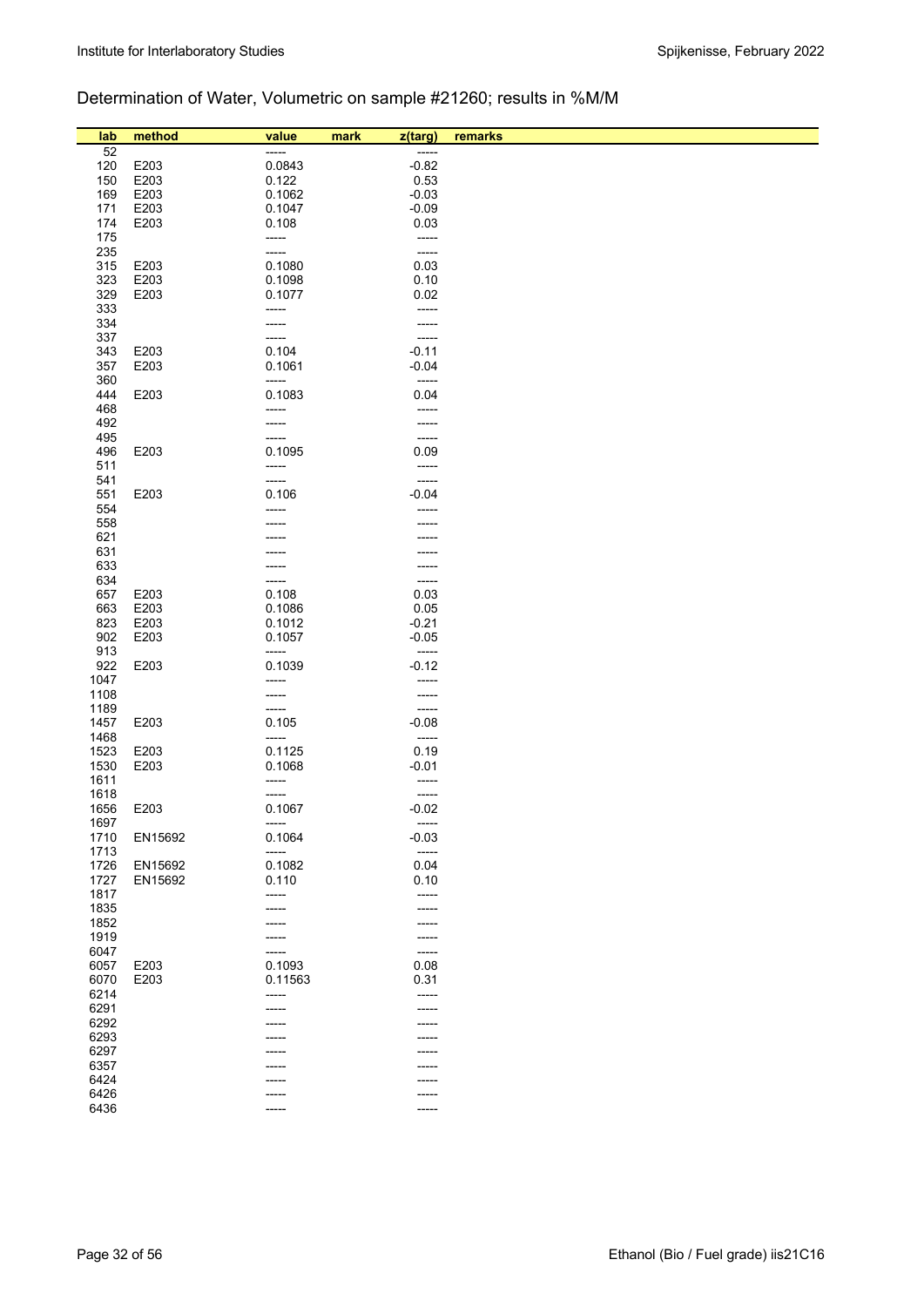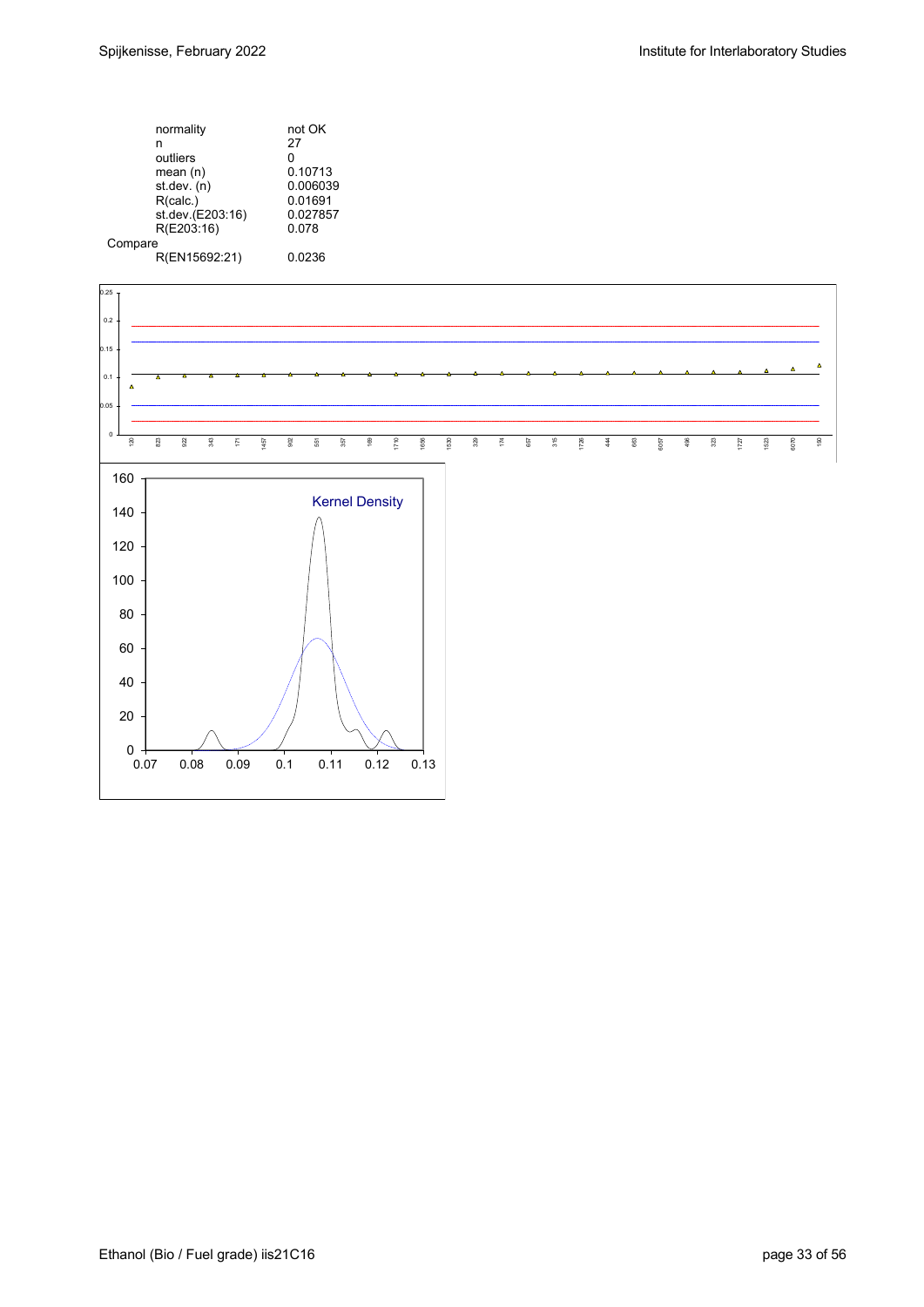# Determination of Ethanol incl. higher alcohols acc. to EN15721 on sample #21260 in %M/M

| lab          | method             | value             | mark    | z(targ)          | remarks |
|--------------|--------------------|-------------------|---------|------------------|---------|
| 52<br>120    | EN15721            | 99.940<br>-----   |         | $-0.61$<br>----- |         |
| 150          | EN15721            | 99.959            |         | 0.81             |         |
| 169          |                    | -----             |         | -----            |         |
| 171          | EN15721            | 99.9458           |         | $-0.17$          |         |
| 174          |                    | -----             |         | -----            |         |
| 175          |                    | -----             |         | -----            |         |
| 235          |                    | -----             |         | -----            |         |
| 315<br>323   | EN15721            | 99.95             |         | 0.14             |         |
| 329          | EN15721<br>EN15721 | 99.955<br>99.9532 |         | 0.51<br>0.38     |         |
| 333          | EN15721            | 99.955            |         | 0.51             |         |
| 334          | EN15721            | 99.946            |         | $-0.16$          |         |
| 337          |                    | -----             |         | -----            |         |
| 343          | EN15721            | 99.940            |         | $-0.61$          |         |
| 357          | EN15721            | 99.951            |         | 0.22             |         |
| 360          | EN15721            | 99.9500           |         | 0.14             |         |
| 444<br>468   | EN15721            | -----<br>99.96    |         | -----<br>0.89    |         |
| 492          | EN15721            | 99.89             | R(0.01) | $-4.34$          |         |
| 495          |                    | -----             |         | -----            |         |
| 496          | EN15721            | 99.933            |         | $-1.13$          |         |
| 511          |                    | -----             |         | -----            |         |
| 541          |                    | -----             |         | -----            |         |
| 551          | EN15721mod         | 99.945            |         | $-0.23$          |         |
| 554<br>558   |                    |                   |         | -----            |         |
| 621          |                    |                   |         |                  |         |
| 631          |                    |                   |         |                  |         |
| 633          |                    |                   |         |                  |         |
| 634          |                    |                   |         | -----            |         |
| 657          | EN15721mod         | 99.9441           |         | $-0.30$          |         |
| 663          |                    |                   |         |                  |         |
| 823<br>902   |                    |                   |         |                  |         |
| 913          |                    | -----             |         | -----            |         |
| 922          | <b>INH-02</b>      | 99.944            |         | $-0.31$          |         |
| 1047         | EN15721            | 99.942            |         | $-0.46$          |         |
| 1108         | EN15721            | 99.914            | R(0.01) | $-2.55$          |         |
| 1189         | EN15721            | 99.956            |         | 0.59             |         |
| 1457<br>1468 | EN15721<br>EN15721 | 99.980<br>99.940  | R(0.01) | 2.38<br>$-0.61$  |         |
| 1523         |                    | -----             |         | $-----$          |         |
| 1530         | EN15721            | 99.9678           |         | 1.47             |         |
| 1611         | EN15721            | 99.932            |         | $-1.20$          |         |
| 1618         | EN15721            | 99.9438           |         | $-0.32$          |         |
| 1656         |                    | -----             |         | -----            |         |
| 1697         | EN15721            | 99.9520           |         | 0.29             |         |
| 1710<br>1713 | EN15721            | -----<br>99.9440  |         | -----<br>$-0.31$ |         |
| 1726         | EN15721            | 99.9463           |         | $-0.14$          |         |
| 1727         | EN15721            | 99.9506           |         | 0.19             |         |
| 1817         |                    | -----             |         | $-----$          |         |
| 1835         | EN15721            | 99.9503           |         | 0.16             |         |
| 1852         | EN15721            | 99.9397           |         | $-0.63$          |         |
| 1919<br>6047 | EN15721            | 99.9426<br>-----  |         | -0.41<br>-----   |         |
| 6057         |                    | -----             |         | -----            |         |
| 6070         | EN15721            | 99.947            |         | $-0.08$          |         |
| 6214         | EN15721            | 99.95489          |         | 0.51             |         |
| 6291         | EN15721            | 99.96             |         | 0.89             |         |
| 6292         |                    | -----             |         | $-----$          |         |
| 6293<br>6297 | EN15721            | 99.986<br>-----   | R(0.01) | 2.83<br>-----    |         |
| 6357         |                    | -----             |         | -----            |         |
| 6424         |                    |                   |         |                  |         |
| 6426         |                    |                   |         | -----            |         |
| 6436         | EN15721            | 99.84             | R(0.01) | $-8.08$          |         |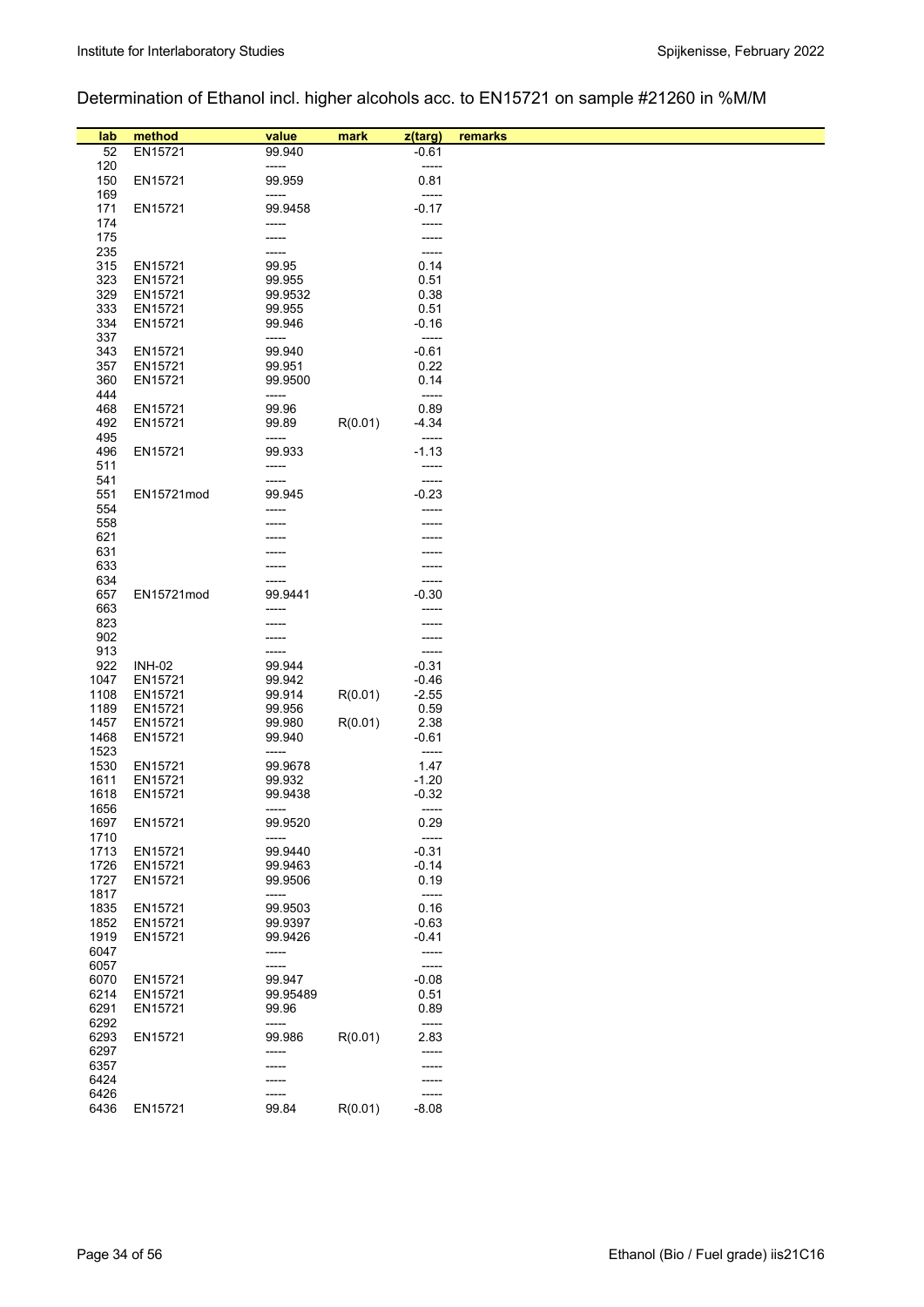| normality           | ΟK       |
|---------------------|----------|
| n                   | 32       |
| outliers            | 5        |
| mean(n)             | 99.94812 |
| st.dev. (n)         | 0.007983 |
| R(calc.)            | 0.02235  |
| st.dev.(EN15721:13) | 0.013389 |
| R(EN15721:13)       | 0.03749  |

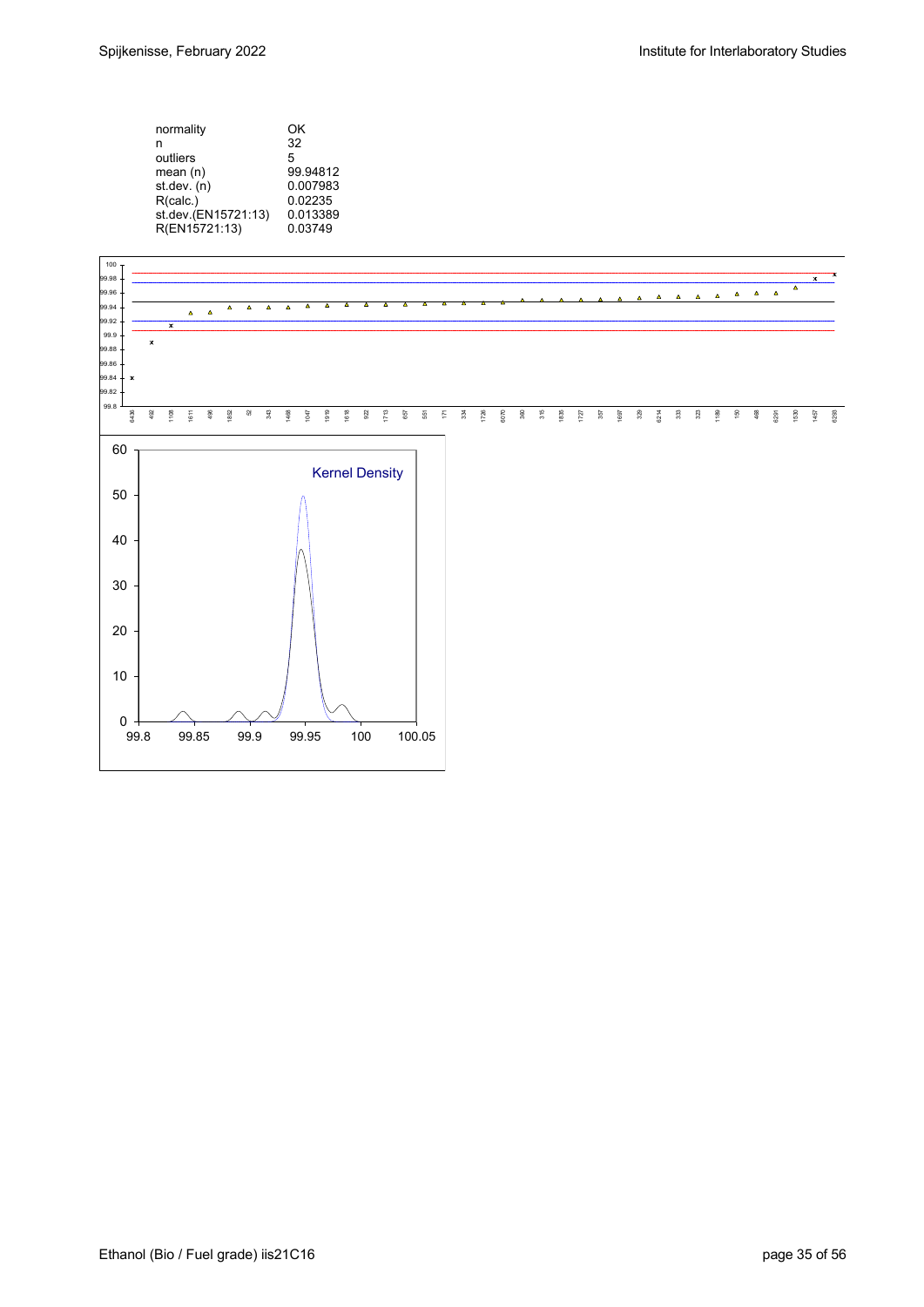# Determination of Higher alcohols acc. to EN15721 on sample #21260; results in %M/M

| lab          | method             | value          | mark | z(targ)            | remarks                              |
|--------------|--------------------|----------------|------|--------------------|--------------------------------------|
| 52           | EN15721            | 0.202          |      | 0.86               |                                      |
| 120          |                    | -----          |      | $-----$            |                                      |
| 150          | EN15721            | 0.189          |      | 0.16               |                                      |
| 169          |                    | -----          |      | -----              |                                      |
| 171          | EN15721            | 0.20175        |      | 0.85               |                                      |
| 174          |                    | -----          |      | -----              |                                      |
| 175          |                    | -----          |      | -----              |                                      |
| 235          |                    | -----          |      | -----              |                                      |
| 315          | EN15721            | 0.156          |      | $-1.62$            |                                      |
| 323          | EN15721            | 0.206          |      | 1.08               |                                      |
| 329          | EN15721            | 0.1646         |      | $-1.16$            |                                      |
| 333          | EN15721            | 0.153          |      | $-1.78$            |                                      |
| 334          | EN15721            | 0.213          |      | 1.45               |                                      |
| 337          |                    | -----          |      | -----              |                                      |
| 343          |                    | -----          |      | -----              |                                      |
| 357          | EN15721            | 0.160          |      | $-1.41$            |                                      |
| 360          | EN15721            | 0.1969         |      | 0.59               |                                      |
| 444          |                    | -----          |      | -----              |                                      |
| 468          | EN15721            | 0.15           |      | $-1.95$            |                                      |
| 492          |                    | -----          |      | -----              |                                      |
| 495          |                    | -----          |      | -----              |                                      |
| 496          | EN15721            | 0.1625         |      | $-1.27$            |                                      |
| 511          |                    | -----          |      | -----              |                                      |
| 541          |                    | -----          |      | $-----$            |                                      |
| 551          | EN15721mod         | 0.1989         |      | 0.69               |                                      |
| 554          |                    |                |      | -----              |                                      |
| 558          |                    |                |      |                    |                                      |
| 621          |                    |                |      |                    |                                      |
| 631          |                    |                |      |                    |                                      |
| 633          |                    |                |      |                    |                                      |
| 634          |                    |                |      | -----              |                                      |
| 657          | EN15721mod         | 0.1950         |      | 0.48               |                                      |
| 663          |                    | -----          |      |                    |                                      |
| 823          |                    |                |      |                    |                                      |
| 902          |                    |                |      | -----              |                                      |
| 913          |                    |                |      | -----              |                                      |
| 922          | <b>INH-02</b>      | 0.1682         |      | $-0.96$            |                                      |
| 1047<br>1108 | EN15721            | 0.180          |      | $-0.33$<br>$-2.16$ |                                      |
| 1189         | EN15721<br>EN15721 | 0.146<br>0.180 |      |                    |                                      |
| 1457         | EN15721            | 0.214          | С    | $-0.33$<br>1.51    | First reported 0.108                 |
| 1468         | EN15721            | 0.195          |      | 0.48               |                                      |
| 1523         |                    | -----          |      | -----              |                                      |
| 1530         | EN15721            | 0.1506         |      | $-1.91$            |                                      |
| 1611         | EN15721            | 0.219          |      | 1.78               |                                      |
| 1618         | EN15721            | 0.2084         |      | 1.21               |                                      |
| 1656         |                    | -----          |      | -----              |                                      |
| 1697         | EN15721            | 0.1708         |      | $-0.82$            |                                      |
| 1710         |                    | -----          |      | -----              |                                      |
| 1713         | EN15721            | 0.2190         |      | 1.78               |                                      |
| 1726         | EN15721            | 0.1967         |      | 0.57               |                                      |
| 1727         | EN15721            | 0.1886         |      | 0.14               |                                      |
| 1817         |                    | -----          |      | -----              |                                      |
| 1835         | EN15721            | 0.1920         |      | 0.32               |                                      |
| 1852         | EN15721            | 0.1976         |      | 0.62               |                                      |
| 1919         | EN15721            | 0.2056         |      | 1.05               |                                      |
| 6047         |                    | -----          |      | -----              |                                      |
| 6057         |                    | -----          |      | -----              |                                      |
| 6070         | EN15721            | 0.202          |      | 0.86               |                                      |
| 6214         | EN15721            | 0.1706         |      | $-0.83$            |                                      |
| 6291         | EN15721            | 0.212          |      | 1.40               |                                      |
| 6292         |                    | -----          |      | -----              |                                      |
| 6293         |                    |                | W    | -----              | Test result withdrawn, reported 0.03 |
| 6297         |                    |                |      |                    |                                      |
| 6357         |                    |                |      |                    |                                      |
| 6424         |                    |                |      | -----              |                                      |
| 6426         |                    | -----          |      | -----              |                                      |
| 6436         | EN15721            | 0.161          |      | $-1.35$            |                                      |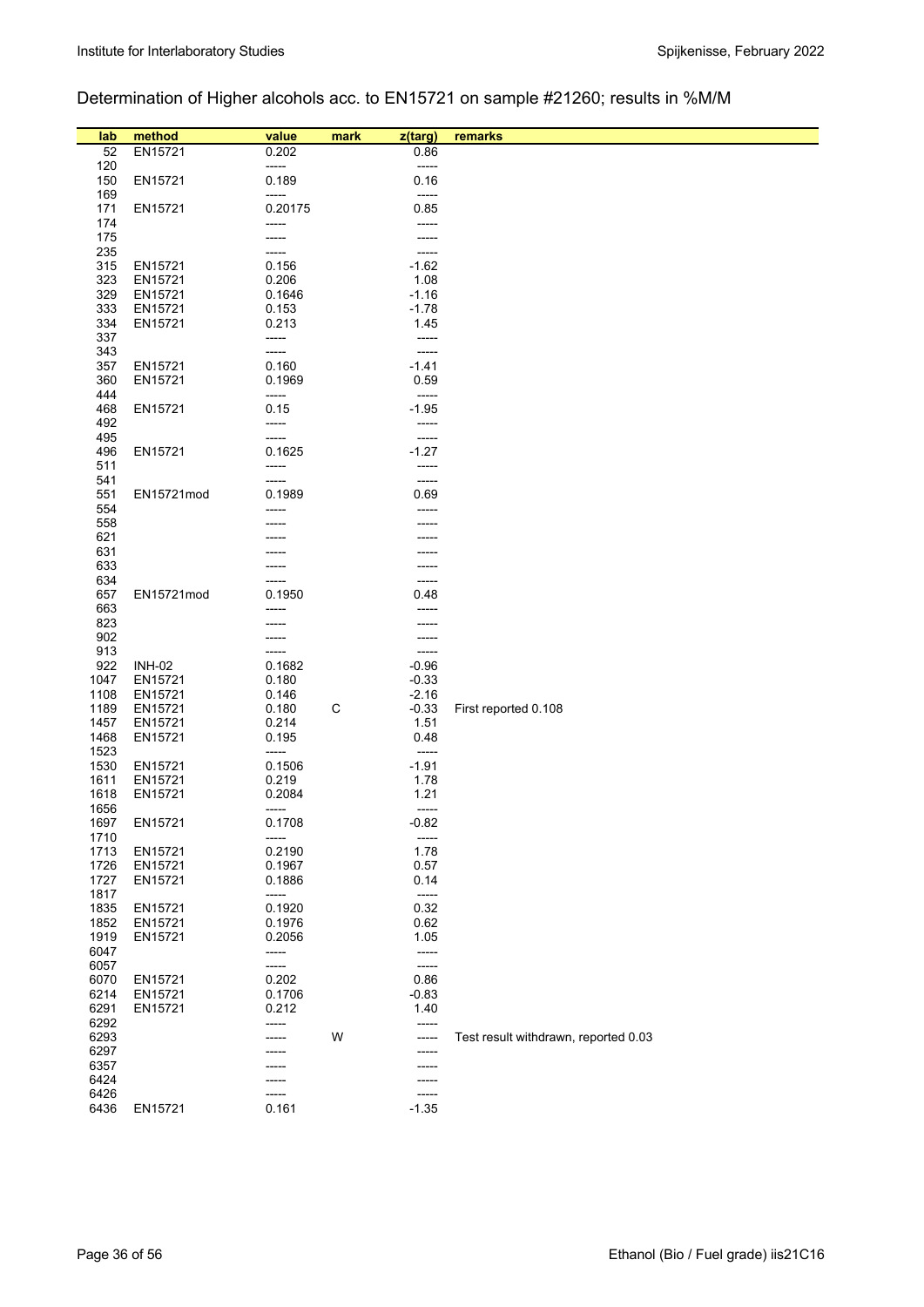

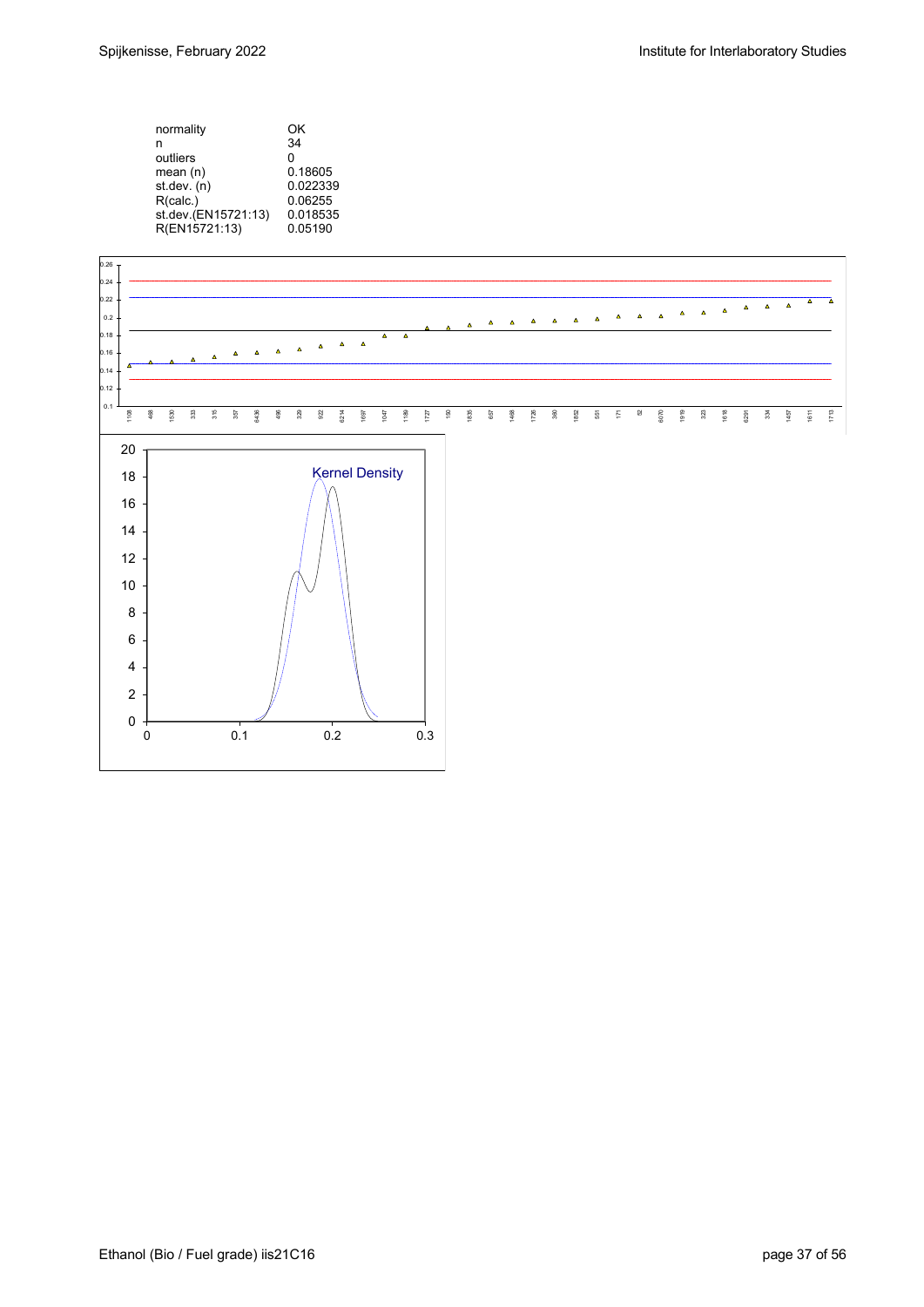# Determination of Impurities acc. to EN15721 on sample #21260; results in %M/M

| lab          | method             | value            | mark        | z(targ)            | remarks               |
|--------------|--------------------|------------------|-------------|--------------------|-----------------------|
| 52<br>120    | EN15721            | < 0.100<br>----- |             | -----<br>-----     |                       |
| 150          | EN15721            | 0.033            | $\mathsf C$ | -1.41              | First reported 0.231  |
| 169          |                    | -----            |             | -----              |                       |
| 171          | EN15721            | 0.0437           | С           | $-0.17$            | First reported 0.0043 |
| 174          |                    | -----            |             | -----              |                       |
| 175          |                    | -----            |             | -----              |                       |
| 235          |                    | -----            |             | -----              |                       |
| 315<br>323   | EN15721<br>EN15721 | 0.042<br>0.039   |             | $-0.37$<br>$-0.71$ |                       |
| 329          | EN15721            | 0.0415           |             | -0.42              |                       |
| 333          | EN15721            | 0.040            |             | $-0.60$            |                       |
| 334          | EN15721            | 0.049            | С           | 0.40               | First reported 0.267  |
| 337          |                    | -----            |             | -----              |                       |
| 343          |                    | -----            |             | -----              |                       |
| 357          | EN15721            | 0.055            |             | 1.14               |                       |
| 360<br>444   | EN15721            | 0.0441<br>-----  |             | -0.12<br>-----     |                       |
| 468          | EN15721            | 0.04             |             | -0.60              |                       |
| 492          |                    | -----            |             | -----              |                       |
| 495          |                    | -----            |             | -----              |                       |
| 496          | EN15721            | 0.0615           |             | 1.89               |                       |
| 511          |                    | -----            |             | -----              |                       |
| 541          |                    | -----            |             | -----              |                       |
| 551          | EN15721mod         | 0.04216          |             | -0.35              |                       |
| 554<br>558   |                    |                  |             |                    |                       |
| 621          |                    |                  |             |                    |                       |
| 631          |                    |                  |             |                    |                       |
| 633          |                    |                  |             | -----              |                       |
| 634          |                    |                  |             | -----              |                       |
| 657          | EN15721mod         | 0.05             | C           | 0.56               | First reported 0.2509 |
| 663<br>823   |                    |                  |             | -----              |                       |
| 902          |                    |                  |             |                    |                       |
| 913          |                    | -----            |             | -----              |                       |
| 922          | <b>INH-02</b>      | 0.0497           |             | 0.53               |                       |
| 1047         | EN15721            | 0.053            |             | 0.91               |                       |
| 1108         | EN15721            | 0.081            | R(0.05)     | 4.15               |                       |
| 1189         | EN15721            | 0.0396           |             | $-0.64$            |                       |
| 1457<br>1468 | EN15721<br>EN15721 | 0.013<br>0.0537  | R(0.05)     | $-3.72$<br>0.99    |                       |
| 1523         |                    | -----            |             | -----              |                       |
| 1530         | EN15721            | 0.0322           | $\mathsf C$ | $-1.50$            | First reported 0.1828 |
| 1611         | EN15721            | 0.061            |             | 1.83               |                       |
| 1618         | EN15721            | 0.0484           |             | 0.38               |                       |
| 1656         |                    | -----            |             | -----              |                       |
| 1697<br>1710 | EN15721            | 0.0406<br>-----  |             | $-0.53$<br>-----   |                       |
| 1713         | EN15721            | 0.0560           |             | 1.26               |                       |
| 1726         | EN15721            | 0.04871          |             | 0.41               |                       |
| 1727         | EN15721            | 0.0442           |             | $-0.11$            |                       |
| 1817         |                    | -----            |             | -----              |                       |
| 1835         | EN15721            | 0.0449           |             | $-0.03$            |                       |
| 1852<br>1919 | EN15721<br>EN15721 | 0.0536<br>0.0519 |             | 0.98<br>0.78       |                       |
| 6047         |                    | -----            |             | -----              |                       |
| 6057         |                    | -----            |             | -----              |                       |
| 6070         | EN15721            | 0.0463           |             | 0.13               |                       |
| 6214         | EN15721            | 0.03951          |             | $-0.65$            |                       |
| 6291         | EN15721            | 0.036            |             | $-1.06$            |                       |
| 6292<br>6293 | EN15721            | -----<br>0.02    |             | -----<br>$-2.91$   |                       |
| 6297         |                    |                  |             | -----              |                       |
| 6357         |                    |                  |             | -----              |                       |
| 6424         |                    |                  |             | -----              |                       |
| 6426         |                    |                  |             | -----              |                       |
| 6436         | EN15721            | 0.152            | R(0.01)     | 12.37              |                       |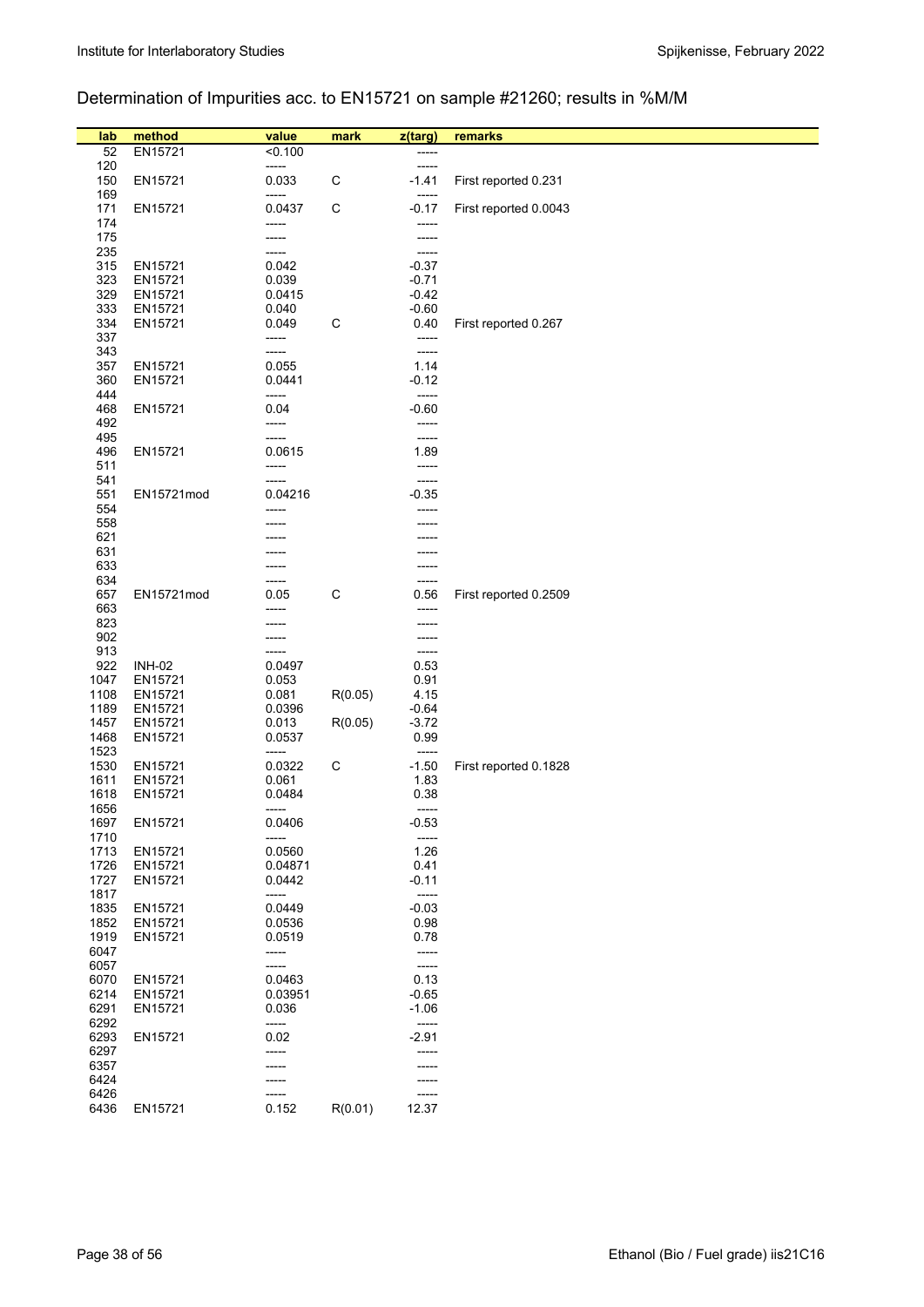| normality              | suspect  |
|------------------------|----------|
| n                      | 31       |
| outliers               | 3        |
| mean(n)                | 0.04516  |
| st.dev. (n)            | 0.008771 |
| R(calc.)               | 0.02456  |
| st.dev.(Horwitz (n=9)) | 0.008638 |
| R(Horwitz (n=9))       | 0.02419  |
|                        |          |

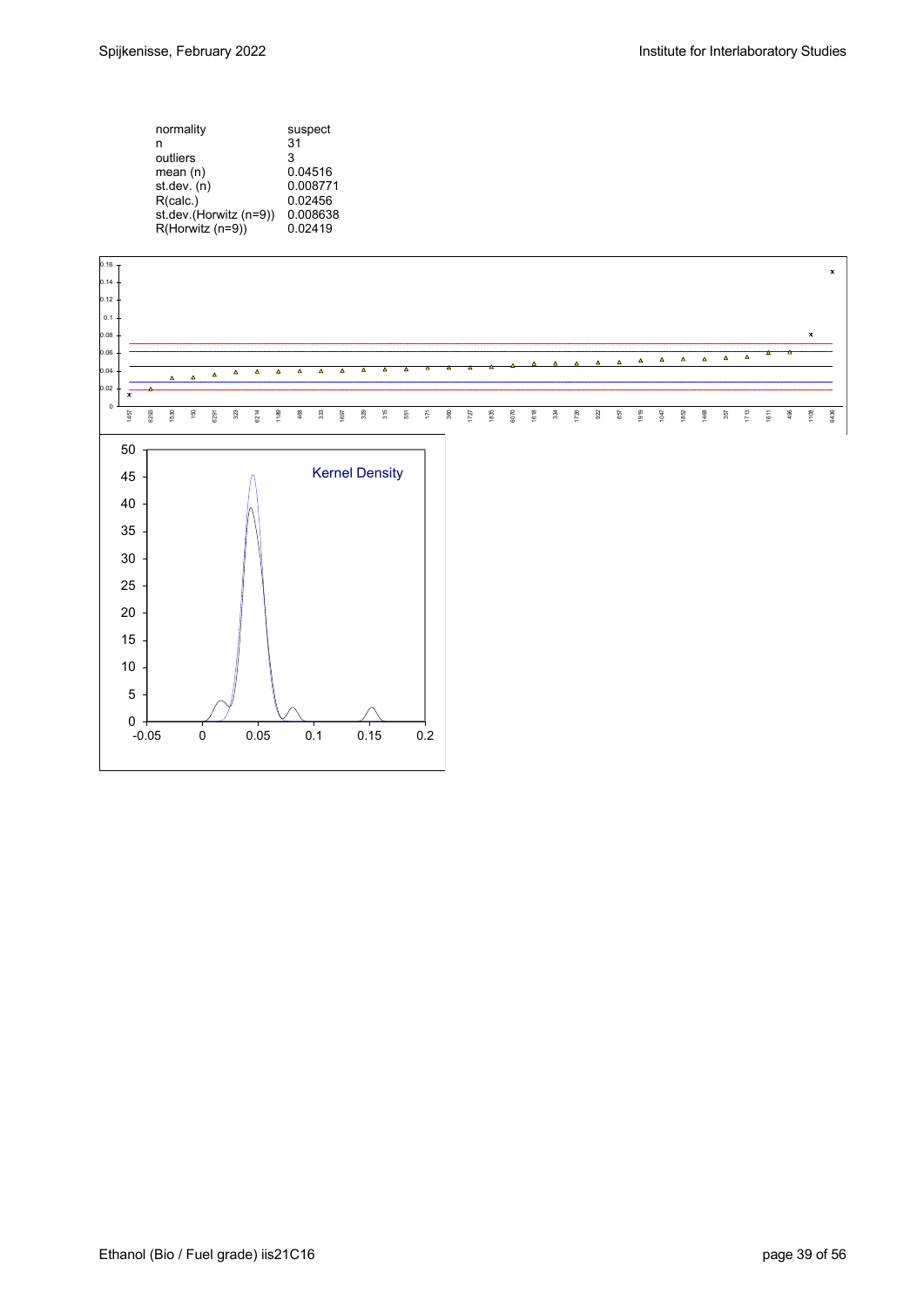# Determination of Methanol on sample #21260; results in %M/M

| lab          | method          | value           | mark       | z(targ)        | remarks                           |
|--------------|-----------------|-----------------|------------|----------------|-----------------------------------|
| 52           | EN15721         | < 0.100         |            | -----          |                                   |
| 120          |                 | -----           |            |                |                                   |
| 150          | EN15721         | < 0.100         |            | -----          |                                   |
| 169          | D5501           | 0.011           | C, R(0.01) | 9.84           | First reported 0.018              |
| 171          | EN15721         | 0.0053          |            | $-1.25$        |                                   |
| 174          |                 | -----           |            | -----          |                                   |
| 175          |                 | -----           |            | -----          |                                   |
| 235          |                 | -----           |            | -----          |                                   |
| 315          | EN15721         | 0.005           |            | $-1.83$        |                                   |
| 323          | EN15721         | 0.006           |            | 0.12           |                                   |
| 329          | EN15721         | 0.0053          |            | $-1.25$        |                                   |
| 333          | EN15721         | 0.005           |            | $-1.83$        |                                   |
| 334          | EN15721         | < 0.100         |            | -----          |                                   |
| 337          |                 | -----           |            | $-----$        |                                   |
| 343          | EN15721         | 0.006           |            | 0.12           |                                   |
| 357          | EN15721         | 0.006           |            | 0.12           |                                   |
| 360          | EN15721         | 0.0060          |            | 0.12           |                                   |
| 444          |                 | -----           |            | -----          |                                   |
| 468          | EN15721         | $0,01$          |            |                |                                   |
| 492          |                 | -----           |            |                |                                   |
| 495          |                 | -----           |            | -----          |                                   |
| 496          | EN15721         | 0.0057          |            | $-0.47$        |                                   |
| 511          |                 | -----           |            | -----          |                                   |
| 541          | <b>INH-0002</b> | 0.00345         | R(0.01)    | $-4.85$        |                                   |
| 551          | D5501           | < 0.01          |            |                |                                   |
| 554          |                 | -----           |            |                |                                   |
| 558          |                 | -----           |            | -----          |                                   |
| 621          |                 |                 |            | -----          |                                   |
| 631<br>633   | D5501           | 0.016<br>-----  | R(0.01)    | 19.57<br>----- |                                   |
| 634          |                 |                 |            | -----          |                                   |
| 657          | EN15721mod      | 0.005624        |            | $-0.62$        |                                   |
| 663          |                 | -----           |            | -----          |                                   |
| 823          | D5501           | 0.0063          |            | 0.70           |                                   |
| 902          |                 | -----           |            | -----          |                                   |
| 913          |                 | -----           |            | -----          |                                   |
| 922          | <b>INH-02</b>   | 0.0063          |            | 0.70           |                                   |
| 1047         | EN15721         | 0.0062          |            | 0.50           |                                   |
| 1108         | EN15721         | 0.005           |            | $-1.83$        |                                   |
| 1189         | D5501           | 0.0052          |            | $-1.44$        |                                   |
| 1457         | EN15721         | 0.007           |            | 2.06           |                                   |
| 1468         | EN15721         | 0.0062          |            | 0.50           |                                   |
| 1523         | D5501           | 0.006151        |            | 0.41           |                                   |
| 1530         | EN15721         | 0.0140          | C, R(0.01) | 15.68          | First reported 0.0120             |
| 1611         | EN15721         | 0.007           |            | 2.06           |                                   |
| 1618         | EN15721         | 0.0077          |            | 3.42           |                                   |
| 1656         |                 | -----           |            | -----          |                                   |
| 1697<br>1710 | EN15721         | 0.0070<br>----- |            | 2.06<br>-----  |                                   |
| 1713         | EN15721         | 0.0072          |            | 2.45           |                                   |
| 1726         | EN15721         | 0.0048          |            | $-2.22$        |                                   |
| 1727         | EN15721         | 0.0055          |            | $-0.86$        |                                   |
| 1817         |                 | -----           |            | -----          |                                   |
| 1835         | EN15721         | 0.0050          |            | $-1.83$        |                                   |
| 1852         | EN15721         | 0.0067          |            | 1.48           |                                   |
| 1919         | EN15721         | 0.0055          |            | $-0.86$        |                                   |
| 6047         |                 | -----           |            | -----          |                                   |
| 6057         |                 | -----           |            | $-----$        |                                   |
| 6070         | EN15721         | 0.006           |            | 0.12           |                                   |
| 6214         | EN15721         | 0.0056          |            | $-0.66$        |                                   |
| 6291         | EN15721         | 0.01            | R(0.01)    | 7.90           |                                   |
| 6292         |                 | -----           |            | -----          |                                   |
| 6293         |                 |                 | W          | -----          | Test result withdrawn, reported 0 |
| 6297         |                 |                 |            | -----          |                                   |
| 6357         |                 |                 |            |                |                                   |
| 6424<br>6426 |                 | -----           |            | -----          |                                   |
| 6436         | EN15721         | 0.012           | R(0.01)    | -----<br>11.79 |                                   |
|              |                 |                 |            |                |                                   |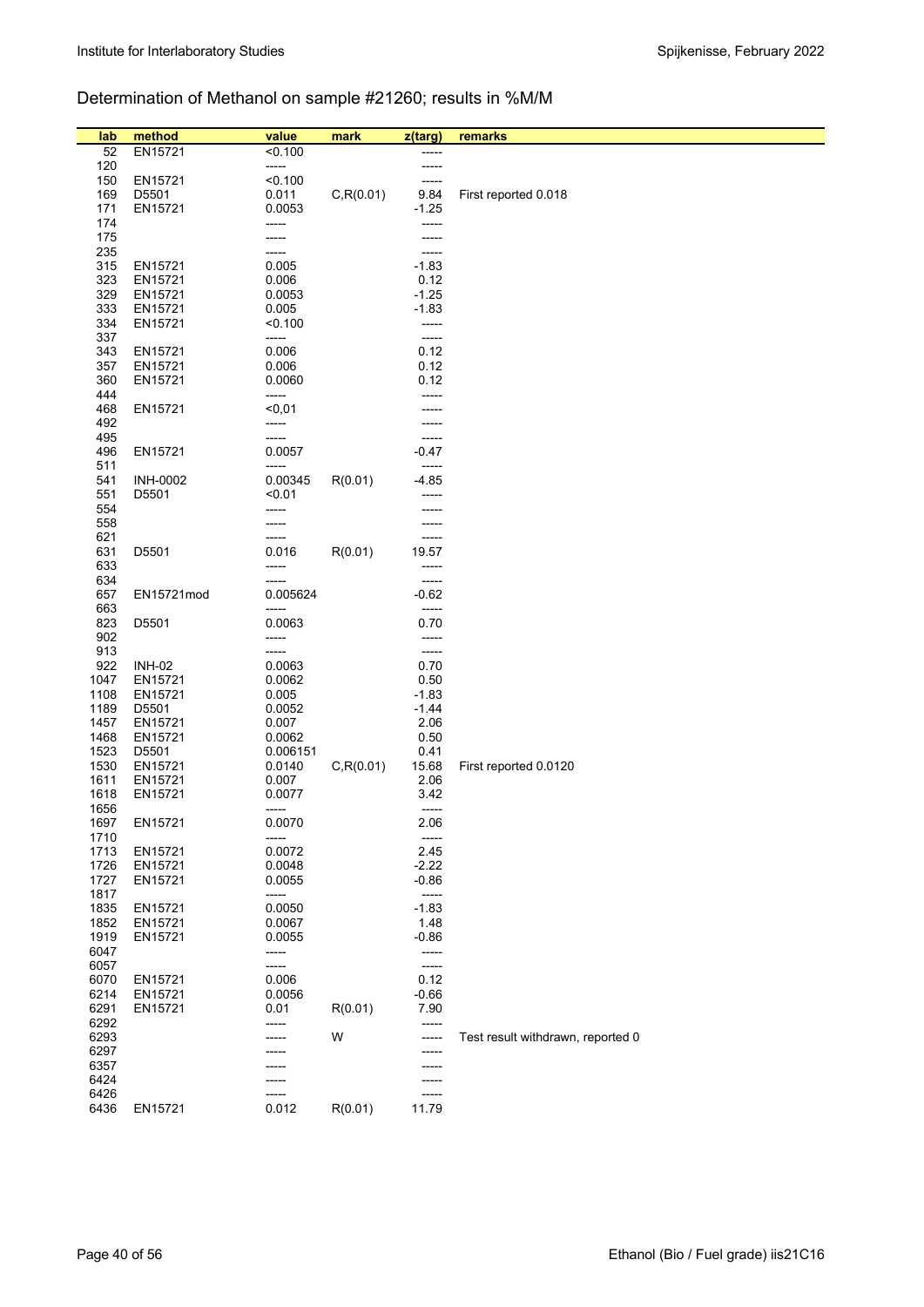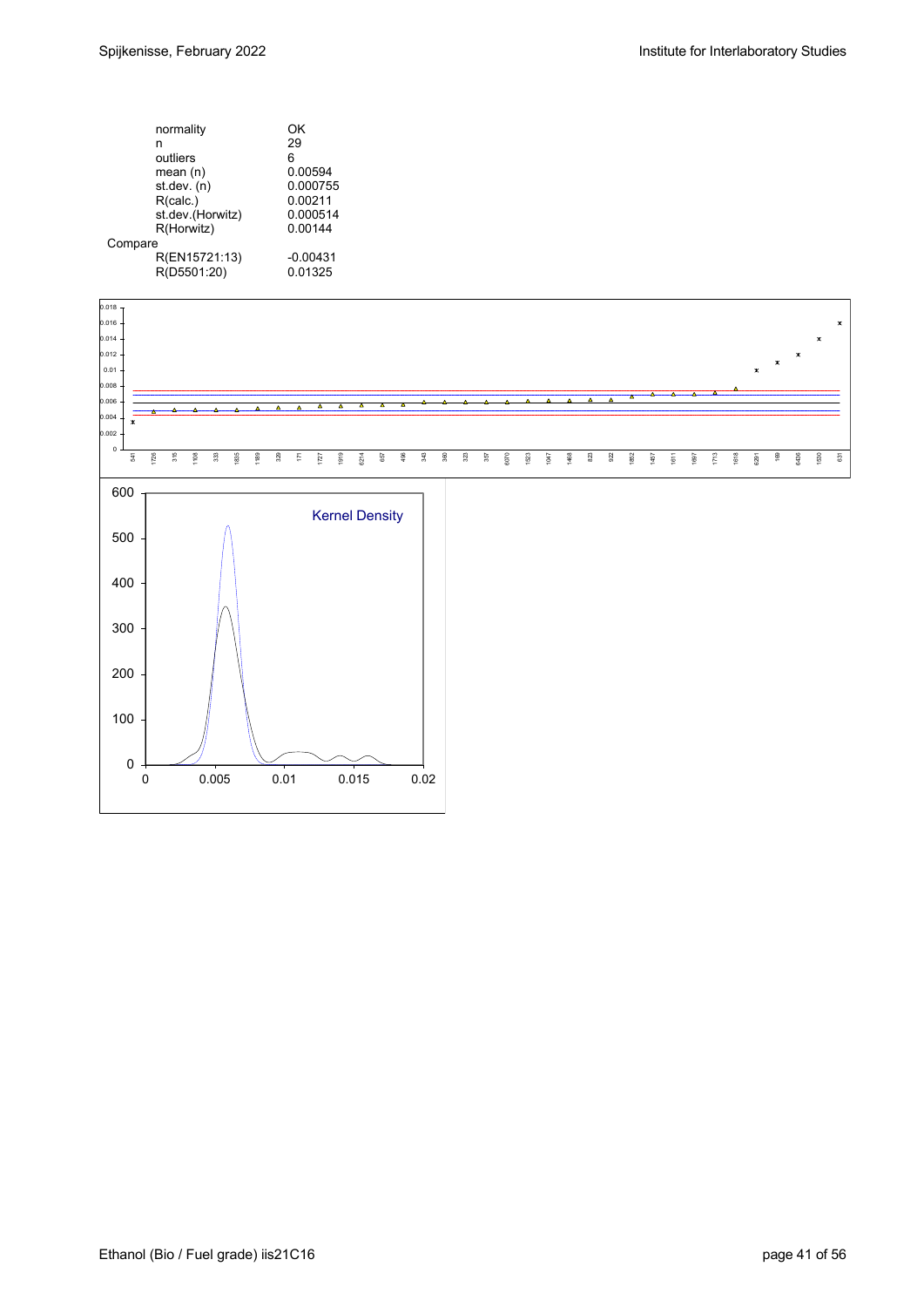# Determination of Ethanol acc. to ASTM D5501 on sample #21260; results in %M/M

| lab        | method      | value           | mark<br>z(targ) | remarks |
|------------|-------------|-----------------|-----------------|---------|
| 52         | D5501       | 99.72           | $-0.02$         |         |
| 120        |             | -----           | -----           |         |
| 150        | D5501       | 99.65           | $-0.22$         |         |
| 169        | D5501       | 99.728          | 0.00            |         |
| 171        | D5501       | 99.73           | 0.01            |         |
| 174        |             | -----           | -----           |         |
| 175        |             | -----           | -----           |         |
| 235        |             | -----           | -----           |         |
| 315        | D5501       | 99.75           | 0.07            |         |
| 323        |             | -----           | -----           |         |
| 329        |             |                 |                 |         |
| 333        |             |                 |                 |         |
| 334        |             |                 |                 |         |
| 337        |             |                 |                 |         |
| 343        |             |                 |                 |         |
| 357        |             |                 |                 |         |
| 360        |             |                 |                 |         |
| 444        |             |                 |                 |         |
| 468        |             |                 |                 |         |
| 492        |             |                 |                 |         |
| 495        |             |                 |                 |         |
| 496        |             |                 | -----           |         |
| 511        | D5501       | 99.66876        | $-0.16$         |         |
| 541        |             | -----           | -----           |         |
| 551        | D5501       | 99.54           | $-0.53$         |         |
| 554        |             | -----           | -----           |         |
| 558        |             | -----           | -----           |         |
| 621        | D5501       | 99.66           | $-0.19$         |         |
| 631<br>633 | D5501       | 99.855<br>----- | 0.36<br>-----   |         |
| 634        |             | -----           | -----           |         |
| 657        | D5501       | 99.73           | 0.01            |         |
| 663        |             | -----           | -----           |         |
| 823        | D5501       | 99.74           | 0.04            |         |
| 902        |             | -----           | -----           |         |
| 913        |             | -----           | -----           |         |
| 922        | D5501       | 99.72           | $-0.02$         |         |
| 1047       |             | -----           | -----           |         |
| 1108       |             | -----           | -----           |         |
| 1189       |             | -----           | -----           |         |
| 1457       | D5501       | 99.72           | $-0.02$         |         |
| 1468       |             | -----           | -----           |         |
| 1523       |             | -----           | -----           |         |
| 1530       | D5501       | 99.9172         | 0.54            |         |
| 1611       | INH-79528-3 | 99.827          | 0.28            |         |
| 1618       |             | -----           | -----           |         |
| 1656       |             | -----           | -----           |         |
| 1697       | INH-79528-3 | 99.835          | 0.31            |         |
| 1710       | D5501       | 99.62           | $-0.30$         |         |
| 1713       |             | -----           | -----           |         |
| 1726       |             | -----           | -----           |         |
| 1727       |             |                 | -----           |         |
| 1817       |             | -----           | -----           |         |
| 1835       | D5501       | 99.73           | 0.01            |         |
| 1852       |             | -----           | -----           |         |
| 1919       |             | -----           | -----           |         |
| 6047       |             |                 | -----           |         |
| 6057       |             | -----           | -----           |         |
| 6070       | D5501       | 99.66           | $-0.19$         |         |
| 6214       |             | -----           | -----           |         |
| 6291       |             |                 | -----           |         |
| 6292       |             |                 | -----           |         |
| 6293       |             |                 |                 |         |
| 6297       |             |                 | -----           |         |
| 6357       |             |                 |                 |         |
| 6424       |             |                 |                 |         |
| 6426       |             |                 | ----            |         |
| 6436       |             | -----           | -----           |         |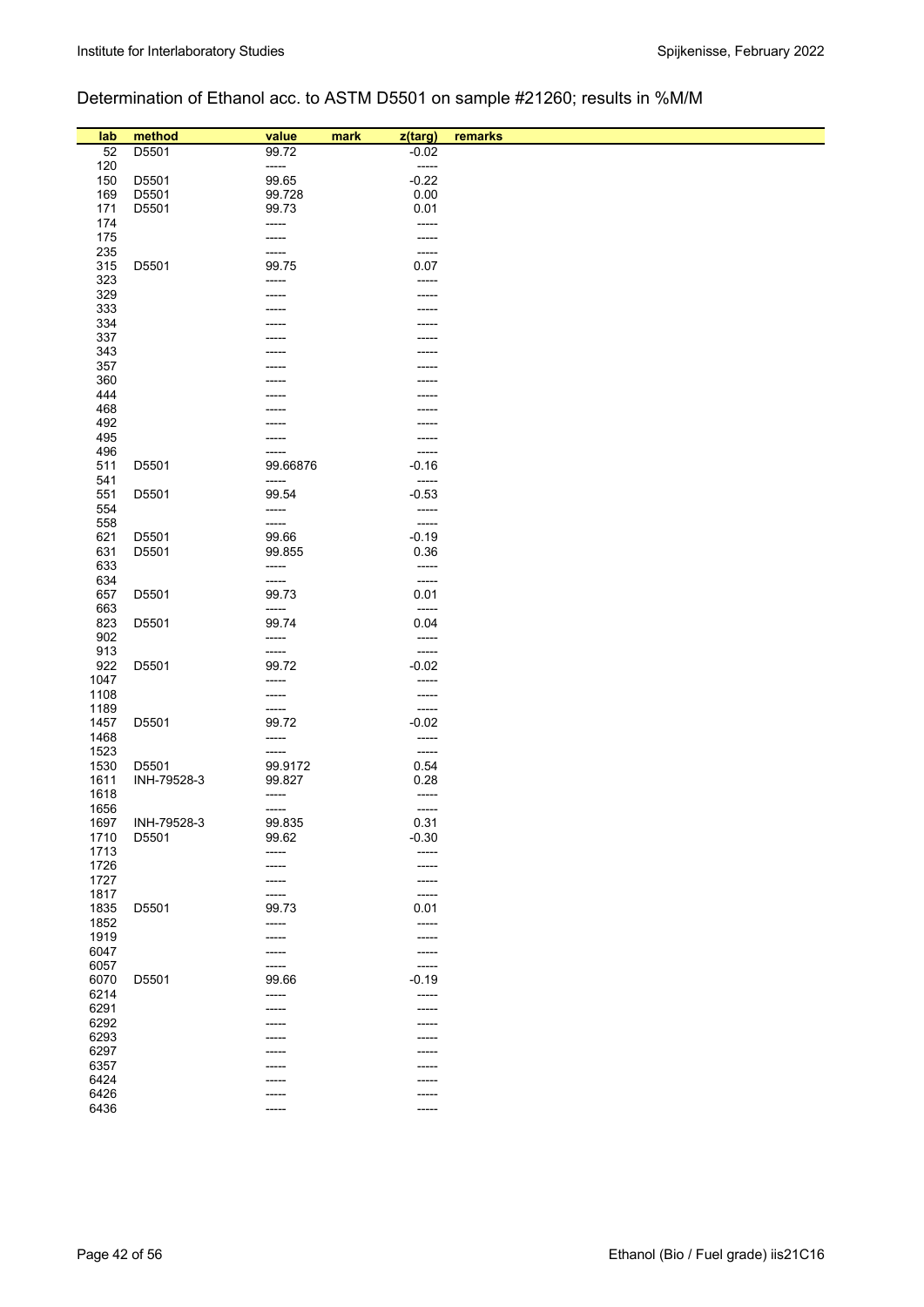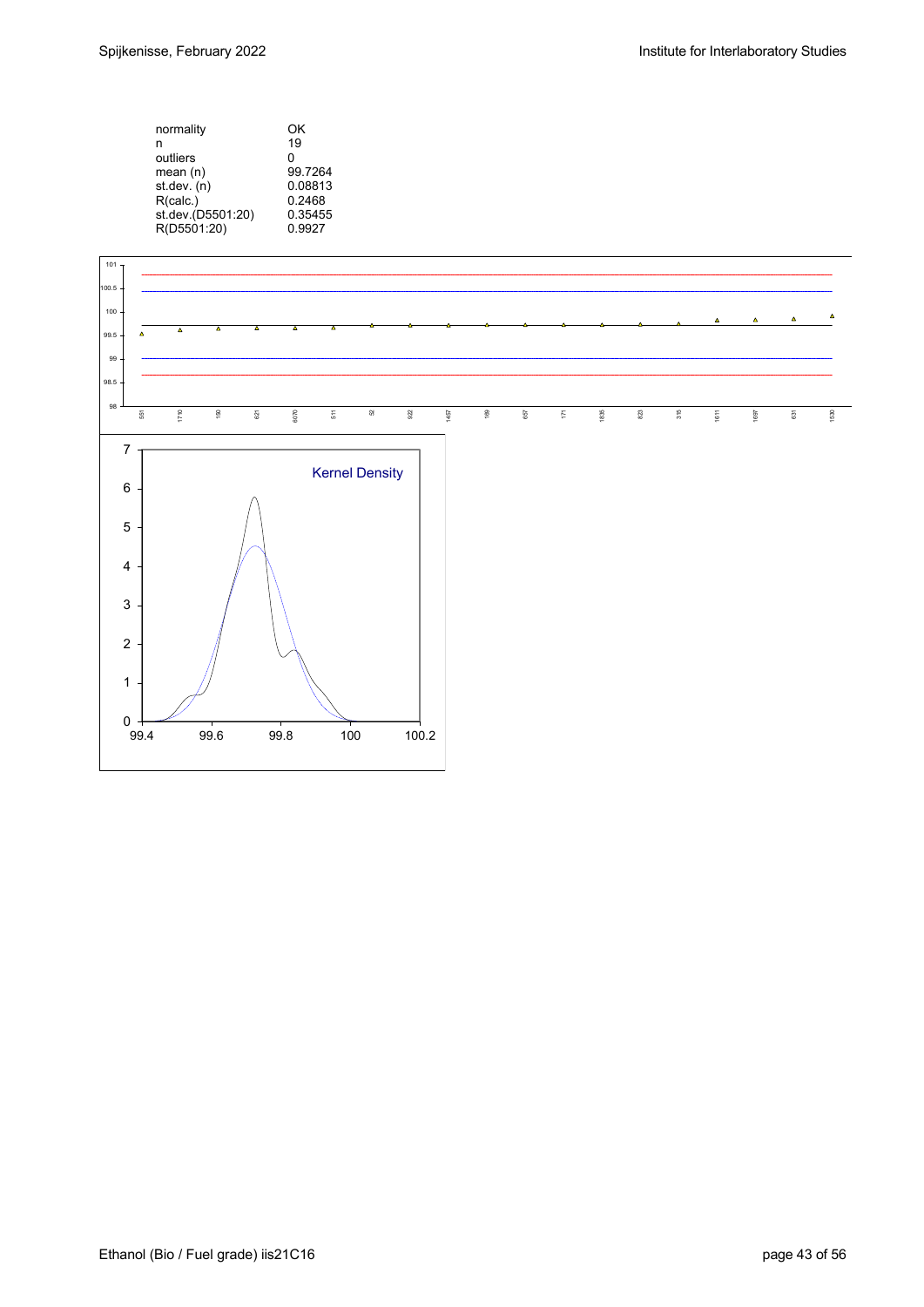# Determination of Ethanol acc. to ASTM D5501 on sample #21260; results in %V/V

| lab<br>52    | method<br>D5501 | value<br>99.80  | mark    | z(targ)<br>0.04  | remarks |
|--------------|-----------------|-----------------|---------|------------------|---------|
| 120          |                 | -----           |         | $-----$          |         |
| 150          | D5501           | 99.59           |         | $-0.55$          |         |
| 169          | D5501           | 99.376          | G(0.05) | $-1.15$          |         |
| 171          | D5501           | 99.78           |         | $-0.01$          |         |
| 174          |                 | -----           |         | -----            |         |
| 175          |                 | -----           |         | -----            |         |
| 235          |                 | -----           |         | -----            |         |
| 315          | D5501           | 99.84           |         | 0.16             |         |
| 323          |                 | -----           |         | -----            |         |
| 329          |                 | -----           |         | -----            |         |
| 333<br>334   |                 |                 |         |                  |         |
| 337          |                 |                 |         |                  |         |
| 343          |                 |                 |         |                  |         |
| 357          |                 |                 |         |                  |         |
| 360          |                 |                 |         |                  |         |
| 444          |                 |                 |         |                  |         |
| 468          |                 |                 |         |                  |         |
| 492          |                 |                 |         |                  |         |
| 495          |                 |                 |         |                  |         |
| 496          |                 |                 |         |                  |         |
| 511<br>541   |                 |                 |         |                  |         |
| 551          | D5501           | 99.62           |         | -----<br>$-0.47$ |         |
| 554          |                 | -----           |         | -----            |         |
| 558          |                 | -----           |         | -----            |         |
| 621          | D5501           | 99.71           |         | $-0.21$          |         |
| 631          | D5501           | 99.867          |         | 0.23             |         |
| 633          |                 | -----           |         | -----            |         |
| 634          |                 | -----           |         | -----            |         |
| 657          | D5501           | 99.84           |         | 0.16             |         |
| 663<br>823   | D5501           | -----<br>99.74  |         | -----<br>$-0.13$ |         |
| 902          |                 | -----           |         | -----            |         |
| 913          |                 | -----           |         | -----            |         |
| 922          | D5501           | 99.81           |         | 0.07             |         |
| 1047         |                 | -----           |         | -----            |         |
| 1108         |                 |                 |         | -----            |         |
| 1189         |                 | -----           |         | -----            |         |
| 1457         | D5501           | 99.81           |         | 0.07             |         |
| 1468         |                 | -----           |         | -----            |         |
| 1523<br>1530 | D5501           | -----<br>99.901 |         | -----<br>0.33    |         |
| 1611         | INH-79528-3     | 99.895          |         | 0.31             |         |
| 1618         |                 | -----           |         | -----            |         |
| 1656         |                 | -----           |         | -----            |         |
| 1697         | INH-79528-3     | 99.895          |         | 0.31             |         |
| 1710         | D5501           | 99.61           |         | $-0.49$          |         |
| 1713         |                 | -----           |         | -----            |         |
| 1726         |                 | -----           |         | -----            |         |
| 1727         |                 | -----           |         | -----            |         |
| 1817         |                 | ------          |         | -----            |         |
| 1835         | D5501           | 99.80           |         | 0.04             |         |
| 1852<br>1919 |                 | -----<br>-----  |         | -----<br>-----   |         |
| 6047         |                 | -----           |         | -----            |         |
| 6057         |                 | -----           |         | -----            |         |
| 6070         | D5501           | 99.72           |         | $-0.18$          |         |
| 6214         |                 | -----           |         | $-----$          |         |
| 6291         |                 |                 |         | -----            |         |
| 6292         |                 |                 |         |                  |         |
| 6293         |                 |                 |         | -----            |         |
| 6297         |                 |                 |         | -----            |         |
| 6357<br>6424 |                 |                 |         | -----<br>-----   |         |
| 6426         | OIML-ITS-90     | -----<br>99.90  |         | 0.32             |         |
| 6436         |                 | -----           |         | -----            |         |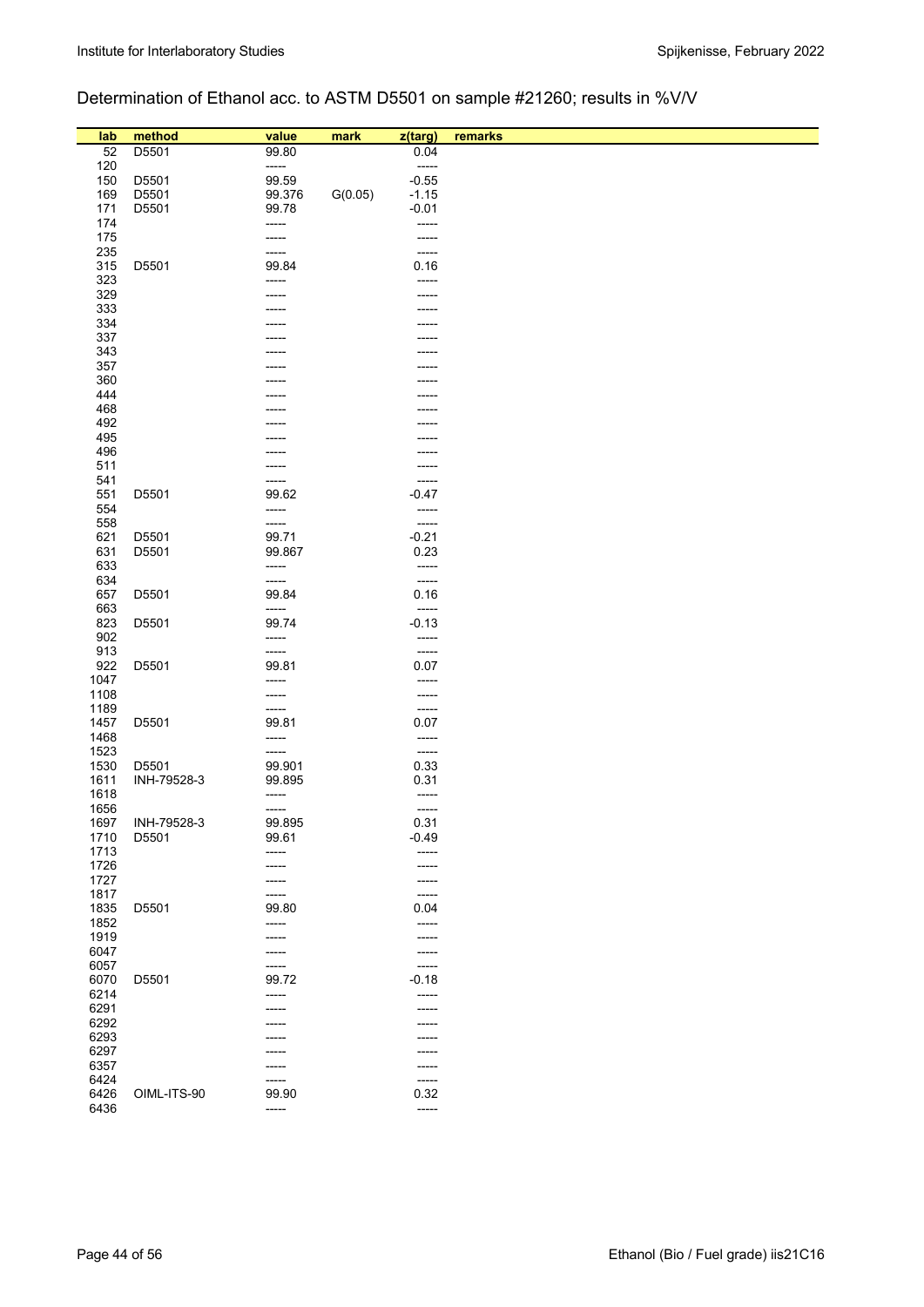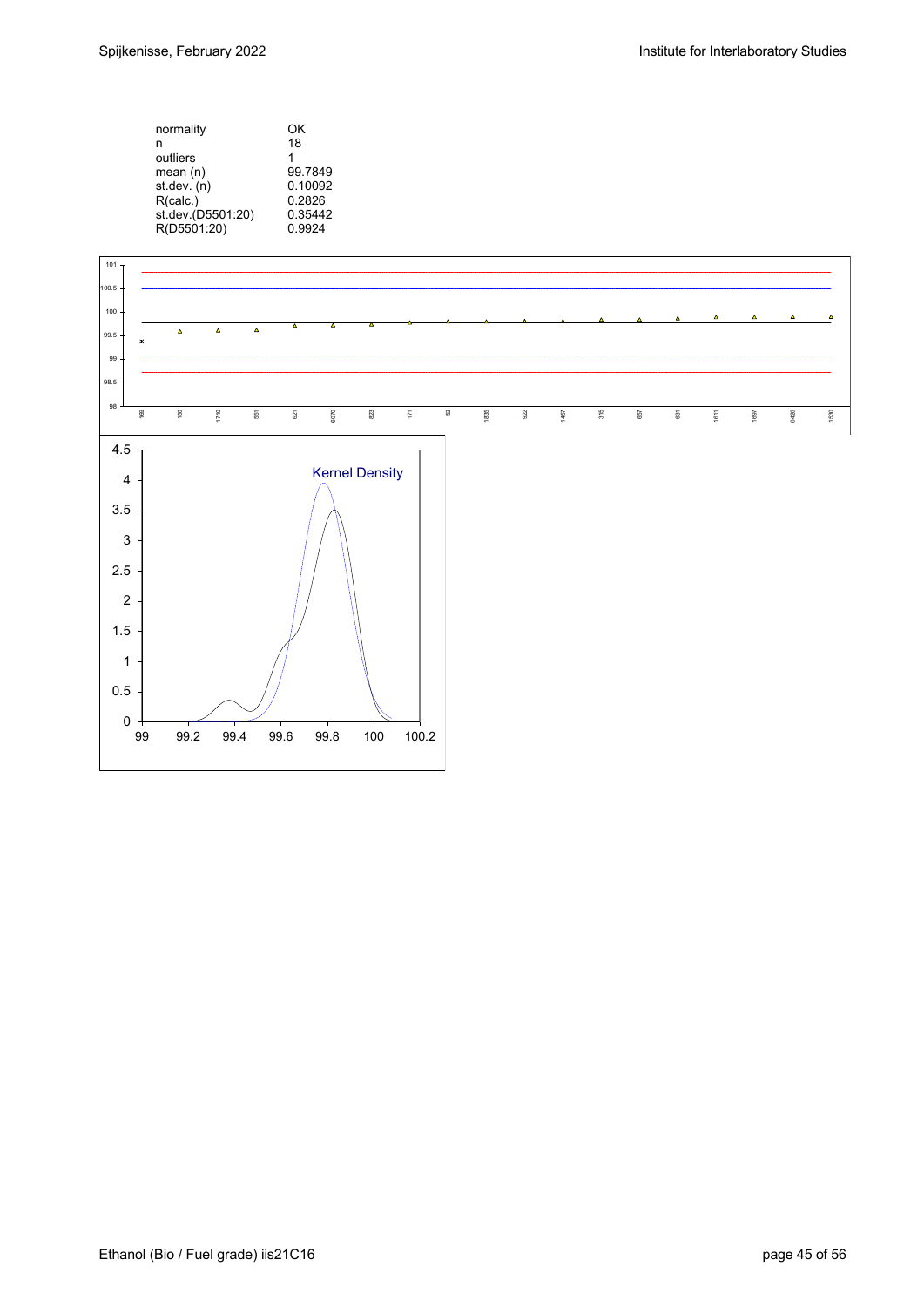# Determination of Gum (solvent washed) on sample #21260; results in mg/100mL

| lab        | method       | value          | mark        | z(targ) | remarks                                |
|------------|--------------|----------------|-------------|---------|----------------------------------------|
| 52         | D381         | < 0.5          |             | -----   |                                        |
| 120        |              | -----          |             |         |                                        |
| 150        | D381         | < 0.5          |             |         |                                        |
| 169        | D381         | 0.0            |             |         |                                        |
| 171        | D381         | < 0.5          |             |         |                                        |
| 174        |              | -----          |             | ----    |                                        |
|            |              |                |             |         |                                        |
| 175        | D381         | < 0.5          |             | -----   |                                        |
| 235        |              | -----          |             |         |                                        |
| 315        |              | -----          |             |         |                                        |
| 323        | D381         | ${}_{0.5}$     |             |         |                                        |
| 329        |              | -----          |             |         |                                        |
| 333        |              |                |             |         |                                        |
| 334        |              |                |             |         |                                        |
| 337        |              | -----          |             | -----   |                                        |
| 343        |              | -----          |             |         |                                        |
| 357        | D381         | $\mathbf{1}$   |             |         |                                        |
| 360        | D381         | 0.8            |             |         |                                        |
| 444        |              | -----          |             | ----    |                                        |
| 468        |              |                |             |         |                                        |
| 492        |              |                |             |         |                                        |
| 495        |              |                |             |         |                                        |
| 496        | D381         | 0.4            |             | -----   |                                        |
| 511        |              | -----          |             |         |                                        |
| 541        |              |                |             |         |                                        |
| 551        |              |                |             | ----    |                                        |
| 554        |              |                |             |         |                                        |
| 558        |              |                |             |         |                                        |
| 621        |              |                |             |         |                                        |
| 631        |              | -----          |             |         |                                        |
| 633        | D381         | $<$ 1          |             |         |                                        |
| 634        |              | -----          |             |         |                                        |
| 657        | D381         | 0.5            |             |         |                                        |
| 663<br>823 | D381<br>D381 | < 0.5<br>< 0.5 |             | ----    |                                        |
| 902        |              | -----          |             |         |                                        |
| 913        |              |                |             | .       |                                        |
| 922        | D381         | <1             |             |         |                                        |
| 1047       |              | -----          |             |         |                                        |
| 1108       |              | -----          |             |         |                                        |
| 1189       | D381         | 0              |             | ---     |                                        |
| 1457       | D381         | 0              |             | -----   |                                        |
| 1468       | ISO6246      | 0.5            |             | -----   |                                        |
| 1523       |              | -----          |             |         |                                        |
| 1530       | D381         | < 0.3          | $\mathsf C$ | -----   | First reported 10.8                    |
| 1611       |              | -----          |             | -----   |                                        |
| 1618       |              |                |             |         |                                        |
| 1656       |              | -----          |             | -----   |                                        |
| 1697       |              | -----          |             | -----   |                                        |
| 1710       | D381         | < 0.5          |             |         |                                        |
| 1713       |              |                |             | ----    |                                        |
| 1726       |              |                |             | -----   |                                        |
| 1727       |              |                |             | -----   |                                        |
| 1817       |              |                |             |         |                                        |
| 1835       |              | -----          |             |         |                                        |
| 1852       | D381         | 0.00           |             | ----    |                                        |
| 1919       |              | -----          |             | -----   |                                        |
| 6047       |              | -----          |             | ----    |                                        |
| 6057       | D381         | $\overline{7}$ |             | -----   | Possibly a false positive test result? |
| 6070       | D381         | 0.3            |             | -----   |                                        |
| 6214       |              | -----          |             | -----   |                                        |
| 6291       | D381         | 0              |             |         |                                        |
| 6292       |              |                |             |         |                                        |
| 6293       |              |                |             | ----    |                                        |
| 6297       |              |                |             | -----   |                                        |
| 6357       |              |                |             | ----    |                                        |
| 6424       |              |                |             | -----   |                                        |
| 6426       |              | -----          |             | -----   |                                        |
| 6436       |              | -----          |             |         |                                        |
|            |              |                |             |         |                                        |
|            | $\sf n$      | 22             |             |         |                                        |
|            | mean (n)     | $<$ 1          |             |         |                                        |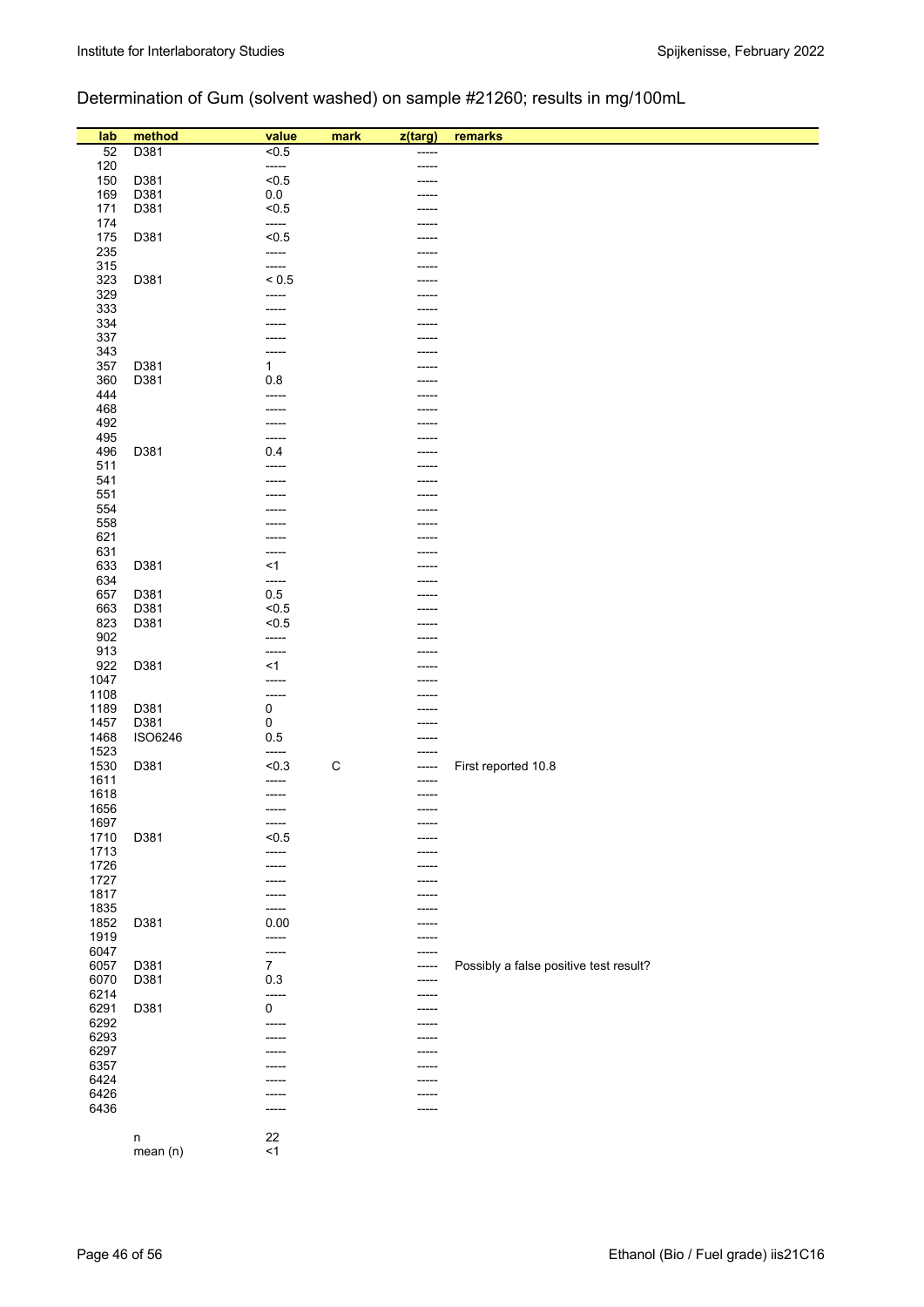# Determination of Inorganic Chloride as Cl on sample #21261; results in mg/kg

| lab          | method         | value        | mark        | z(targ)         | remarks              |
|--------------|----------------|--------------|-------------|-----------------|----------------------|
| 52           | EN15492        | 3.3          |             | $-1.88$         |                      |
| 120          |                | -----        |             | -----           |                      |
| 150          | D7319          | 4.0<br>4.1   | $\mathsf C$ | $-0.12$         |                      |
| 169<br>171   | D7319<br>D7319 | 4.4          |             | 0.14<br>0.89    | First reported 1.9   |
| 174          | D7319          | 4.5          |             | 1.14            |                      |
| 175          |                | -----        |             | -----           |                      |
| 235          |                | -----        |             | $-----$         |                      |
| 315          | EN15492        | 4.2          |             | 0.39            |                      |
| 323          | EN15492        | 4.7          |             | 1.65            |                      |
| 329          | EN15492        | 4.5          |             | 1.14            |                      |
| 333          | EN15492        | 3.8          |             | $-0.62$         |                      |
| 334          | EN15492        | 3.5          | $\mathsf C$ | $-1.38$         | First reported 2.6   |
| 337          |                | -----        |             | -----           |                      |
| 343          | EN15492        | 3.5          |             | $-1.38$         |                      |
| 357          |                | -----        |             | -----           |                      |
| 360          | EN15492        | 4.31         |             | 0.67            |                      |
| 444          |                | -----        |             | -----           |                      |
| 468          |                |              |             | -----           |                      |
| 492          |                |              |             |                 |                      |
| 495          |                | -----        |             | -----           |                      |
| 496          | EN15492        | 4.29         |             | 0.61            |                      |
| 511          | EN15492        | 3.600        | $\mathsf C$ | $-1.13$         | First reported 2.812 |
| 541          |                | -----        |             | -----           |                      |
| 551          | D7319          | 2.6          | R(0.05)     | $-3.65$         |                      |
| 554          |                |              |             | -----           |                      |
| 558          |                |              |             |                 |                      |
| 621          |                |              |             |                 |                      |
| 631          |                |              |             |                 |                      |
| 633          |                |              |             |                 |                      |
| 634          |                |              |             | -----           |                      |
| 657          | D7328          | 4.4          | $\mathsf C$ | 0.89            | First reported 0.282 |
| 663          |                | -----        |             | -----           |                      |
| 823<br>902   | D7319          | 3.56<br>4.30 |             | $-1.23$<br>0.64 |                      |
| 913          | EN15492        | -----        |             | -----           |                      |
| 922          | D7328          | 4.1          |             | 0.14            |                      |
| 1047         | EN15492        | 3.67         |             | $-0.95$         |                      |
| 1108         | EN15492        | 4.63         |             | 1.47            |                      |
| 1189         | EN15492        | 3.6          |             | $-1.13$         |                      |
| 1457         |                | -----        |             | -----           |                      |
| 1468         | EN15492        | 3.95         |             | $-0.24$         |                      |
| 1523         |                |              |             |                 |                      |
| 1530         |                |              |             |                 |                      |
| 1611         |                |              |             | -----           |                      |
| 1618         |                |              |             |                 |                      |
| 1656         | EN15492        | 3.6          | $\mathsf C$ | $-1.13$         | First reported 2.2   |
| 1697         |                |              |             |                 |                      |
| 1710         |                |              |             |                 |                      |
| 1713         |                |              |             |                 |                      |
| 1726         |                | -----        |             | -----           |                      |
| 1727         | EN15492        | 4.04         |             | $-0.02$         |                      |
| 1817         |                | -----        |             | -----           |                      |
| 1835         | EN15492        | 4.2          |             | 0.39            |                      |
| 1852<br>1919 |                | -----        |             | -----           |                      |
| 6047         |                |              |             | -----           |                      |
| 6057         |                |              |             | -----<br>-----  |                      |
| 6070         | D7319          | 3.95         |             | $-0.24$         |                      |
| 6214         | EN15492        | 4.548        |             | 1.27            |                      |
| 6291         |                | -----        |             | -----           |                      |
| 6292         |                |              |             |                 |                      |
| 6293         |                |              |             |                 |                      |
| 6297         |                |              |             |                 |                      |
| 6357         |                |              |             |                 |                      |
| 6424         |                |              |             |                 |                      |
| 6426         |                |              |             |                 |                      |
| 6436         |                | -----        |             | -----           |                      |
|              |                |              |             |                 |                      |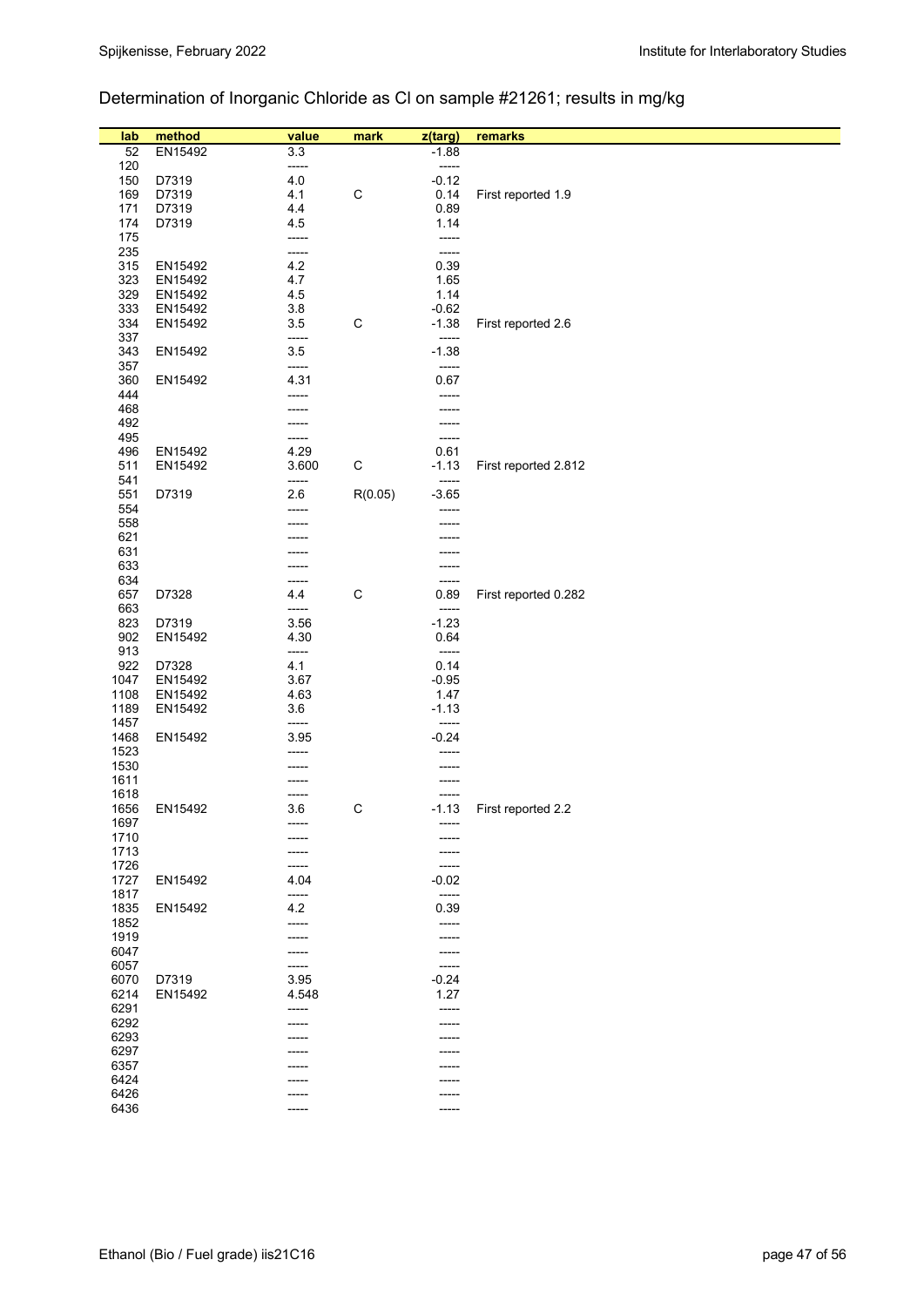|         | normality         | OK     |                                      |
|---------|-------------------|--------|--------------------------------------|
|         | n                 | 27     |                                      |
|         | outliers          |        |                                      |
|         | mean $(n)$        | 4.046  |                                      |
|         | st.dev. $(n)$     | 0.3990 |                                      |
|         | R(calc.)          | 1.117  |                                      |
|         | st.dev.(D7319:17) | 0.3964 |                                      |
|         | R(D7319:17)       | 1.110  | application range: $0.75 - 50$ mg/kg |
| Compare |                   |        |                                      |
|         | R(EN15492:12)     | 0.803  | application range: $1 - 30$ mg/kg    |
|         |                   |        |                                      |

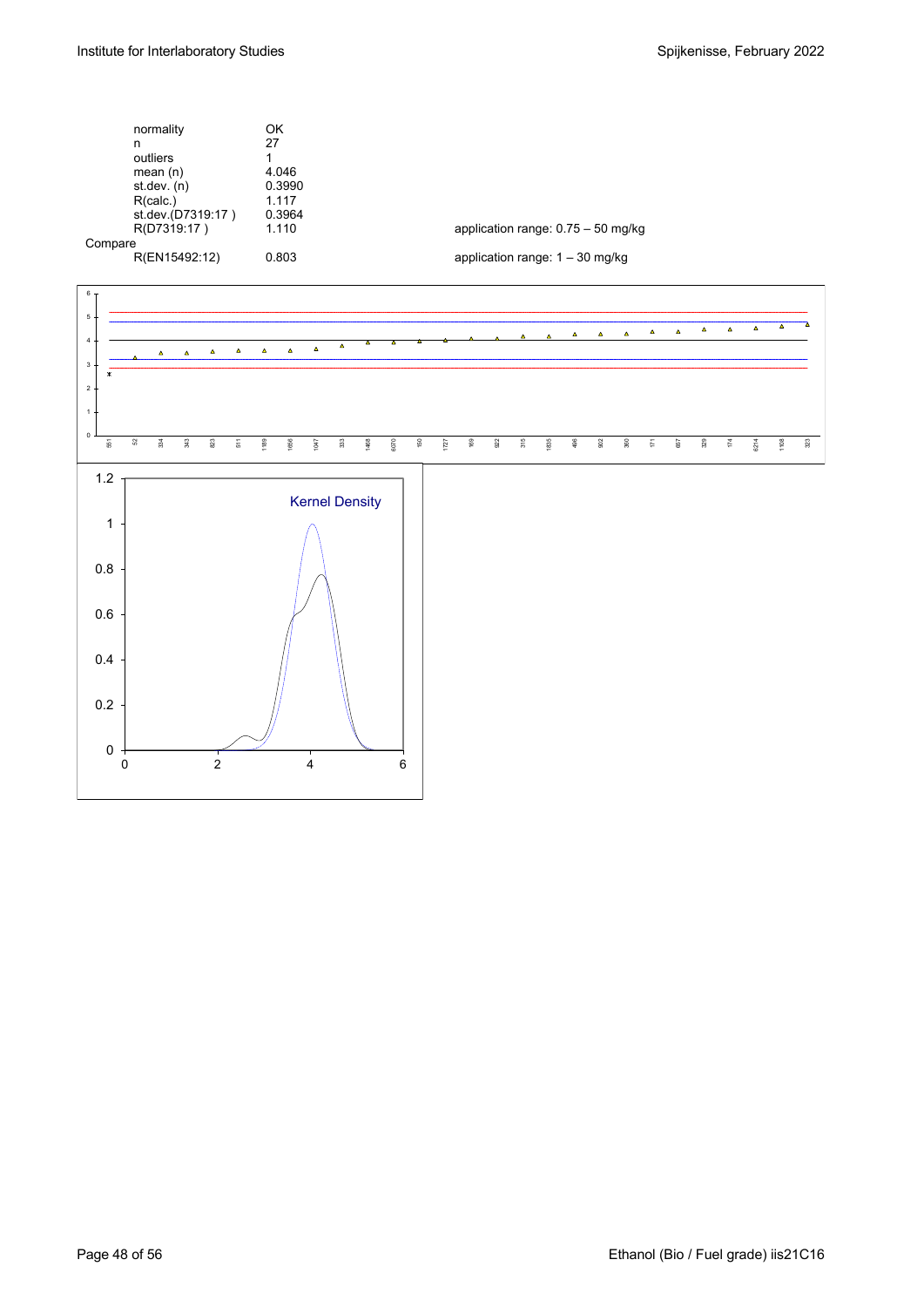# Determination of Sulfate as SO4 on sample #21261; results in mg/kg

| lab          | method  | value          | mark        | z(targ)            | remarks             |
|--------------|---------|----------------|-------------|--------------------|---------------------|
| 52<br>120    | EN15492 | 1.6<br>-----   |             | $-0.49$<br>-----   |                     |
| 150          | D7319   | 2.3            |             | 0.44               |                     |
| 169          | D7319   | 0.7            |             | $-1.67$            |                     |
| 171          |         | -----          |             | -----              |                     |
| 174          |         | -----          |             | -----              |                     |
| 175<br>235   |         | -----<br>----- |             | -----<br>-----     |                     |
| 315          | EN15492 | 2.2            |             | 0.30               |                     |
| 323          |         | -----          |             | $-----$            |                     |
| 329          | EN15492 | 2.5            |             | 0.70               |                     |
| 333          | EN15492 | 2.0            |             | 0.04               |                     |
| 334<br>337   | EN15492 | 1.1<br>-----   |             | $-1.15$<br>-----   |                     |
| 343          | EN15492 | 1.7            |             | $-0.35$            |                     |
| 357          |         | -----          |             | -----              |                     |
| 360          | EN15492 | 2.26           |             | 0.38               |                     |
| 444          |         | -----          |             | -----              |                     |
| 468<br>492   |         | -----          |             | -----<br>-----     |                     |
| 495          |         | -----          |             | -----              |                     |
| 496          | EN15492 | 2.24           |             | 0.36               |                     |
| 511          | EN15492 | 2.20           | $\mathsf C$ | 0.30               | First reported 1.73 |
| 541<br>551   | D7318   | -----<br>$<$ 1 |             |                    |                     |
| 554          |         | -----          |             |                    |                     |
| 558          |         |                |             |                    |                     |
| 621          |         |                |             |                    |                     |
| 631          |         |                |             |                    |                     |
| 633<br>634   |         | -----          |             | -----              |                     |
| 657          | D7328   | 0.224          |             | $-2.30$            |                     |
| 663          |         | -----          |             | -----              |                     |
| 823          | D7319   | 3.06           |             | 1.44               |                     |
| 902          | EN15492 | 5.73           | R(0.01)     | 4.96               |                     |
| 913<br>922   | D7328   | -----<br>2.0   |             | $-----$<br>0.04    |                     |
| 1047         | EN15492 | 1,1            |             | -----              |                     |
| 1108         | EN15492 | 3.80           |             | 2.42               |                     |
| 1189         | EN15492 | 1.7            |             | $-0.35$            |                     |
| 1457<br>1468 |         | -----<br>1.48  |             | -----<br>$-0.64$   |                     |
| 1523         | EN15492 | -----          |             | -----              |                     |
| 1530         |         |                |             |                    |                     |
| 1611         |         |                |             | -----              |                     |
| 1618         |         | -----          |             | -----<br>$-1.01$   |                     |
| 1656<br>1697 | EN15492 | 1.2            |             |                    |                     |
| 1710         |         |                |             |                    |                     |
| 1713         |         |                |             |                    |                     |
| 1726         |         | -----          |             | -----              |                     |
| 1727<br>1817 | EN15492 | 1.3<br>-----   |             | $-0.88$<br>$-----$ |                     |
| 1835         | EN15492 | 2.4            |             | 0.57               |                     |
| 1852         |         | ------         |             | -----              |                     |
| 1919         |         | -----          |             | -----              |                     |
| 6047         |         |                |             | -----              |                     |
| 6057<br>6070 | D7319   | -----<br>2.01  |             | -----<br>0.05      |                     |
| 6214         | EN15492 | 3.3407         |             | 1.81               |                     |
| 6291         |         | -----          |             | -----              |                     |
| 6292         |         |                |             | -----              |                     |
| 6293         |         |                |             | -----              |                     |
| 6297<br>6357 |         |                |             |                    |                     |
| 6424         |         |                |             |                    |                     |
| 6426         |         |                |             |                    |                     |
| 6436         |         | -----          |             | -----              |                     |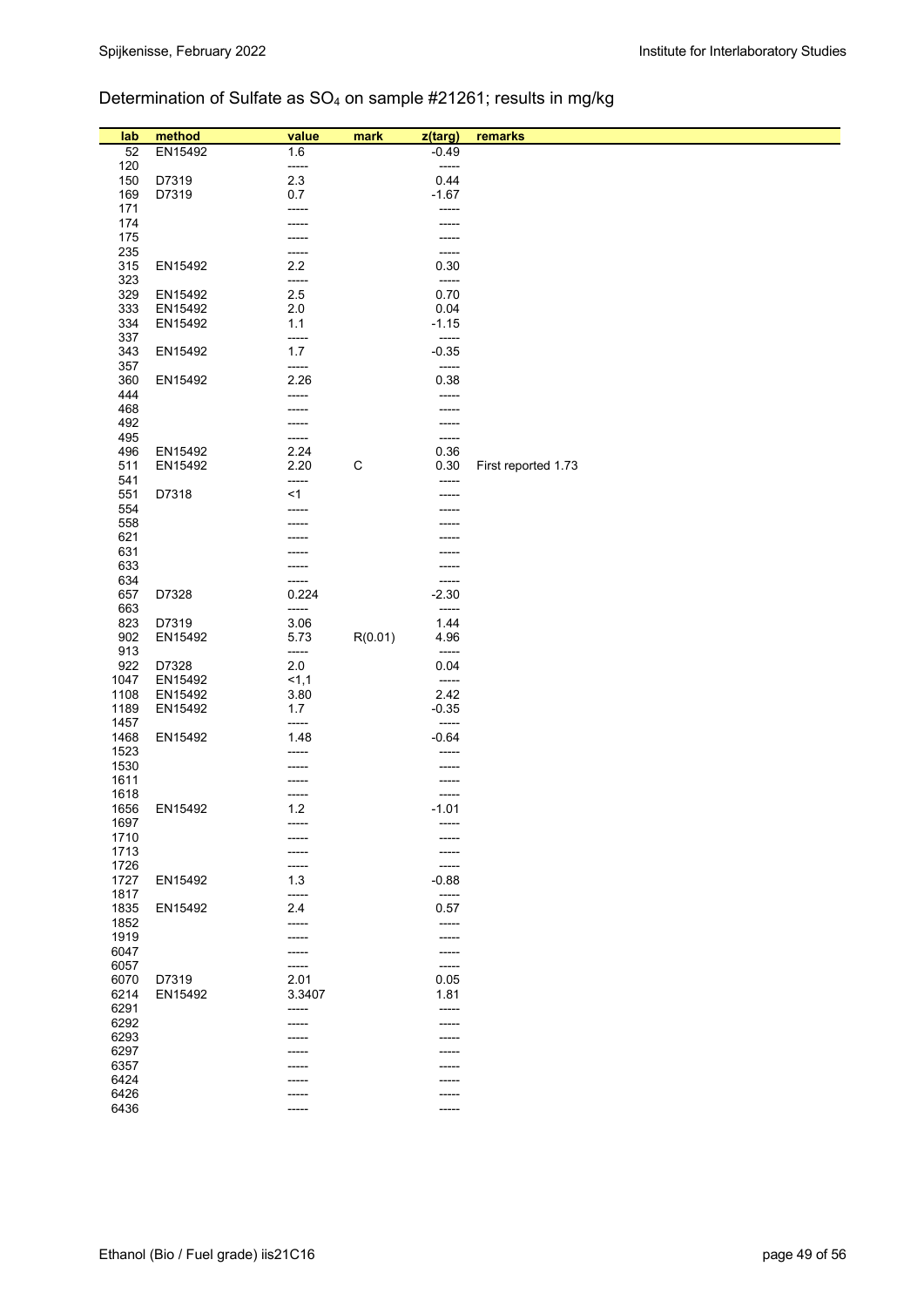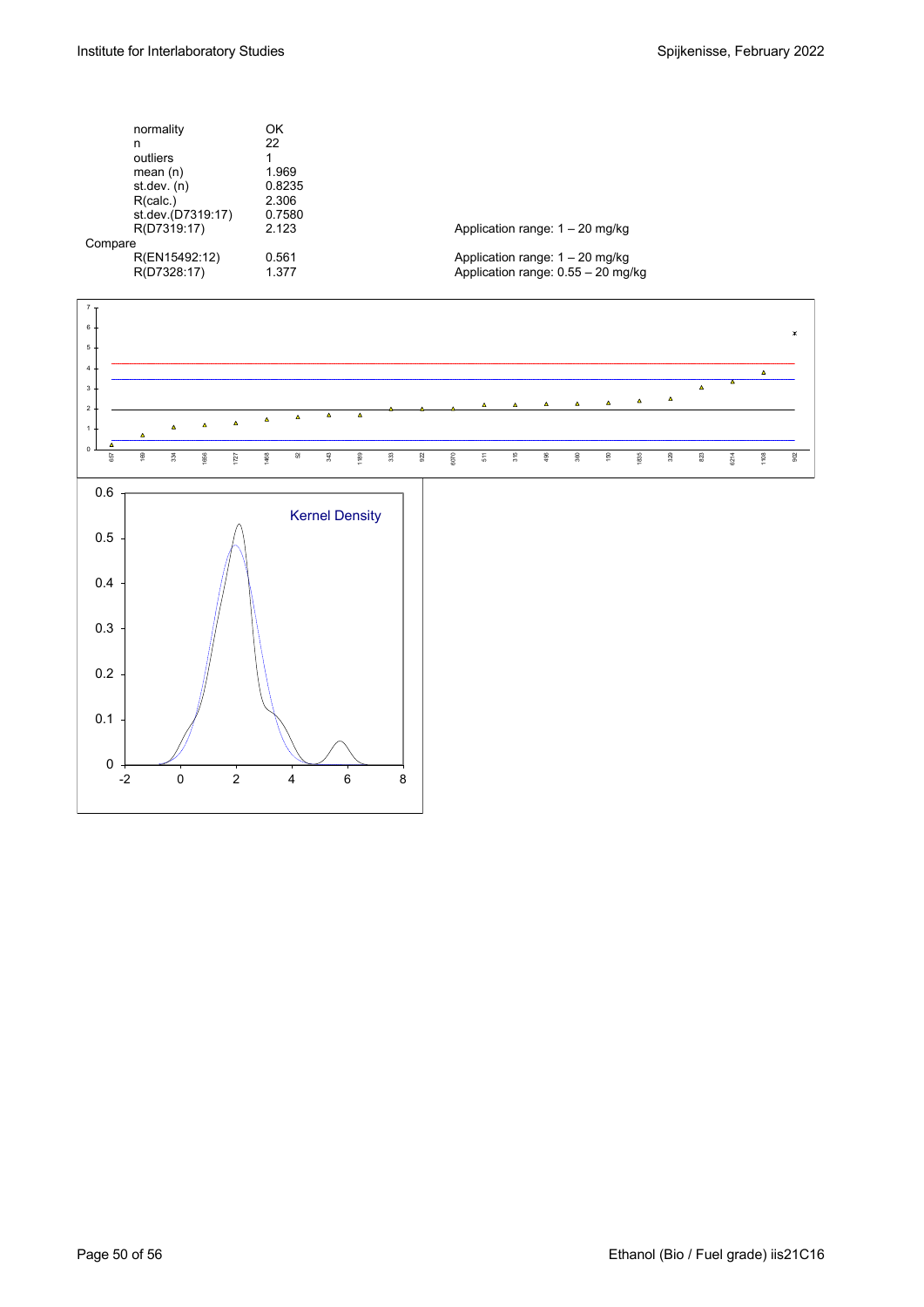# Determination of Sulfur on sample #21261; results in mg/kg

| lab          | <b>Method</b>  | value          | mark        | z(targ)          | remarks             |
|--------------|----------------|----------------|-------------|------------------|---------------------|
| 52           | EN15486        | 1.3            |             | $-0.01$          |                     |
| 120          | D5453          | 1.552          |             | 0.20             |                     |
| 150          | D5453          | 1.4            |             | 0.07             |                     |
| 169<br>171   | D5453<br>D5453 | 0.19<br>< 3.00 | R(0.05)     | $-0.94$<br>----- |                     |
| 174          |                | -----          |             | -----            |                     |
| 175          | D5453          | 1.39           |             | 0.06             |                     |
| 235          |                | -----          |             | -----            |                     |
| 315          | EN15486        | 5.0            |             | -----            |                     |
| 323          | EN15485        | < 5            |             | -----            |                     |
| 329          | D5453          | 1.1            |             | $-0.18$          |                     |
| 333          | ISO20846       | $3$            |             | -----            |                     |
| 334          | ISO20846       | $3$            |             | -----            |                     |
| 337          | EN15486        | $< 5$          |             | -----            |                     |
| 343          | D5453          | 1.2            |             | $-0.10$          |                     |
| 357          | D5453          | 1.3            |             | $-0.01$          |                     |
| 360          | EN15486        | 1.5            |             | 0.15             |                     |
| 444          |                |                |             | -----            |                     |
| 468          |                |                |             |                  |                     |
| 492          |                |                |             |                  |                     |
| 495          | EN15486        | < 0, 5         |             | -----            |                     |
| 496          | ISO20846       | 5.81           | R(0.01)     | 3.75             |                     |
| 511          |                | -----          |             | -----            |                     |
| 541          |                | -----          |             | -----            |                     |
| 551<br>554   | D5453          | 1.8            |             | 0.41             |                     |
| 558          |                |                |             |                  |                     |
| 621          |                |                |             |                  |                     |
| 631          |                |                |             |                  |                     |
| 633          |                |                |             |                  |                     |
| 634          |                |                |             | -----            |                     |
| 657          | D5453          | 1.5            |             | 0.15             |                     |
| 663          |                | -----          |             | -----            |                     |
| 823          | D5453          | 1.0            |             | -----            |                     |
| 902          | D5453          | 1.7            |             | 0.32             |                     |
| 913          |                | -----          |             | $-----1$         |                     |
| 922          | D5453          | 1.3            |             | $-0.01$          |                     |
| 1047         | EN15485        | 0.94           |             | $-0.31$          |                     |
| 1108         |                | 1.27           |             | $-0.04$          |                     |
| 1189         | ISO20846       | 1.2            |             | $-0.10$          |                     |
| 1457         | EN15486        | 1.52           |             | 0.17             |                     |
| 1468         | EN15486        | 2.45           | R(0.05)     | 0.95             |                     |
| 1523<br>1530 |                | -----          |             | -----            |                     |
| 1611         | EN15486        | -----<br>$1.2$ |             | -----<br>$-0.10$ |                     |
| 1618         |                | -----          |             | -----            |                     |
| 1656         | EN15486        | 0.98           |             | $-0.28$          |                     |
| 1697         |                | $-----1$       |             | -----            |                     |
| 1710         | ISO20846       | 1.5            |             | 0.15             |                     |
| 1713         | EN15486        | 1.84           |             | 0.44             |                     |
| 1726         |                | -----          |             | -----            |                     |
| 1727         |                |                |             | -----            |                     |
| 1817         |                |                |             | $-----$          |                     |
| 1835         | EN15486        | 1.4            |             | 0.07             |                     |
| 1852         | ISO20846       | 1.22           |             | $-0.08$          |                     |
| 1919         |                | -----          |             | -----            |                     |
| 6047         | ISO20846       | 1.45           | $\mathsf C$ | 0.11             | First reported 4.28 |
| 6057         |                | -----          |             | $-----$          |                     |
| 6070         | D5453          | 0.62           |             | $-0.58$          |                     |
| 6214         |                |                |             | -----            |                     |
| 6291         |                |                |             | -----            |                     |
| 6292<br>6293 | ISO20846       | 1.18           |             | -----<br>$-0.11$ |                     |
| 6297         |                |                |             | -----            |                     |
| 6357         |                |                |             | ----             |                     |
| 6424         |                |                |             |                  |                     |
| 6426         |                | -----          |             | -----            |                     |
| 6436         | ISO20846       | 0.82           |             | $-0.41$          |                     |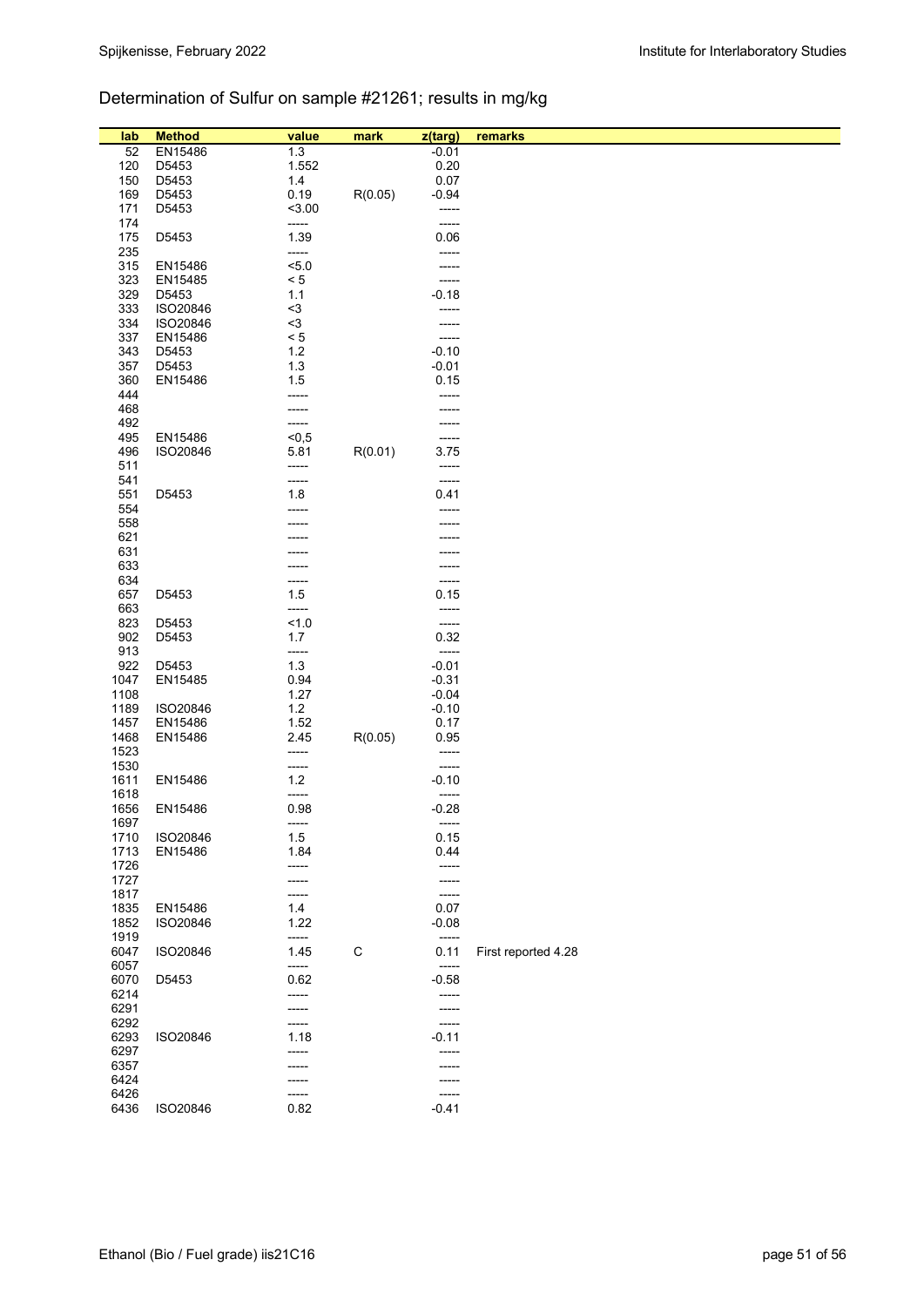|         | normality           | OK     |                                     |
|---------|---------------------|--------|-------------------------------------|
|         | n                   | 26     |                                     |
|         | outliers            | 3      |                                     |
|         | mean $(n)$          | 1.315  |                                     |
|         | st.dev. (n)         | 0.2825 |                                     |
|         | R(calc.)            | 0.791  |                                     |
|         | st.dev.(EN15485:07) | 1.1972 |                                     |
|         | R(EN15485:07)       | 3.352  | Application range: $7 - 20$ mg/kg   |
| Compare |                     |        |                                     |
|         | R(D5453:19a)        | 0.712  | Application range: $1 - 8000$ mg/kg |
|         | R(ISO20846:19)      | 1.189  | Application range: $3 - 60$ mg/kg   |
|         | R(EN15486:07)       | 1.880  | Application range: $5 - 20$ mg/kg   |
|         |                     |        |                                     |

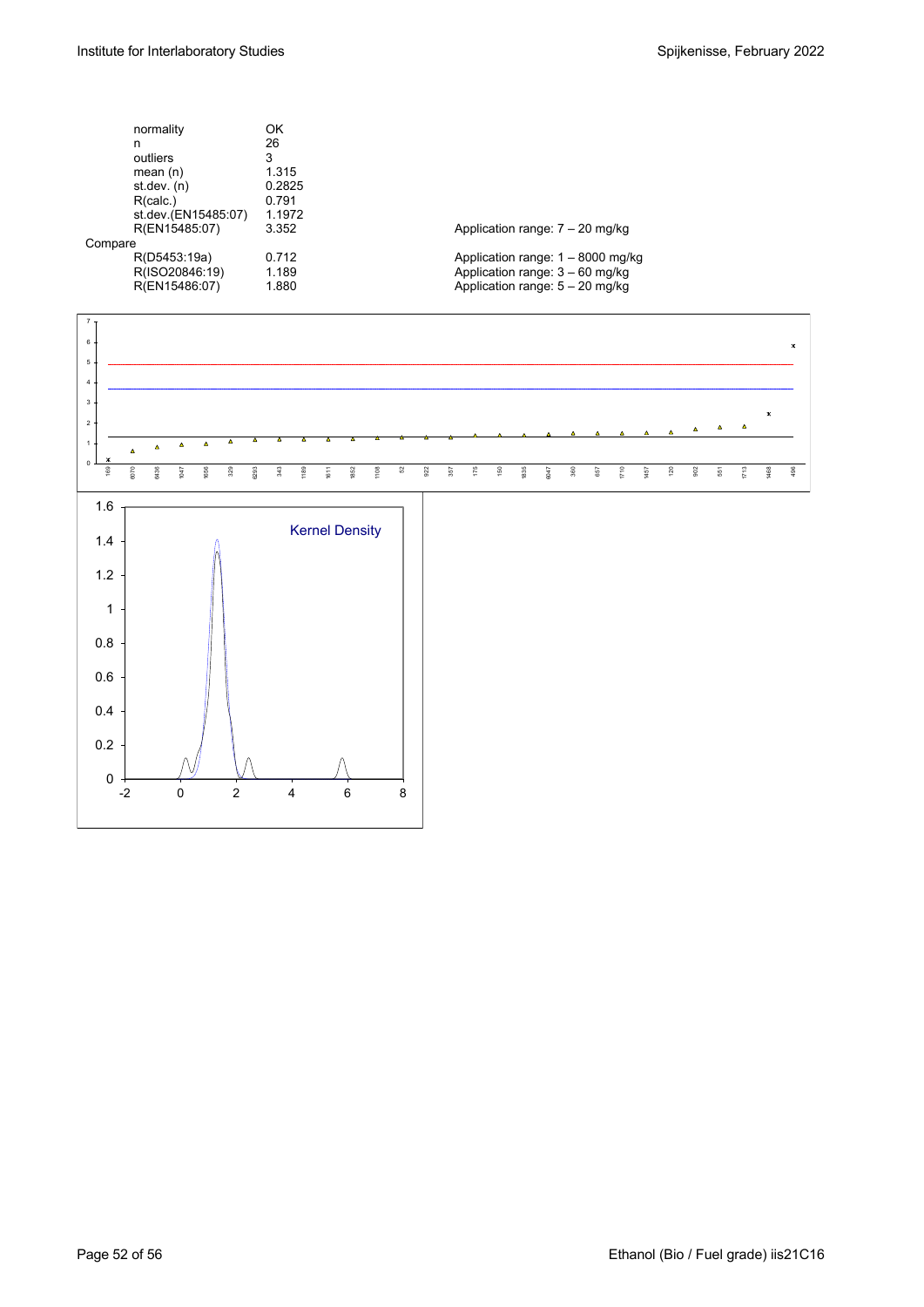# Determination of Nonvolatile matter on sample #21262; results in mg/100mL

| lab<br>52    | method<br>EN15691 | value<br>12   | mark        | z(targ)<br>2.29  | remarks                                |
|--------------|-------------------|---------------|-------------|------------------|----------------------------------------|
| 120          |                   | -----         |             | -----            |                                        |
| 150          | D1353             | 10.6          |             | 0.26             |                                        |
| 169          | D1353             | 11.2          |             | 1.13             |                                        |
| 171          | EN15691           | 10.275        |             | $-0.22$          |                                        |
| 174          | D1353             | 9.7           |             | $-1.05$          |                                        |
| 175          |                   | -----         |             | -----            |                                        |
| 235          | D1353             | 11.5          |             | 1.56             |                                        |
| 315          | EN15691           | 10            |             | $-0.62$          |                                        |
| 323          | EN15691           | 11            |             | 0.84             |                                        |
| 329          | EN15691           | 10.6          |             | 0.26             |                                        |
| 333          | EN15691           | ~10           |             | -----            |                                        |
| 334<br>337   | EN15691           | ~10           |             | -----            |                                        |
| 343          | EN15691           | -----<br>14   | R(0.05)     | -----<br>5.20    |                                        |
| 357          | D1353             | 9.5           |             | $-1.34$          |                                        |
| 360          | EN15691           | 12.1          |             | 2.43             |                                        |
| 444          | EN15691           | 6.6           | R(0.05)     | $-5.56$          |                                        |
| 468          | EN15691           | 22            | R(0.01)     | 16.82            |                                        |
| 492          |                   | -----         |             | -----            |                                        |
| 495          |                   | -----         |             | -----            |                                        |
| 496          | EN15691           | 10.55         |             | 0.18             |                                        |
| 511          | EN15691           | ~10           |             | -----            |                                        |
| 541          |                   | -----         |             | -----            |                                        |
| 551<br>554   | EN15691           | 9.8<br>-----  |             | $-0.91$<br>----- |                                        |
| 558          |                   | ------        |             | -----            |                                        |
| 621          | D1353             | < 1           |             | $-13.69$         | Possibly a false negative test result? |
| 631          |                   |               |             |                  |                                        |
| 633          |                   |               |             |                  |                                        |
| 634          |                   | -----         |             | -----            |                                        |
| 657          | D1353             | 1.7           | C, R(0.01)  | $-12.68$         | First reported 0.2                     |
| 663          |                   | -----         |             | -----            |                                        |
| 823          | D1353             | 10            |             | $-0.62$          |                                        |
| 902<br>913   | EN15691           | ~10<br>-----  |             | -----<br>-----   |                                        |
| 922          | D1353             | 12.8          |             | 3.45             |                                        |
| 1047         | EN15691           | 10.5          |             | 0.11             |                                        |
| 1108         | EN15691           | 9.1           |             | $-1.92$          |                                        |
| 1189         | EN15691           | 9.4           |             | $-1.49$          |                                        |
| 1457         |                   | -----         |             | -----            |                                        |
| 1468         | EN15691           | 10.4          |             | $-0.04$          |                                        |
| 1523         |                   | -----         |             | -----            |                                        |
| 1530<br>1611 | EN15691           | -----<br>9.1  |             | -----<br>$-1.92$ |                                        |
| 1618         |                   | -----         |             | -----            |                                        |
| 1656         | EN15691           | 26.0          | C, R(0.01)  | 22.63            | First reported 16.4                    |
| 1697         |                   | -----         |             | -----            |                                        |
| 1710         | EN15691           | 10.4          |             | $-0.04$          |                                        |
| 1713         | EN15691           | ~10           |             | $-----$          |                                        |
| 1726         | EN15691           | 10.1          |             | $-0.47$          |                                        |
| 1727         | EN15691           | < 10          |             | $-----$          |                                        |
| 1817         | In House          | 10.4          | $\mathsf C$ | $-0.04$          | First reported 104                     |
| 1835<br>1852 | EN15691<br>D1353  | 11.1<br>11.35 |             | 0.98<br>1.35     |                                        |
| 1919         |                   | -----         |             | -----            |                                        |
| 6047         | EN15691           | 9.1           |             | $-1.92$          |                                        |
| 6057         |                   | -----         |             | -----            |                                        |
| 6070         |                   | -----         |             | -----            |                                        |
| 6214         | EN15691           | 10.5          |             | 0.11             |                                        |
| 6291         |                   | -----         |             | -----            |                                        |
| 6292         |                   |               |             |                  |                                        |
| 6293<br>6297 |                   |               |             |                  |                                        |
| 6357         |                   |               |             |                  |                                        |
| 6424         |                   |               |             |                  |                                        |
| 6426         |                   | -----         |             | -----            |                                        |
| 6436         | EN15691           | 8.8           |             | $-2.36$          |                                        |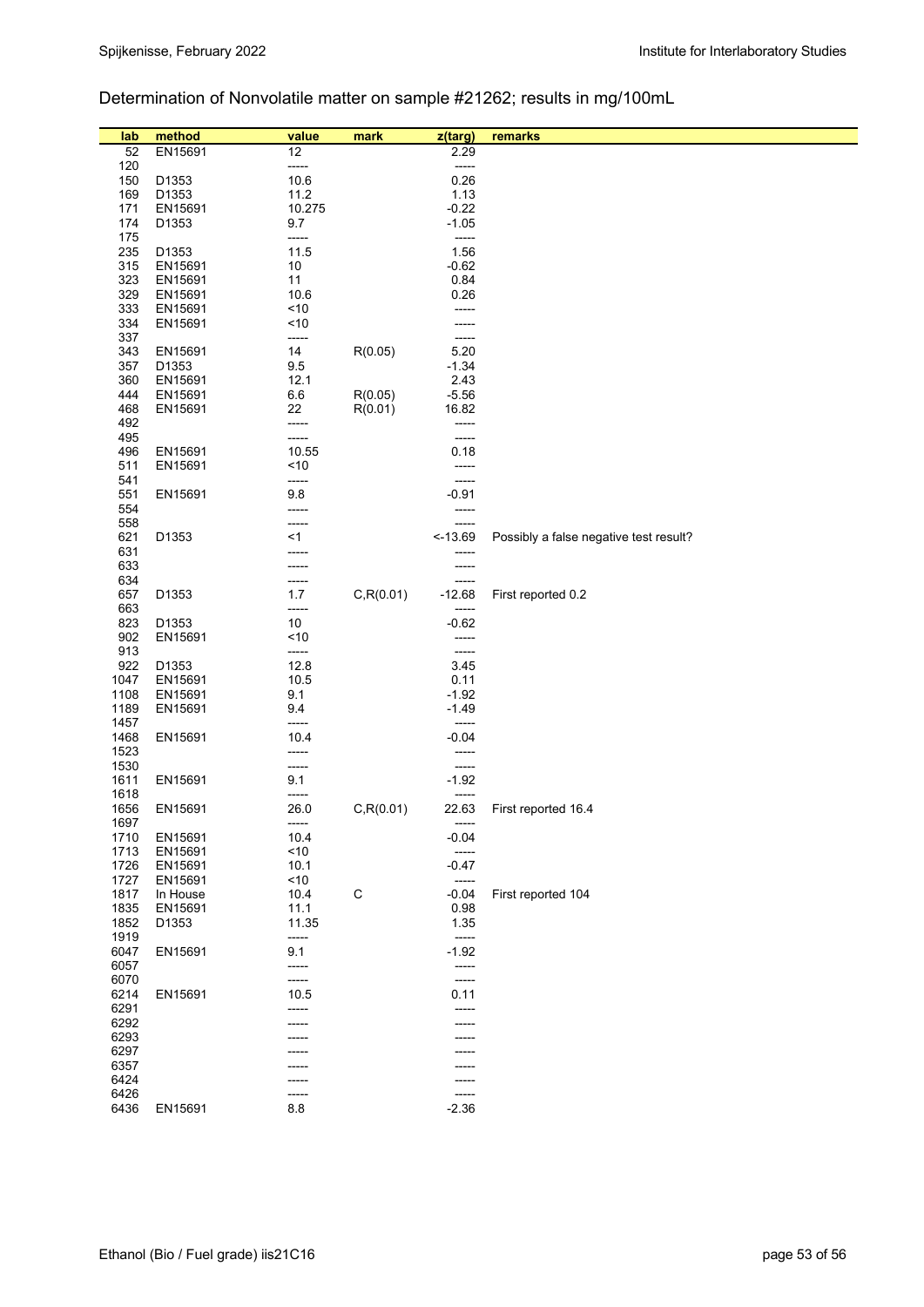|         | normality           | OK     |
|---------|---------------------|--------|
|         | n                   | 28     |
|         | outliers            | 5      |
|         | mean $(n)$          | 10.424 |
|         | st.dev. (n)         | 0.9744 |
|         | R(calc.)            | 2.728  |
|         | st.dev.(EN15691:09) | 0.6883 |
|         | R(EN15691:09)       | 1.927  |
| Compare |                     |        |
|         | R(D1353:13)         | 4 498  |
|         |                     |        |

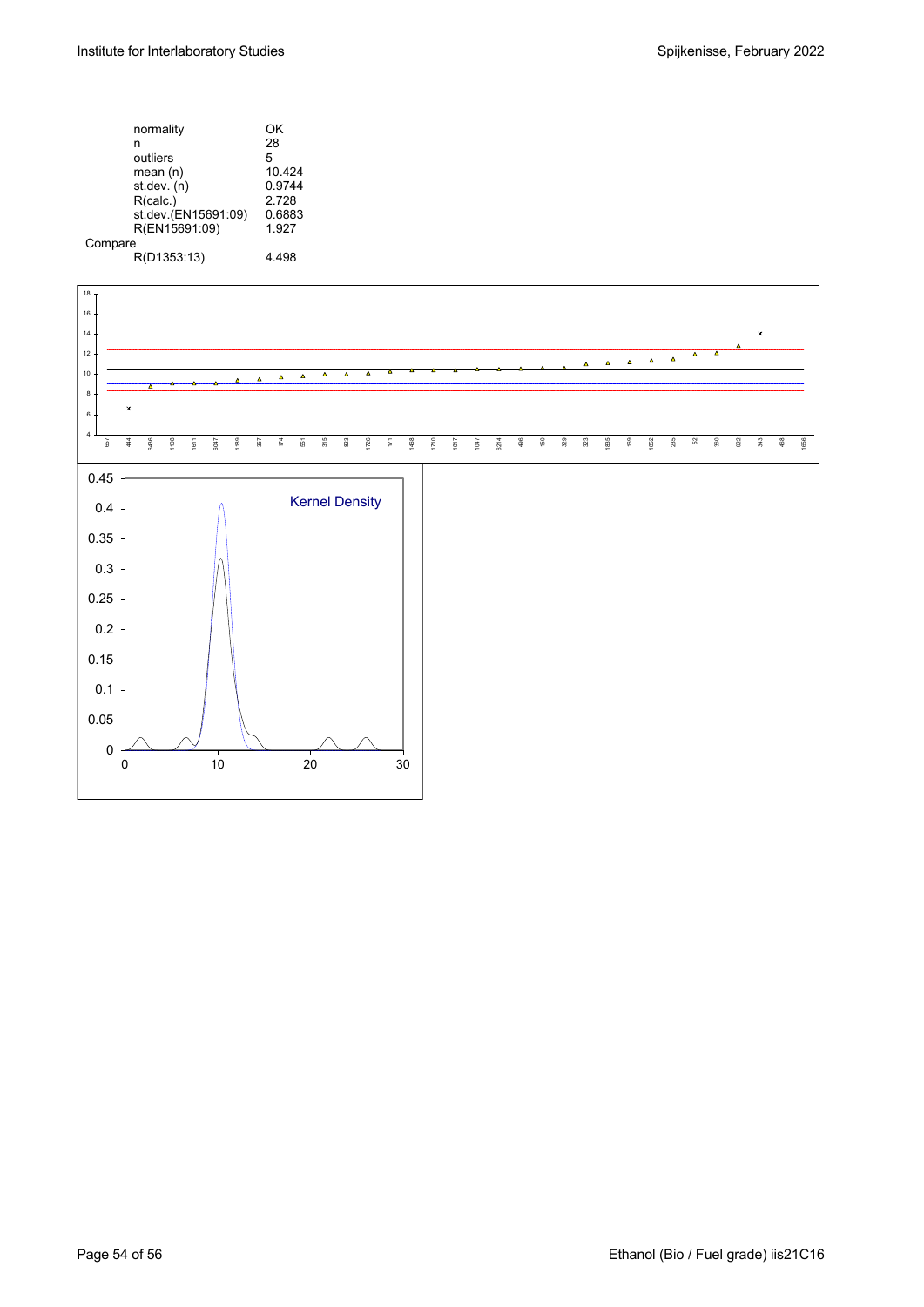### **APPENDIX 2**

#### **Number of participants per country**

 1 lab in ARGENTINA 1 lab in AUSTRIA 3 labs in BELGIUM 3 labs in BRAZIL 2 labs in BULGARIA 1 lab in CANADA 4 labs in COLOMBIA 1 lab in ECUADOR 1 lab in FINLAND 3 labs in FRANCE 8 labs in GERMANY 1 lab in GREECE 2 labs in HUNGARY 1 lab in INDIA 1 lab in INDONESIA 1 lab in KOREA, Republic of 1 lab in MAURITIUS 4 labs in NETHERLANDS 1 lab in PAKISTAN 1 lab in PERU 3 labs in PHILIPPINES 5 labs in POLAND 1 lab in SINGAPORE 4 labs in SPAIN 2 labs in SWEDEN 2 labs in THAILAND 1 lab in TURKEY 2 labs in UNITED KINGDOM 7 labs in UNITED STATES OF AMERICA